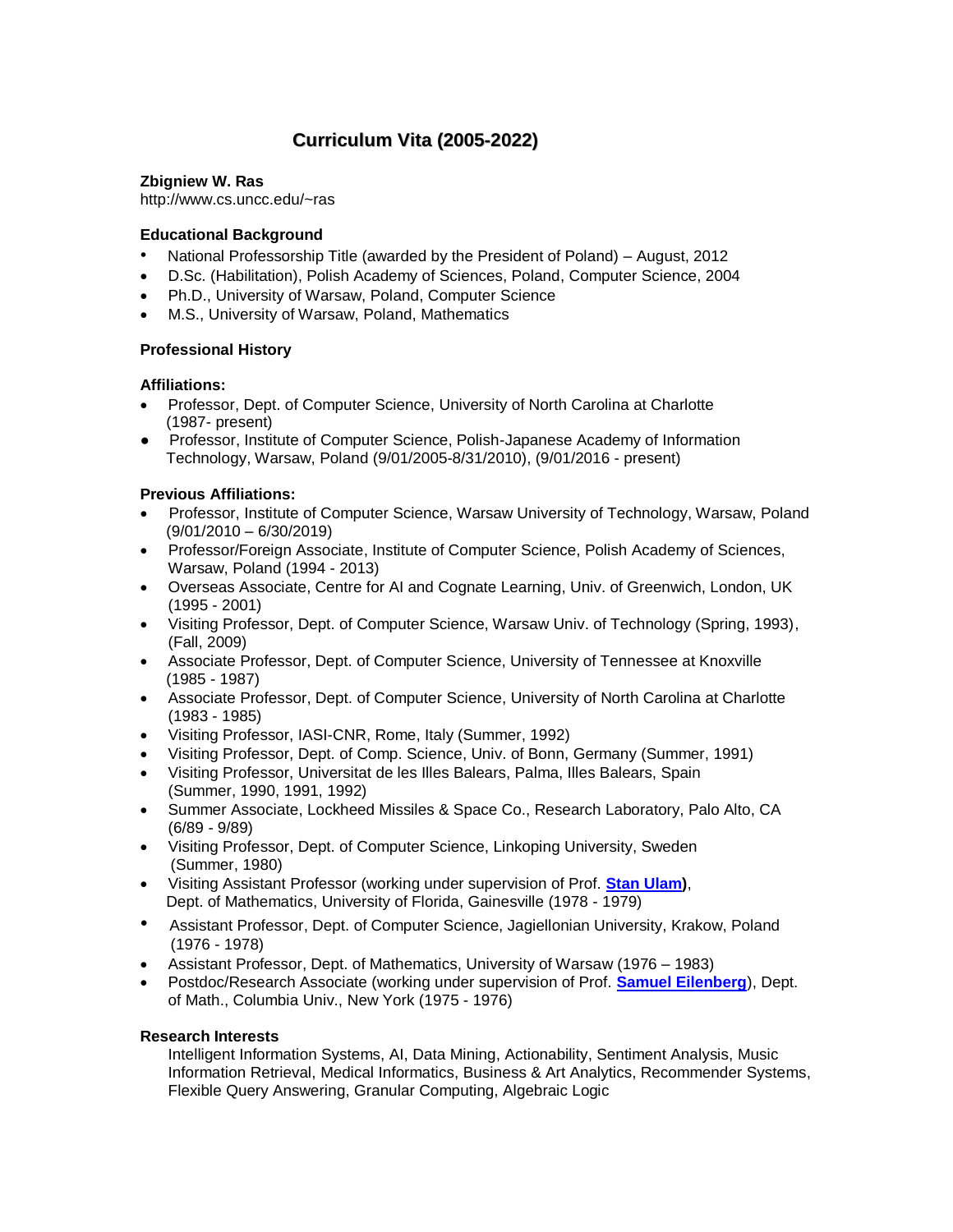# **Invited Presentations at:**

Univ. of Colorado at Boulder, Simon Fraser Univ., Univ. of Montreal, Univ. of Waterloo, Concordia Univ., Univ. of Chicago, Univ. of Kansas, Univ. of Tennessee, Indiana Univ., Univ. of Pennsylvania, IBM - San Jose, Carnegie-Mellon Univ., NYU, SUNY at Stony Brook, Wayne State Univ., Univ. of Bonn (Germany), Univ. of London (England), Univ. of Wisconsin, Humboldt Univ. of Berlin (Germany), Univ. of Florida, Univ. of Roma (Italy), Univ. Palma de Mallorca (Spain), Charles Univ. in Prague (Czech Republic), Univ. of Torino (Italy), Vrije Univ. Brussels (Belgium), Warsaw Univ. of Technology (Poland), Poznan Univ. of Technology (Poland), Univ. of Warsaw (Poland), George Mason Univ., Linkoping Univ. (Sweden), Meiji Univ. (Japan), Waseda Univ. (Japan), Yamaguchi Univ. (Japan), Univ. of Regina (Canada), Univ. of Karlsruhe (Germany), Univ. of Dortmund (Germany), Maebashi Institute of Technology (Japan), Univ. of Lyon (France), etc

# **Awards/Recognitions:**

- Best Paper Award at ISMIS 2020 in Gratz, Austria
- Recipient of the Level 3 Team Award in Organizational Achievements, Warsaw University of Technology, 2018
- Distinguished Fellow of the Kosciuszko Foundation Collegium of Eminent Scientists, 2015
- Recipient of the Level 1 Team Award in Educational Achievements, Warsaw University of Technology, 2013
- **Recipient of the Harshini V. de Silva Graduate Mentor Award**, UNC-Charlotte, 2009
- **Finalist of the Bank of America Award for Teaching Excellence**, UNC-Charlotte, 2008
- **Recipient of the COIT Graduate Faculty Excellence in Teaching Award**, UNCC, 2003
- Recipient of the Melting Pot Award, UNC-Charlotte, 2003
- **Recipient of the Alcoa Foundation Outstanding Faculty Award**, UNC-Charlotte, 1999-2000
- Scientific Advisor, The Daniel Group, Charlotte, NC, USA
- Advisory Board Member, Swiss Innovation Valley, Chur, Switzerland
- Scientific Advisor, Complexica, Leading Provider of AI Software, Australia
- Scientific Advisor, Art Preservation Index, Miami, Florida, USA
- Member of the International Advisory Board for Research in AI and Data Processing, Silesian University of Technology, Gliwice, Poland (2021)
- Steering Committee Chair, ISMIS Symposium (since 2000)
- Steering Committee Member, International Rough Set Society (2010-2012)
- Steering Committee Member, WI-TC/WI Conference (since 2015)
- Advisory Board Committee Member, International Rough Set Society (2013-2021)
- Member of the Academy Council, Polish-Japanese Academy of Information Technology, Warsaw, Poland (2020-2024)
- Member of the Senate, Polish-Japanese Academy of Information Technology, Warsaw, Poland (1994-2012)
- Member, Polish Association for Logic and Philosophy of Science, Warsaw, Poland (since 2003)
- Team Member, WIC US Research Center (2007-2019)
- Member, Web Intelligence Consortium (since 2010)

# **Editorial Boards:**

- Editor-in-Chief, Journal of Intelligent Information Systems (Springer), (since 1992) /handling close to 1,000 submissions per year/
- Editor-in-Chief, International Journal of Social Network Mining (IJSNM) (InderScience Publishers), (2012-2018)
- Deputy Editor-in-Chief, Fundamenta Informaticae Journal (IOS Press),1994-2009
- Senior Editor, International Journal of Data Mining, Modelling and Management (InderScience Publishers)
- Associate Editor, Fundamenta Informaticae Journal (IOS Press), (since 2009)
- Editorial Board Member, Journal of Experimental and Theoretical Artificial Intelligence (Taylor & Francis)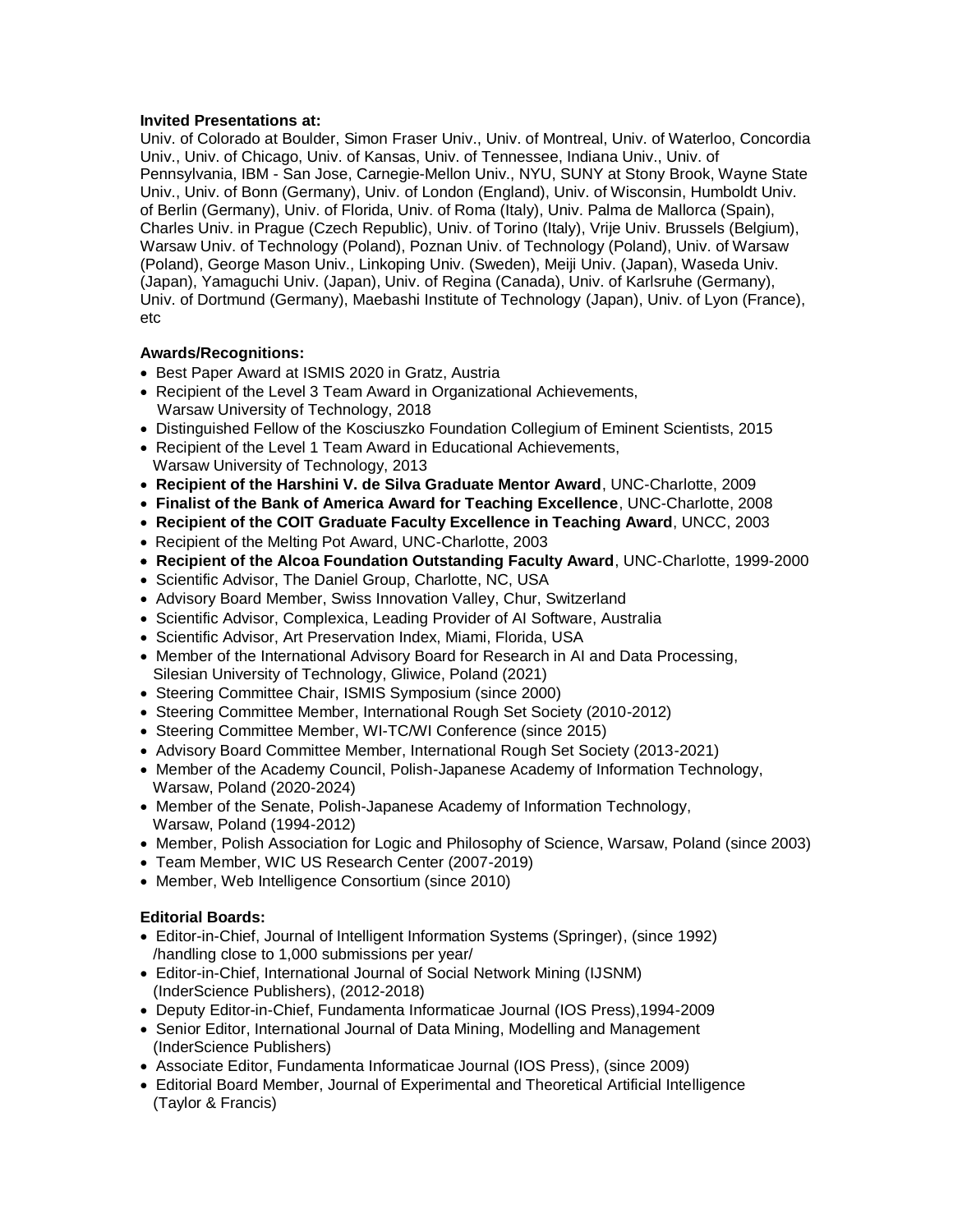- Scientific Committee Member, Advances in Clinical and Experimental Medicine (ACEM Journal), Wroclaw Medical University, 2021-2024
- Editorial Board Member, Journal of Data Mining & Digital Humanities (Episciences)
- Editorial Board Member, Advances in Computer Science Research (Bialystok University of Technology, Poland)

# **Courses Taught (2006-2022):**

Spring 2022 *DSBA/ITCS/ITIS 6162 (Knowledge Discovery in Databases) – 92 students*

Fall 2021

*DSBA/ITCS/ITIS 6162 (Knowledge Discovery in Databases) – 69 students ITCS6150/8150 (Intelligent Systems) – 66 students*

Spring 2021

*DSBA/ITCS/ITIS 6162 (Knowledge Discovery in Databases) – 70 students ITCS3162 (Introduction to Data Mining) – 61 students*

Fall 2020

*ITCS 6150/8150 (Intelligent Systems) – 80 students ITSC 8880 (Individual Study) – 1 student*

Spring 2020

*DSBA/ITCS 6162/8162 (Knowledge Discovery in Databases) - 69 students ITCS 6880 (Individual Study) – 1 student ITSC 8880 (Individual Study) – 1 student*

Fall 2019

*ITCS 6150/8150 (Intelligent Systems) – 75 students ITSC 6162/8162 (Knowledge Discovery in Databases) - 34 students*

Spring 2019

*DSBA/ITCS 6162/8162 (Knowledge Discovery in Databases) - 88 students ITSC 8880 (Individual Study) – 1 student*

Fall 2018 *ITCS 6150/8150 (Intelligent Systems) – 70 students ITSC 6162/8162 (Knowledge Discovery in Databases) - 63 students ITSC*

Spring 2018 *ITCS 6155/8155 (Knowledge-Based Systems) – 14 students ITSC 8665 (Graduate Teaching Seminar) – 8 students*

Fall 2017 *ITCS 6162/8162 (Knowledge Discovery in DB) – 56 students ITSC 8665 Teaching Seminar – 6 students ITSC 6880 Individual Study – 1 student*

Spring 2017 *ITCS 6155/8155 (Knowledge Based Systems) – 47 students ITCS 4650 (Senior Project) – 1 student ITSC 8665 Teaching Seminar – 15 students*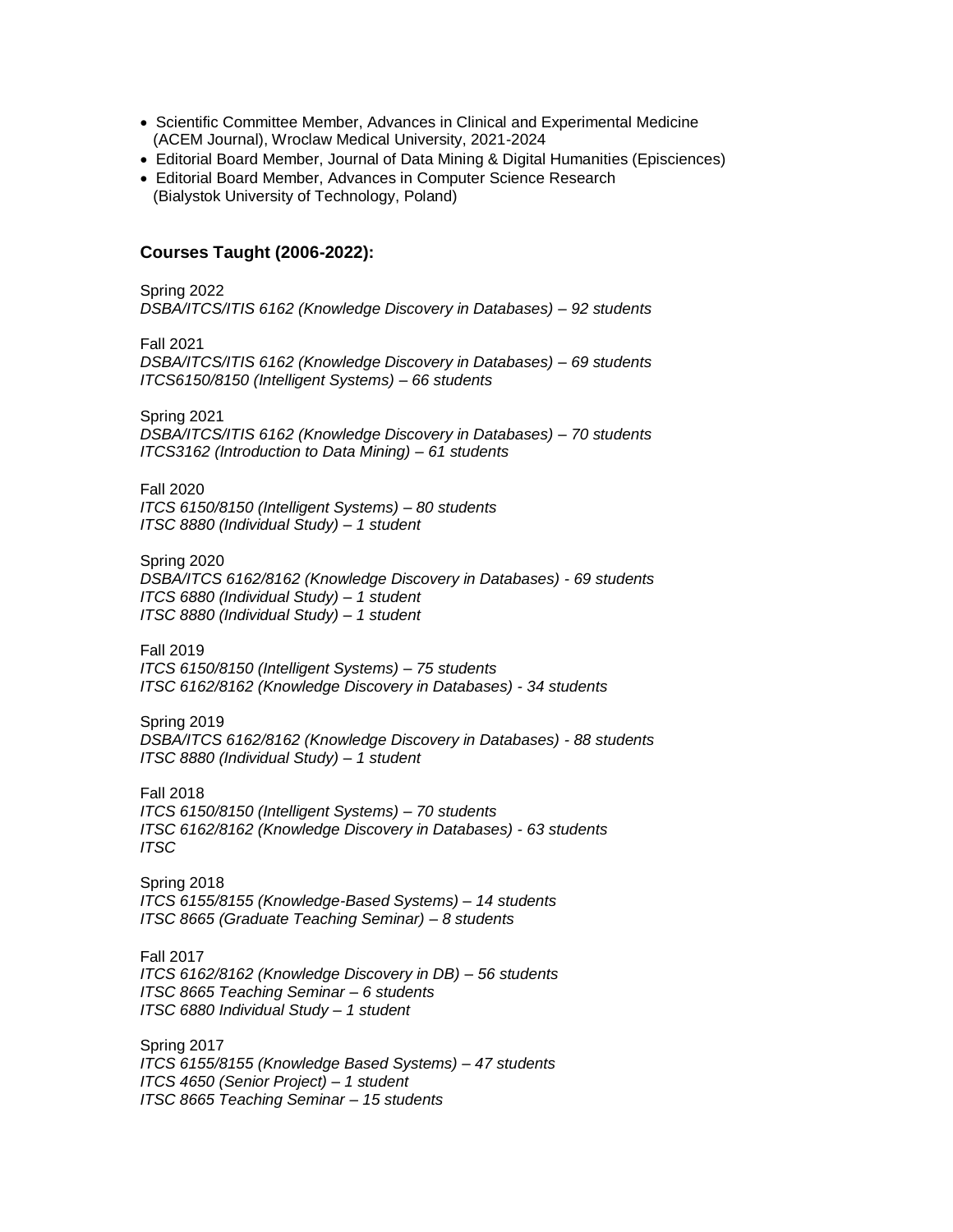Fall 2016 *ITCS 6162/8162 (Knowledge Discovery in DB) – 48 students ITSC 8665 Teaching Seminar – 14 students*

#### Spring 2016

*DSBA 6155/8155 (Knowledge Based Systems) – 8 students ITCS 6155 (Knowledge Based Systems) – 62 students ITSC 8665 Teaching Seminar – 8 students*

#### Fall 2015

*ITCS 6162/8162 (Knowledge Discovery in DB) – 66 students ITSC 8665 Teaching Seminar – 9 students*

#### Spring 2015

*ITCS 6155/8155 (Knowledge Based Systems) – 69 students ITSC 8665 Teaching Seminar – 11 students*

# Fall 2014

*ITCS 6162/8162 (Knowledge Discovery in DB) – 46 students ITSC 8665 Teaching Seminar – 7 students ITCS 6880 Individual Study – 2 students*

## Spring 2014

*ITCS 6155/8155 (Knowledge Based Systems) – 48 students ITCS 6880 Individual Study – 2 students ITCS 6162/8162 (Knowledge Discovery in DB) – 43 students*

#### Fall 2013

*ITCS 6162/8162 (Knowledge Discovery in DB) – 48 students ITCS 6490 Industrial Internship – 1 student*

#### Spring 2013

*ITCS 6155/8155 (Knowledge Based Systems) – 36 students ITCS 6490 Industrial Internship – 1 student ITCS 6114/8114 (Algorithms & Data Structures) – 42 students*

#### Fall 2012

*ITCS 6162/8162 (Knowledge Discovery in DB) – 46 students ITCS 6490 Industrial Internship – 1 student*

### Spring 2012

*ITCS 6155/8155 (Knowledge Based Systems) – 39 students ITCS 6880 Individual Study: Mining Tinnitus Data for Knowledge – 1 student ITCS 6114/8114 (Algorithms & Data Structures) – 33 students*

## Fall 2011

*ITCS 6162/8162 (Knowledge Discovery in DB) – 49 students ITCS 6880 (Knowledge Discovery in Medical Information Systems) – 1 student ITCS 6490 Industrial Internship – 3 students*

## Spring 2011

*ITCS 6155/8155 (Knowledge Based Systems) – 45 students ITCS 6265 (Advanced Topics in Knowledge Discovery in DB) – 2 students*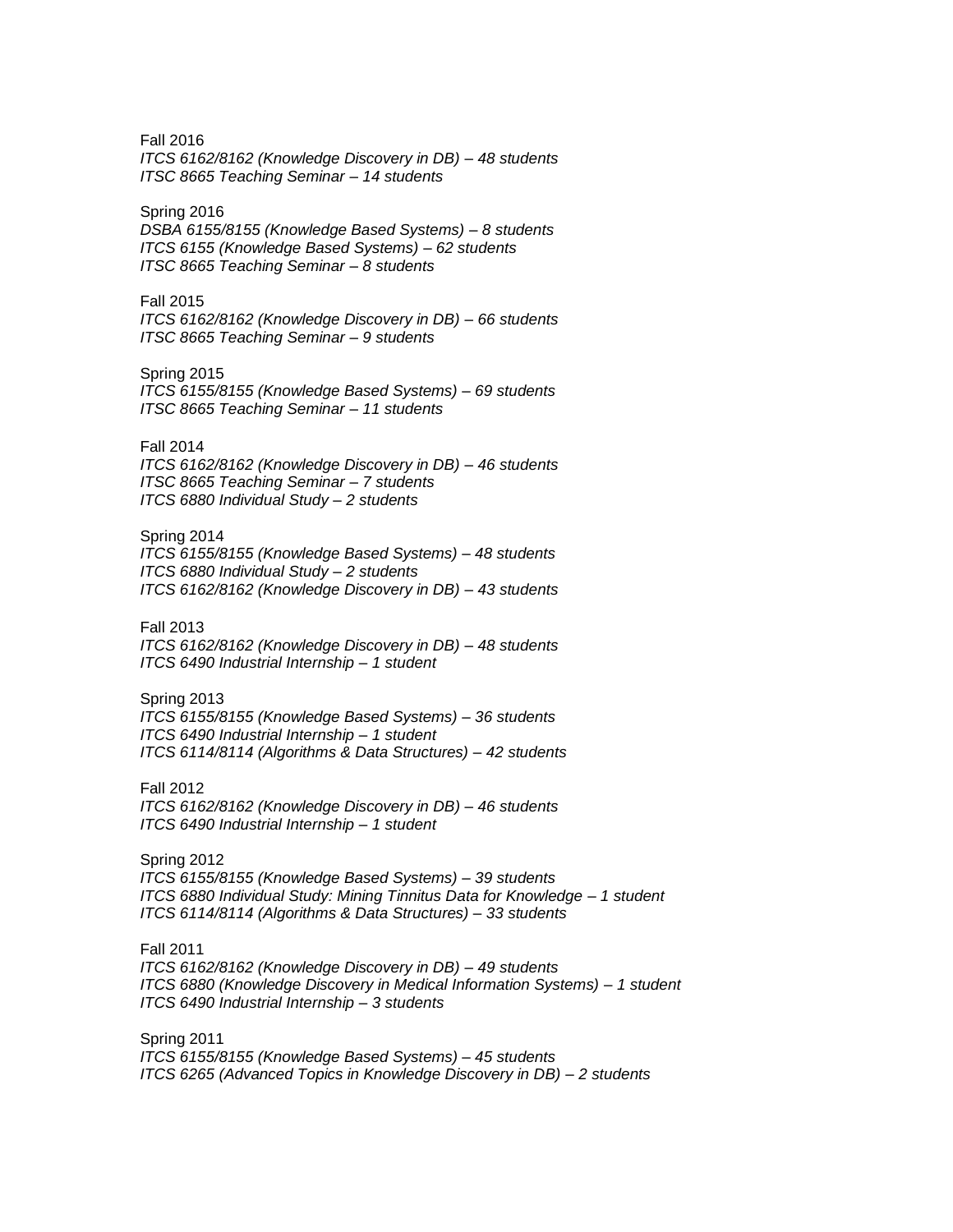Fall 2010

*ITCS 6162/8162 (Knowledge Discovery in DB) – 49 students ITCS 2175 (Logic and Algorithms) – 33 students ITCS 6161 (Topics in Database Systems) – 1 student*

#### Spring 2010

*ITCS 6155/8155 (Knowledge Based Systems) – 27 students ITCS 6880 Individual Study – 1 student*

## Fall 2009

*On leave at Warsaw University of Technology ITCS 6880 (Individual Study) – 1 student*

#### Spring 2009

*ITCS 6155/8155 (Knowledge Based Systems) – 43 students ITCS 6490 (Industrial Internship) – 1 student*

## Fall 2008

*ITCS 6050/8050 (Topics in Intelligent Systems) – 13 students ITCS 6162/8162 (Knowledge Discovery in DB) – 32 students ITCS 6880/8880 (Individual Study) – 6 students* 

### Spring 2008

*ITCS 6155/8155 (Knowledge Based Systems) - 25 students ITCS 6880/8880 (Individual Study) – 6 students* 

## Fall 2007:

ITCS 2215 (Design & Analysis of Algorithms) – 7 students ITCS 6162/8162 (Knowledge Discovery in DB) – 44 students ITCS 6880/8880 (Individual Study) – 5 students

#### Spring 2007:

ITCS 6155/8155 (Knowledge Based Systems) - 36 students ITCS 3153 (Introduction to Artificial Intelligence) - 7 students Individual Study – 5 students

#### Fall 2006:

ITCS 6162/8162 (Knowledge Discovery in DB) – 31 students Individual Study – 3 students

Spring 2006:

ITCS 6155/8155 (Knowledge Based Systems) - 22 students ITCS 2115 (Design Analysis and Algorithms) - 15 students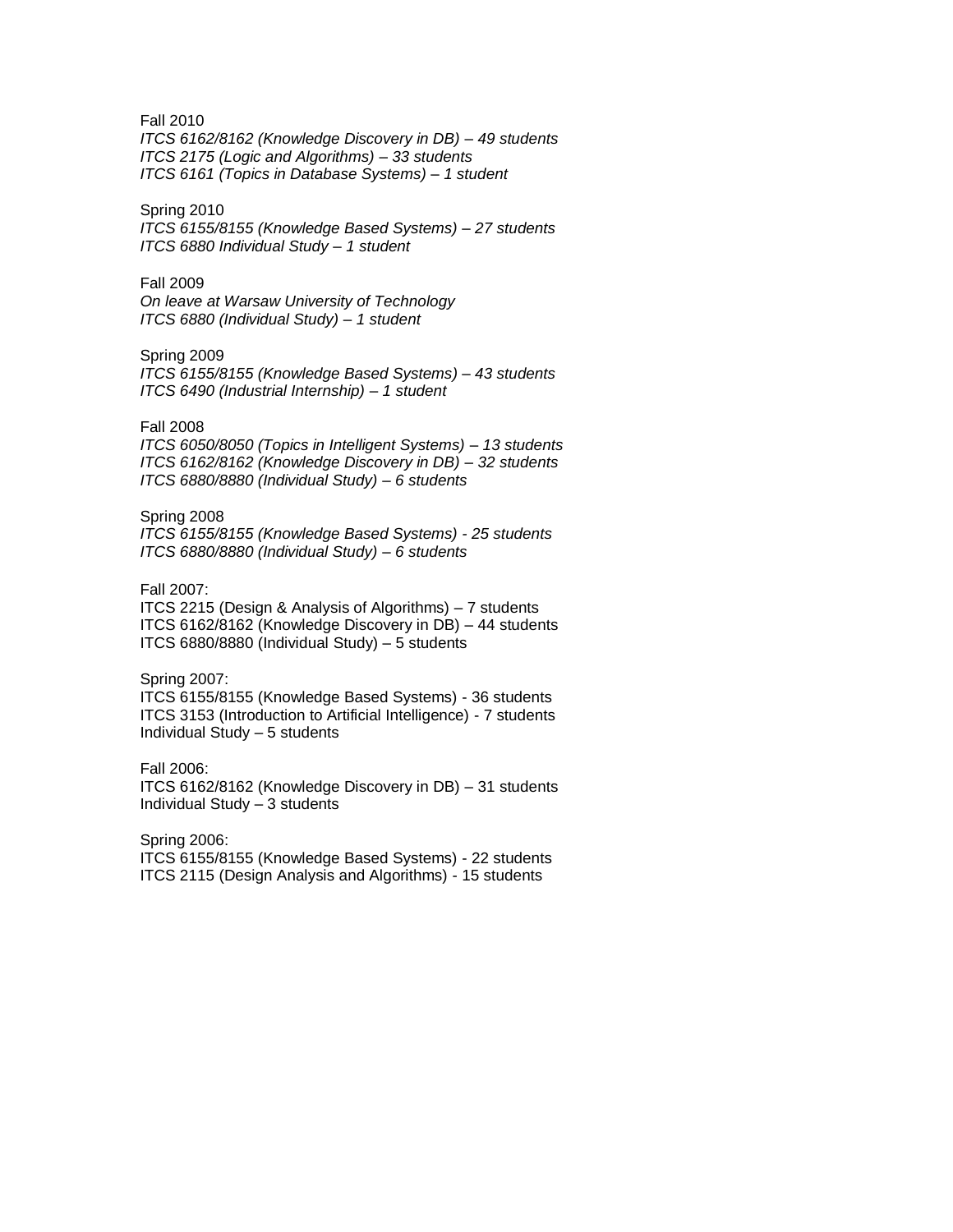# **Current PhD Students:**



## **Aileen Benedict (UNC-Charlotte, GAANN Fellow)**

Thesis Topic: *Recommendation system for typhlo music therapy in rehabilitation work with visually impaired children*. Passed PhD Qualifier Exam on December 21, 2020



# **Sanchari Chattterjee (UNC-Charlotte)**

Research Area: *Data Analytics* Passed PhD Qualifier Exam on February 22, 2022 /under the supervision of Angelina Tzacheva and Zbigniew Ras/



 **Bryan Dobbs (UNC-Charlotte)** Thesis Topic: *Mining for knowledge in a non-tagged art database* Passed PhD Proposal on August 17, 2020



 **Yuehua Duan (UNC-Charlotte)** Thesis Topic: *Recommender System for Improving Churn Rate* Passed PhD Proposal on September 30, 2020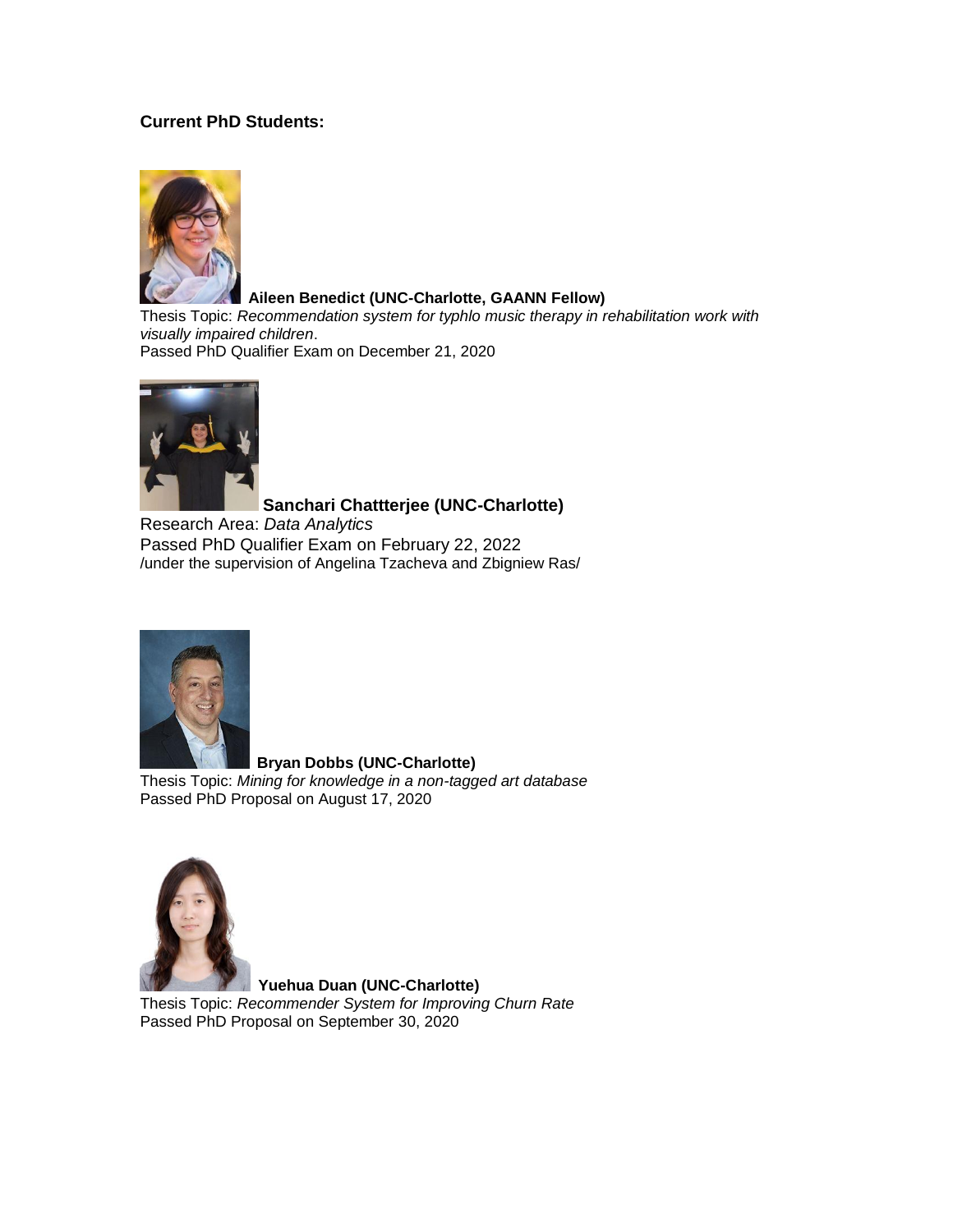

**Anna Gelich (Polish-Japanese Academy of IT)**

Thesis Topic: *What is my art worth in the 21st century* PhD in Art & Art Conservation Passed PhD Proposal on June 8, 2021 /under the supervision of Anna Klimczak and Zbigniew Ras/



 **Madlen Ivanova (UNC-Charlotte)** Thesis Topic: *Recommendation system for minimizing the number of hospitalizations for patients with multimorbidity* Passed PhD Qualifier Exam on December 17, 2020

# **Ph.D. Students graduated under my supervision (2004-2020):**



 **Laurel Boykin Powell (UNC-Charlotte), Graduated in Summer, 2020** /Assistant Professor in Ketner School of Business at Catawba College/ **PhD Thesis**: *Developing a Recommender System for Pricing Contemporary Fine Art.*



**Jaishree Ranganathan (UNC-Charlotte), Graduated in Spring, 2020**

/Assistant Professor in Computer Science Department at Middle Tennessee State University/ **PhD Thesis**: *Emotion Mining from Text and Actionable Pattern Discovery.* [under the supervision of A. Tzacheva & Z.W. Ras]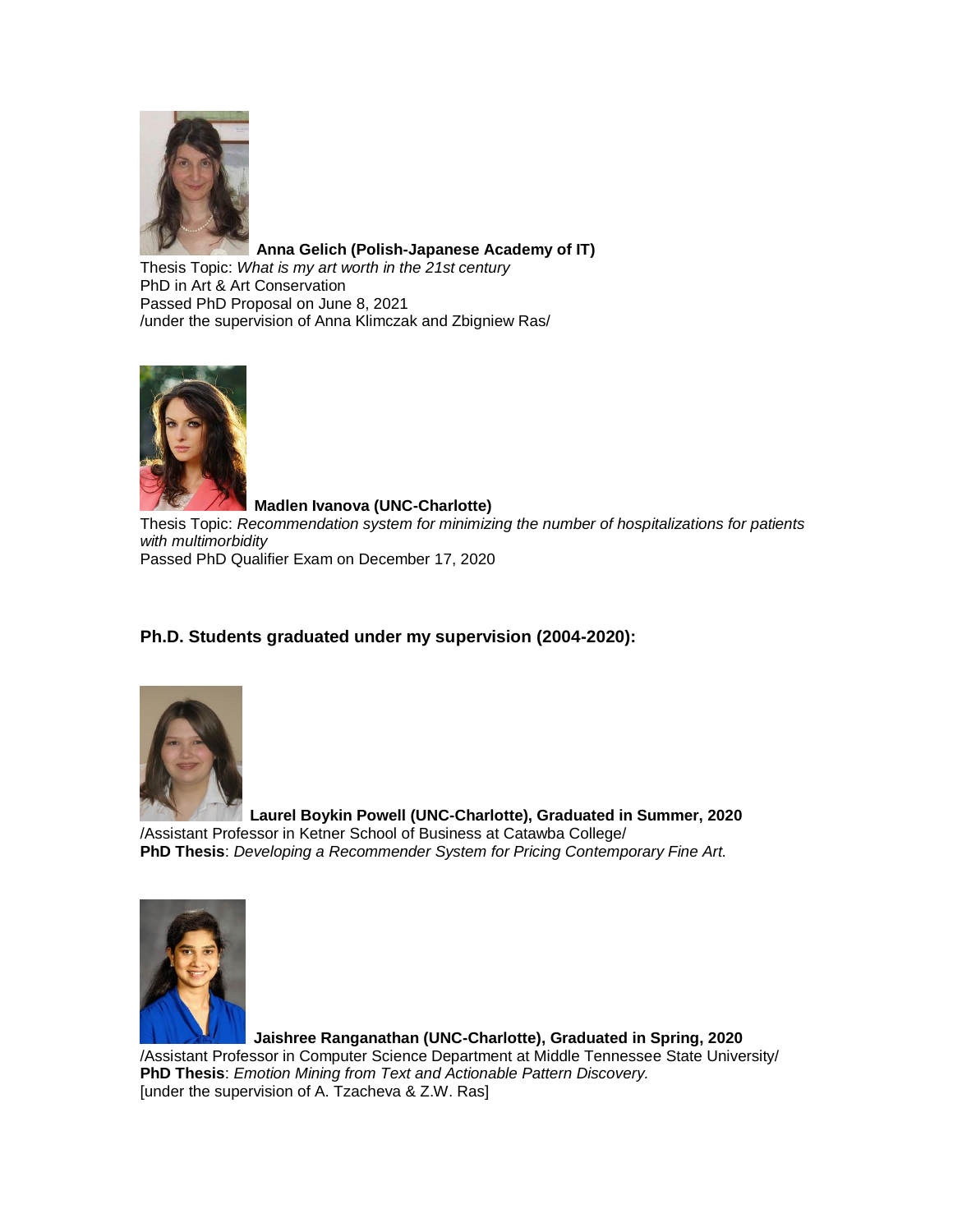

# **Arunkumar Bagavathi (UNC-Charlotte), Graduated in Fall, 2019**

/Assistant Professor of Computer Science at Oklahoma State University in Stillwater/ **PhD Thesis**: *Distributed Actionable Pattern Mining*. [under the supervision of A. Tzacheva & Z.W. Ras



 **Pierre Arbajian (UNC-Charlotte), Graduated in Spring, 2019** /AI Systems Architect at Wells Fargo, Charlotte/ **PhD Thesis**: *Disfluent Speech Segments Detection and Remediation*



# **Mamoun Al-Mardini (UNC-Charlotte), Graduated in Spring, 2018**

/Assistant Professor in the College of Medicine at the University of Florida, Gainesville/ **PhD Thesis**: *Reduction of Readmissions to Hospitals Based on Actionable Knowledge Discovery and Personalization*



 **Katarzyna Tarnowska (UNC-Charlotte), Graduated in Spring, 2018** /Assistant Professor in the School of Computing at University of North Florida, Jacksonville/ **PhD Thesis**: *Customer Loyalty Improvement Recommender System (CLIRS)*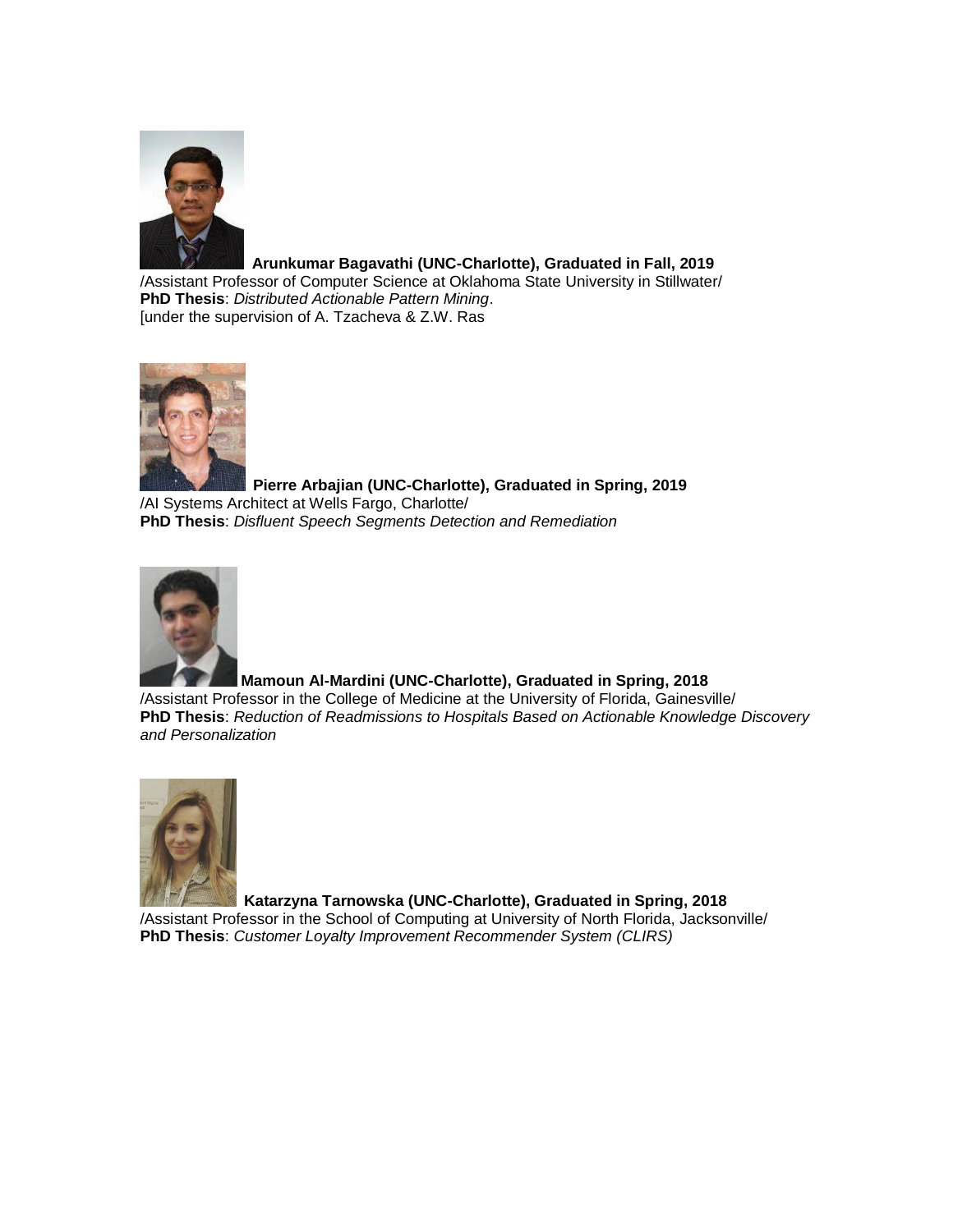

**[Jieyan Kuang](http://webpages.uncc.edu/~jkuang1/) (UNC-Charlotte), Graduated in Spring, 2016** /Vice-President, Bank of America/ **PhD Thesis***: Hierarchically Structured Recommender System for Improving NPS*



**Konrad Ciecierski (Warsaw University of Technology, Poland), Graduated in Spring, 2014**

/Head of AI & Bioinformatics Research Team at NASK, and Neurophysiological Data Analyst at Maria Sklodowska-Curie Institute of Oncology, Warsaw, Poland/

**PhD Thesis**: *Decision Support System for Surgical Treatment of Parkinson's Disease* **[The best 2014 PhD thesis in the area of AI in Poland - award given by the Polish Artificial Intelligence Society]**



**Hakim Touati (UNC-Charlotte), Graduated in Spring, 2014** /Data Scientist at GranData, San Francisco, California/ **PhD Thesis**: *Automated Meta-actions Discovery for Personalized Medical Treatments*



**Amanda Cohen-Mostafavi (UNC-Charlotte), Graduated in Spring, 2014** /Senior Data Engineer at LexisNexis, Raleigh, North Carolina/ **PhD Thesis**: *Personalized Indexing of Music by Emotions*



**Ayman Hajja (UNC-Charlotte). Graduated in Fall, 2013** /Assistant Professor of Computer Science at the College of Charleston, SC/ **PhD Thesis**: *Object-Driven and Temporal Action Rules Mining*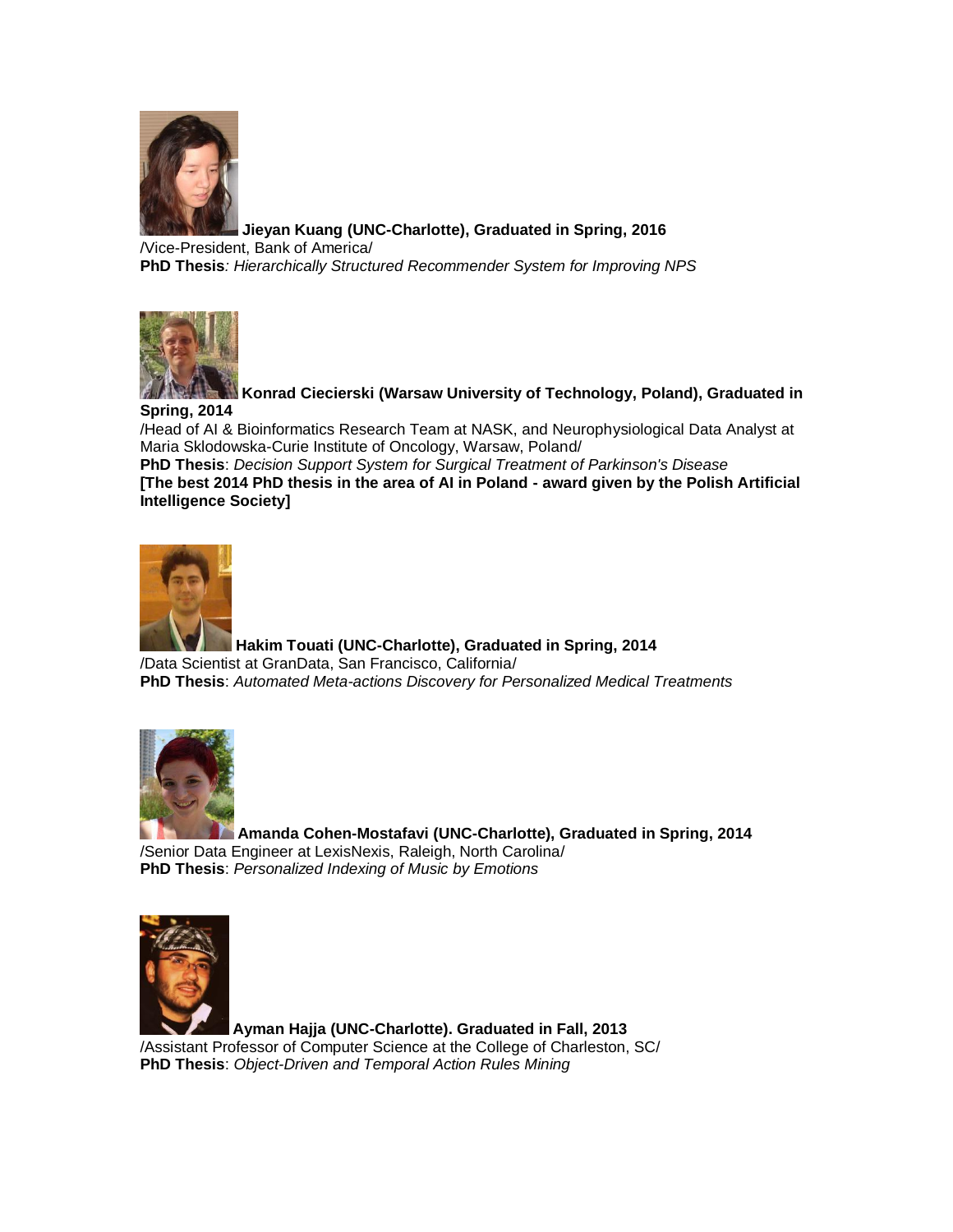

**Pamela Liberty Thompson (**UNC-Charlotte), Graduated in Fall, 2011 /Associate Professor at Ketner School of Business, Catawba College/ **PhD Thesis**: *Mining for Knowledge to Build Decision Support System for Diagnosis and Treatment of Tinnitus*



**Elzbieta Kubera (**Polish-Japanese Academy of IT), Graduated in Spring, 2011 /Assistant Professor at Maria Curie-Sklodowska University, Lublin, Poland/ **PhD Thesis**: *The role of temporal attributes in identifying instruments in polytimbral music recordings*



**Wenxin Jiang** (UNC-Charlotte), Graduated in Fall, 2009 /Software Dev Engineer in Gottardo Lab at Fred Hutchinson Cancer Research Center in Seattle/ **PhD Thesis**: *Polyphonic Music Information Retrieval Based on Multi-Label Cascade Classification System*



**Jacek Grekow** (Polish-Japanese Academy of IT), Graduated in Fall, 2009 /Associate Professor at Bialystok University of Technology**, Poland**/ **PhD Thesis**: *Automatic Detection and Visualization of Emotions in Music*



**Rory Lewis (UNC-Charlotte), Graduated in Spring, 2008**

/Associate Professor in Computer Science Dept at the University of Colorado at Colorado Springs/

**PhD Thesis**: *Mining Emotions in a Non-Tagged Music Database*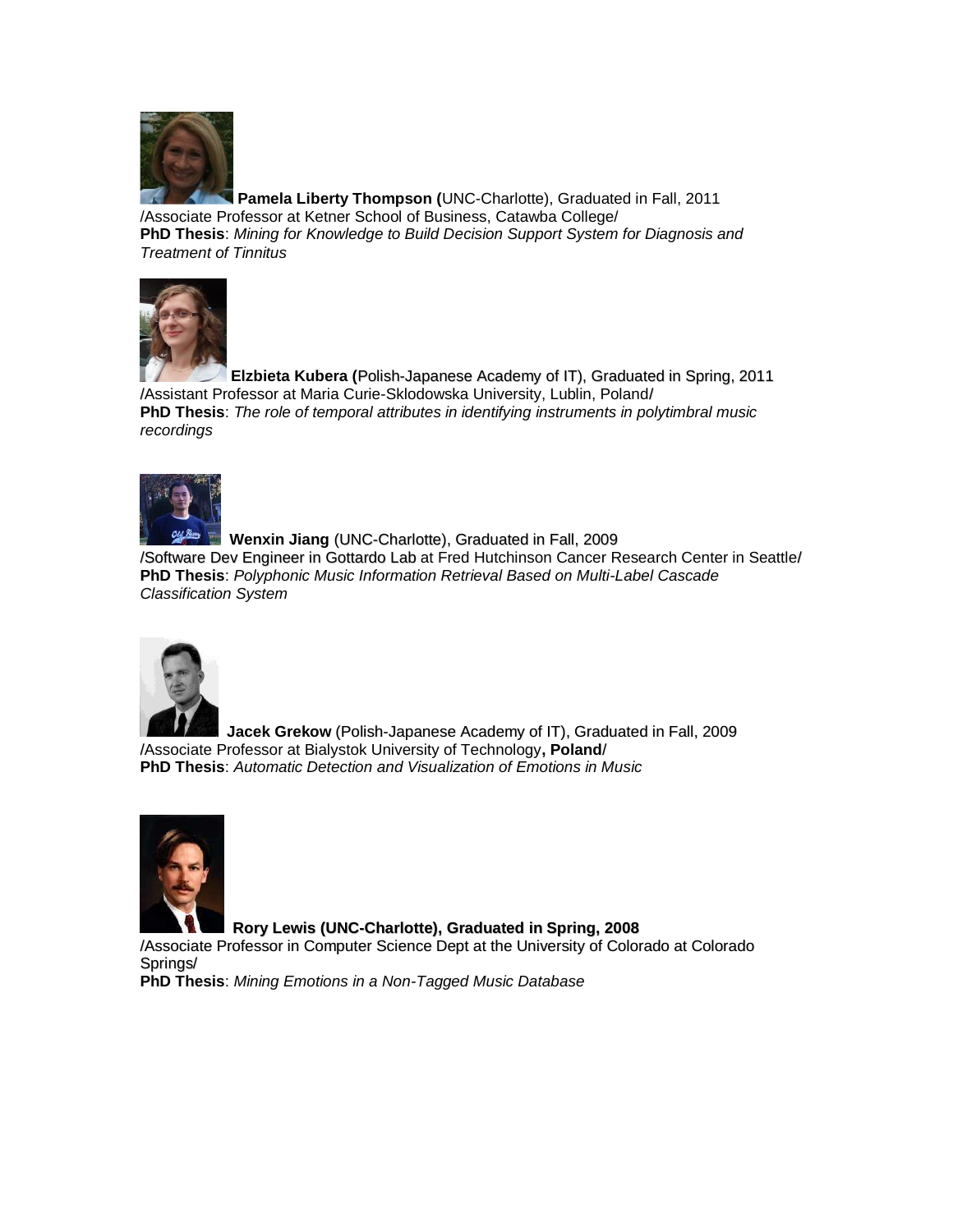

**Xin Cynthia Zhang (UNC-Charlotte), Graduated in Fall, 2007** /Associate Professor at **University of North Carolina, Pembroke**/

**PhD Thesis**: *Cooperative Music Retrieval Based on Automatic Indexing of Music by Instruments and Their Types*



**Joon Jung (Seung Hyun Im) (UNC-Charlotte), Graduated in Summer, 2006** /Patent Examiner at US Patent and Trademark Office (USPTO), U.S. Department of Commerce, Alexandria, Virginia/ **PhD Thesis**: *Data Security and Chase*



 **Li-Shiang Tsay (UNC-Charlotte), Graduated in Summer, 2005** /Associate Professor at NC A&T State University, Greensboro/ **PhD Thesis**: *Discovery of Extended Action Rules (System DEAR)*



 **Angelina Tzacheva (UNC-Charlotte), Graduated in Fall, 2004** /Teaching Associate Professor at UNC-Charlotte/ **PhD Thesis**: *Action rules: Feasibility and Lowest Cost Reclassification*



**Agnieszka Dardzinska (Polish Academy of Sciences), Graduated in Spring, 2004** /Associate Prof. in the Institute of Mechanics and Informatics & **Vice Chancellor for Education**

(Prorektor) **at Bialystok Univ. of Technology**, Poland / **PhD Thesis:** *Chase Methods Based on Dynamic Knowledge Discovery for Predicting Values in Incomplete Information Systems*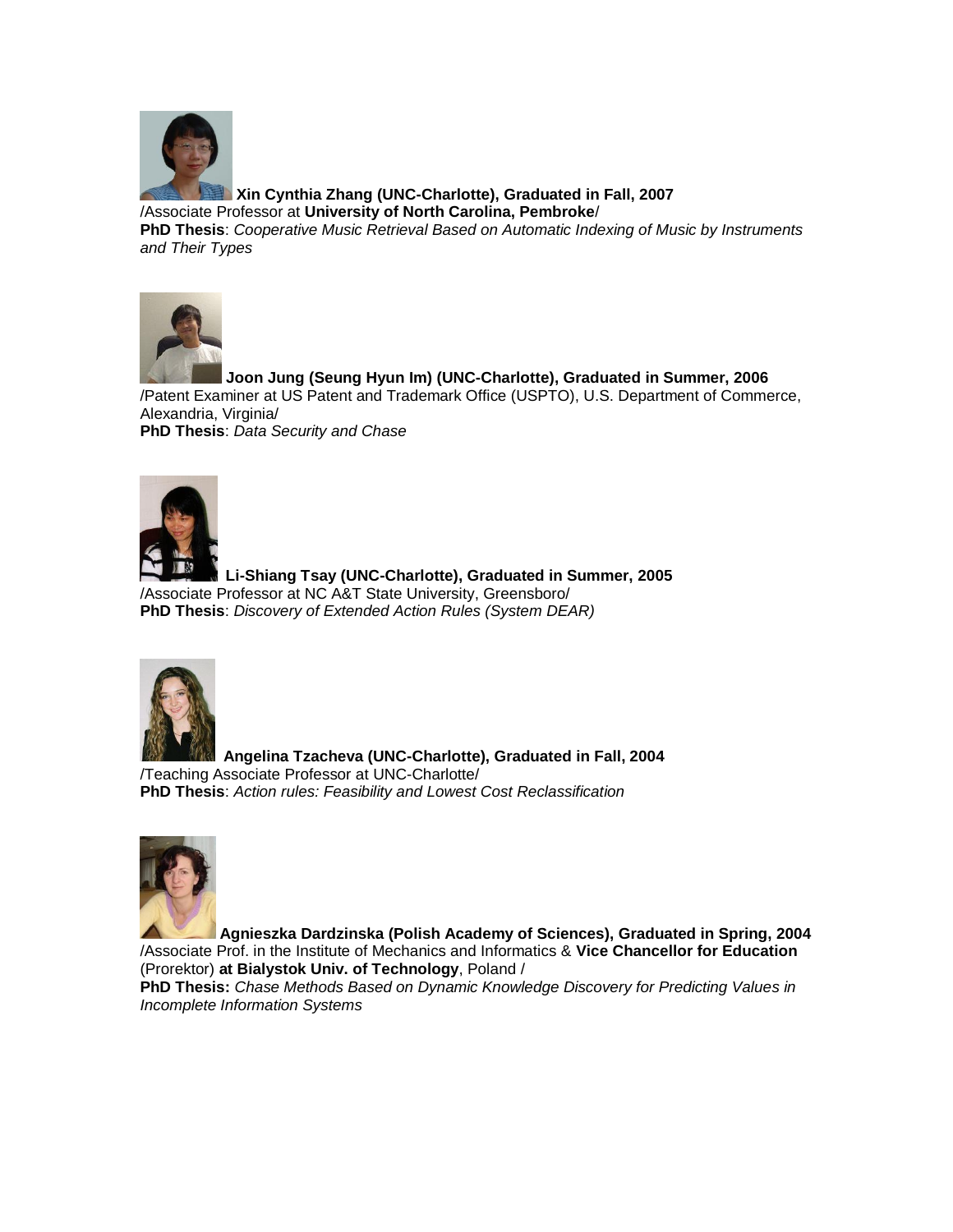**GRANTS** (Total: \$4,500,669.00; 1,225,000.00KC; 450,000.00PZ):

[1] Phase II IUCRC UNC Charlotte Site: Center for Visual and Decision Informatics (CVDI), Award No. CNS 1747785; Wenwen Dou (PI); Z.W. Ras, M. Hadzikadic, M. Shehab, J.-C. Thill (Co-PIs), 03/01/18 - 2/28/23; \$499,997.00

[2] The UNC-Charlotte GAANN Fellowship Program in Computing and Information Systems, M. Shin (PI), Z.W. Ras, M. Shehab (co-PIs), DOE, Award No. P200A180040, 10/01/2018 - 09/30/2022; \$746,250.00

[3] The UNC-Charlotte GAANN Fellowship Program in Computing and Information Systems, M. Shin (PI), Z.W. Ras, M. Shehab (co-PIs), DOE, Award No. P200A180040-20A, 10/01/2020 - 09/30/2022; \$50,370.00

[4] I-Corps: Personalized recommender systems based on semantical clustering, Z.W. Ras (PI), NSF, Award No. IIP 1749105, 10/01/2017 - 3/31/2020; \$50,000.00 [10% overhead]

[5] Readmissions to Hospitals and Patient Safety, Z.W. Ras (PI), J. Studnicki (co-PI), SAS Institute, Proposal No. 15-0645, 9/14/2015 -8/31/2016; \$111,946.00

[6] Mining Construction Service Data for Actionable Knowledge, Z.W. Ras (PI), The Daniel Group, Awarded to I/UCRC Safety, Security and Rescue Center, Award No. 56C214, 7/01/2015 - 06/30/2017; \$70,200.00 [10% overhead]

[7] The UNC-Charlotte GAANN Fellowship Program in Computing and Informatics, Z.W. Ras (PI), J. Payton (co-PI), DOE, Award No. P200A130088, 8/16/2014 - 8/15/2017; \$601,075.00 (includes 25% UNC-Charlotte Matching)

[8] Mining Construction Service Data for Actionable Knowledge, Z.W. Ras (PI), J. Whitmeyer (co-PI), The Daniel Group, Awarded to I/UCRC Safety, Security and Rescue Center, Award No. 54DO40, 7/01/2013-4/30/2016; \$131,902.00 [10% overhead]

[9] The UNC-Charlotte GAANN Fellowship Program in Computing and Informatics, A. Raja (PI), Z.W. Ras, J. Payton (co-PIs), DOE, Award No. P200A130088, 8/16/2013 - 8/15/2014; \$279,525.00 (includes 25% UNC-Charlotte Matching)

[10] Normalization and Aggregation of Building Energy Use Data, W. Wu (PI), Z.W. Ras, S. Akella (co-PIs), Duke Energy, 1/01/2011 - 9/30/2011; \$38,000.00

[11] EAGER: Automatic Indexing of Polyphonic Music by Cascade Classifiers, Z.W. Ras (PI), NSF Award No. IIS 0968647, 5/01/2010 - 4/30/2011; \$35,934.00

[12] Automatic Indexing of Audio with Timbre Information for Musical Instruments of Definite Pitch, Z.W. Ras (PI), A. Wieczorkowska (Co-PI), NSF Award No. IIS-0414815, 1/1/2005 - 12/31/2008; \$315,000.00

[13] New Tools and Theories for Knowledge Discovery in Databases, Jan Rauch (PI), Z.W. Ras (Co-PI), Award No. ME 913, Awarded by AMVIS Program CONTACT to Univ. of Economics, Prague, Czech Republic, 2007-2011; 1,225,000.00 KC

[14] Processes for Reaching Consensus using Computer Support & Modern Information Technology, J. Kacprzyk (PI), W. Pedrycz, Z.W. Ras, S. Zadrozny (Co-PIs), Awarded by the Ministry of Science and Higher Education (in Poland) to Systems Research Institute of the Polish Academy of Sciences, Award No. N N519 404734, 2008-2011; 450,000.00 PZ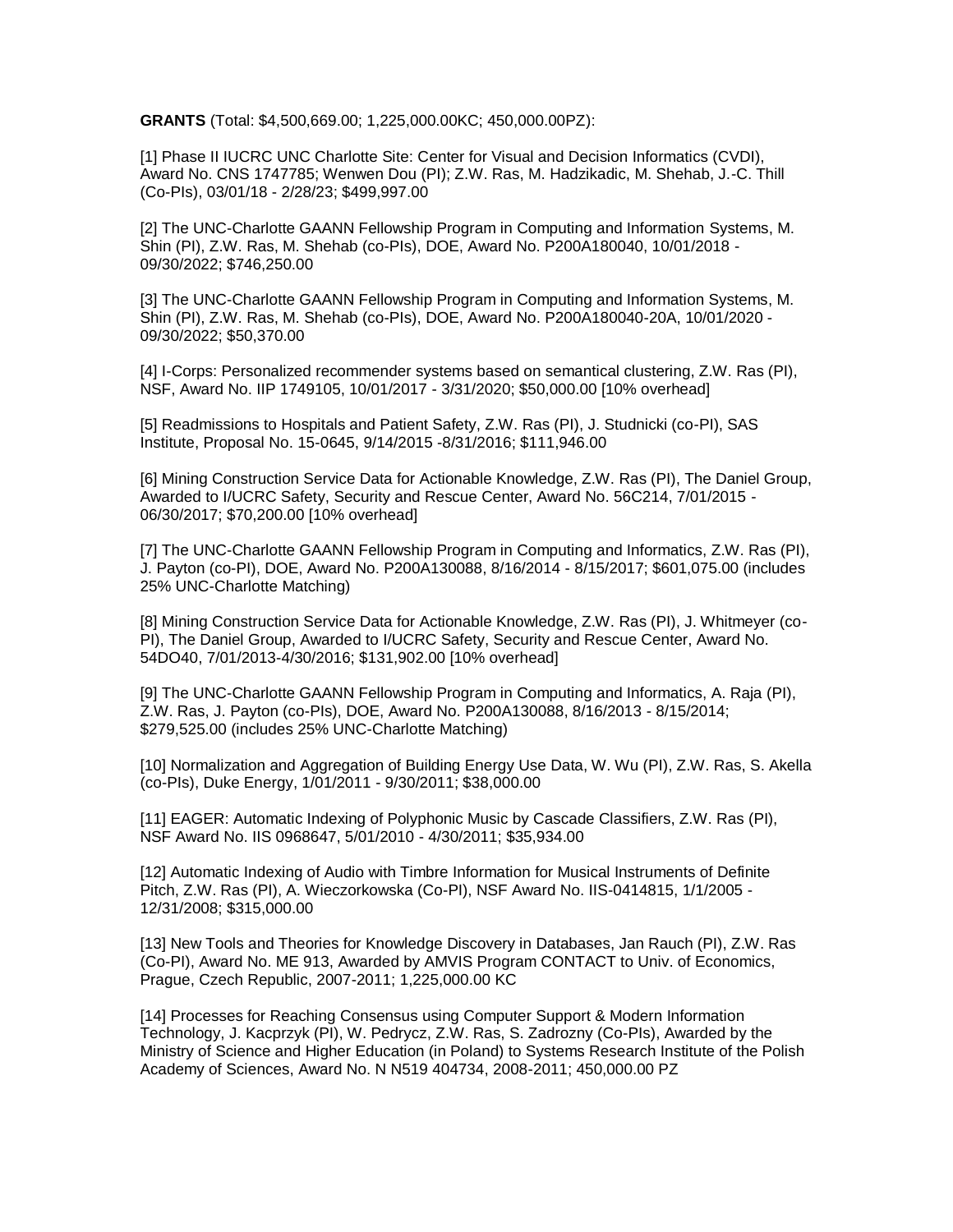[15] 15th International Symposium on Methodologies for Intelligent Systems, Z.W. Ras (PI), DOD/Army, Award No. W911NF-05-1-0103, 1/14/2005-1/13/2006, \$11,103.00

[16] Knowledge discovery and Chase - Tools to Impute Missing Values in Medical Databases, Faculty Research Enhancement Support Program (FRESH), O. Gurdal (PI), Z.W. Ras (Co-PI), NIH, No. 5G11HD38486-06 (at Johnson C. Smith Univ.), 2005-2006; \$10,000.00

[17] Academic Research Infrastructure: Equipment for Precision Manufacturing (ARI/MME), NSF Award No. CMMI 9413966; R. Hocken (PI); Z.W. Ras, J. Raja, J. Shelnutt, J. Xiao, R. Wilhelm, S. Patterson (Co-PIs); 10/01/1994 - 9/31/1997; \$1,099,000.00

[18] Contact State Space: Automatic Generation, Reasoning, and Search, NSF Award No. IIS-9700412; Z.W. Ras (PI), J. Xiao, R. Sturges (Co-PIs), 05/15/1997-04/14/2000; \$405,367.00

[19] POWRE: Visiting Associate Professor at Stanford University, NSF Award No. EIA-9726424; Z.W. Ras (PI), 01/01/1998; \$45,000.00

## **PUBLICATIONS:**

## **Books/Monographs [1986-2022]**

[61] *Recommender Systems for Medicine and Music*, Z.W. Ras, A. Wieczorkowska, S. Tsumoto (Eds), Studies in Computational Intelligence, Vol. 946, Springer, 2021 https://link.springer.com/book/10.1007/978-3-030-66450-3

[60] *Intelligent Systems in Industrial Applications*, M. Stettinger, G. Leitner, A. Felfernig, Z.W. Ras (Eds), Studies in Computational Intelligence, Vol. 949, Springer, 2021 https://link.springer.com/book/10.1007/978-3-030-67148-8

[59] *ECML PKDD 2020 Workshops in Ghent, Belgium, Proceedings*, Irena Koprinska, et al (Eds), CCIS, Vol. 1323, Springer, 2020 https://www.springer.com/gp/book/9783030659646

[58] *Foundations of Intelligent Systems, Proceedings of ISMIS'20*, Helic, D., Leitner, G., Stettinger, M., Felfernig, A., Ras, Z.W. (Eds), LNAI, Vol. 12117, Springer, 2020 https://www.springer.com/gp/book/9783030594909

[57] *New Frontiers in Mining Complex Patterns, Post-proceedings of NFMCP 2019*, ECML-PKDD 2019 Workshop in Wurzburg, Germany, M. Ceci,C. Loglisci, G. Manco, E. Masciari, Z.W. Ras (Eds.), LNAI, Vol. 11948, Springer, 2020 https://link.springer.com/book/10.1007%2F978-3-030-48861-1

[56] *Complex Pattern Mining: New Challenges, Methods and Applications*, A. Appice, M. Ceci,C. Loglisci, G. Manco, E. Masciari, Z.W. Ras (Eds.), Studies in Computational Intelligence, Vol. 880, Springer, 2020 https://link.springer.com/book/10.1007%2F978-3-030-36617-9

[55] *Recommender System for Improving Customer Loyalty*, Tarnowska, K., Ras, Z.W., Daniel, L., Studies in Big Data, Vol. 55, Springer, 2020 https://www.springer.com/gp/book/9783030134372

[54] *Foundations of Intelligent Systems, Proceedings of ISMIS'18*, M. Ceci, N. Japkovicz, J. Liu, G.A. Papadopoulos, Z.W. Ras (Eds), LNAI, Vol. 11177, Springer, 2018 https://link.springer.com/book/10.1007/978-3-030-01851-1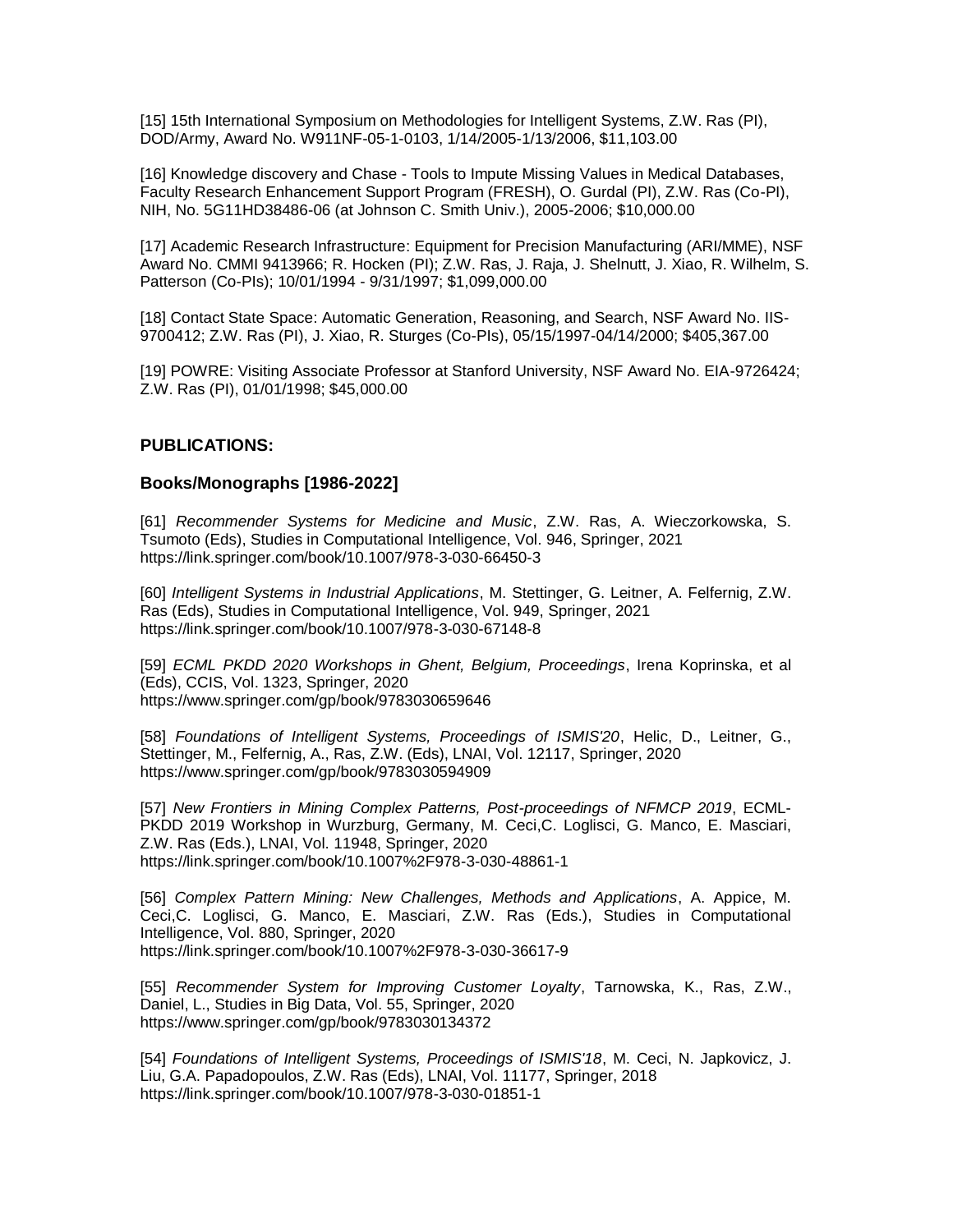[53] *New Frontiers in Mining Complex Patterns, Post-proceedings of NFMCP 2017*, ECML-PKDD 2017 Workshop in Skopje, Macedonia, A. Appice,C. Loglisci, G. Manco, E. Masciari, Z.W. Ras (Eds.), LNAI, Vol. 10785, Springer, 2018 https://link.springer.com/book/10.1007/978-3-319-78680-3

[52] *Foundations of Intelligent Systems, Proceedings of ISMIS'17*, M. Kryszkiewicz, A. Appice, D. Slezak, H. Rybinski, A. Skowron, Z.W. Ras (eds.), LNAI, Vol. 10352, Springer, 2017 https://link.springer.com/book/10.1007/978-3-319-60438-1

[51] *New Frontiers in Mining Complex Patterns, Post-proceedings of NFMCP 2016*, ECML-PKDD 2016 Workshop in Riva del Garda, Italy, A. Appice, M. Ceci,C. Loglisci, E. Masciari, Z.W. Ras (Eds.), LNAI, Vol. 10312, Springer, 2017 https://rd.springer.com/book/10.1007/978-3-319-61461-8

[50] *Decision Support System for Diagnosis and Treatment of Hearing Disorders, The Case of Tinnitus*, by K.A. Tarnowska, Z.W. Ras, P.J. Jastreboff, Studies in Computational Intelligence, Vol. 685, Springer, 2017 http://www.springer.com/us/book/9783319514628

[49] *Proceedings of 2016 IEEE/WIC/ACM International Conference on Web Intelligence (WI'16)*, Z.W. Ras, Y. Li , M. Klusch (Eds), IEEE Computer Society, 2016 http://conferences.computer.org/wi/2016

[48] *New Frontiers in Mining Complex Patterns, Post-proceedings of NFMCP 2015*, ECML-PKDD 2015 Workshop in Porto, Portugal, M. Ceci, C. Loglisci, G. Manco, E. Masciari, Z.W. Ras (Eds.), LNAI, Vol. 9607, Springer, 2016 https://link.springer.com/book/10.1007/978-3-319-39315-5

[47] *Foundations of Intelligent Systems, Proceedings of ISMIS'15*, F. Esposito, O. Pivert, M.-S. Hacid, Z.W. Ras (eds.), S. Ferilli, LNAI, Vol. 9384, Springer, 2015 https://link.springer.com/book/10.1007%2F978-3-319-25252-0

[46] *Proceedings of the Fourth ECML-PKDD 2015 Workshop on New Frontiers in Mining Complex Patterns* (Porto, Portugal), M. Ceci, C. Loglisci, G. Manco, E. Masciari, Z.W. Ras (Eds.), 2015, 199 pages https://webpages.charlotte.edu/ras/NFMCP2015.pdf

[45] *New Frontiers in Mining Complex Patterns, Post-proceedings of NFMCP 2014*, ECML-PKDD 2014 Workshop in Nancy, France, A. Appice, M. Ceci, C. Loglisci, G. Manco, E. Masciari, Z.W. Ras (Eds.), LNAI, Vol. 8983, Springer, 2015, 211 pages http://link.springer.com/book/10.1007/978-3-319-17876-9

[44] *Proceedings of the Third ECML-PKDD 2014 Workshop on New Frontiers in Mining Complex Patterns* (Nancy, France), A. Appice, M. Ceci, C. Loglisci, G. Manco, E. Masciari, Z.W. Ras (Eds.), 2014, 217 pages https://webpages.charlotte.edu/ras/NFMCP-2014.pdf

[43] *Rough Sets and Intelligent Systems Paradigms*, M. Kryszkiewicz, C. Cornelis, D. Ciucci, J. Medina-Moreno, H. Motoda, Z.W. Ras (editors), LNAI, Vol. 8537, Springer, 2014, 394 pages http://link.springer.com/book/10.1007%2F978-3-319-08729-0

[42] *Foundations of Intelligent Systems, Proceedings of ISMIS'14*, T. Andreasen, H. Christiansen, J. C. Cubero, Z.W. Ras (eds.), LNAI, Vol. 8502, Springer, 2014, 568 pages http://link.springer.com/book/10.1007/978-3-319-08326-1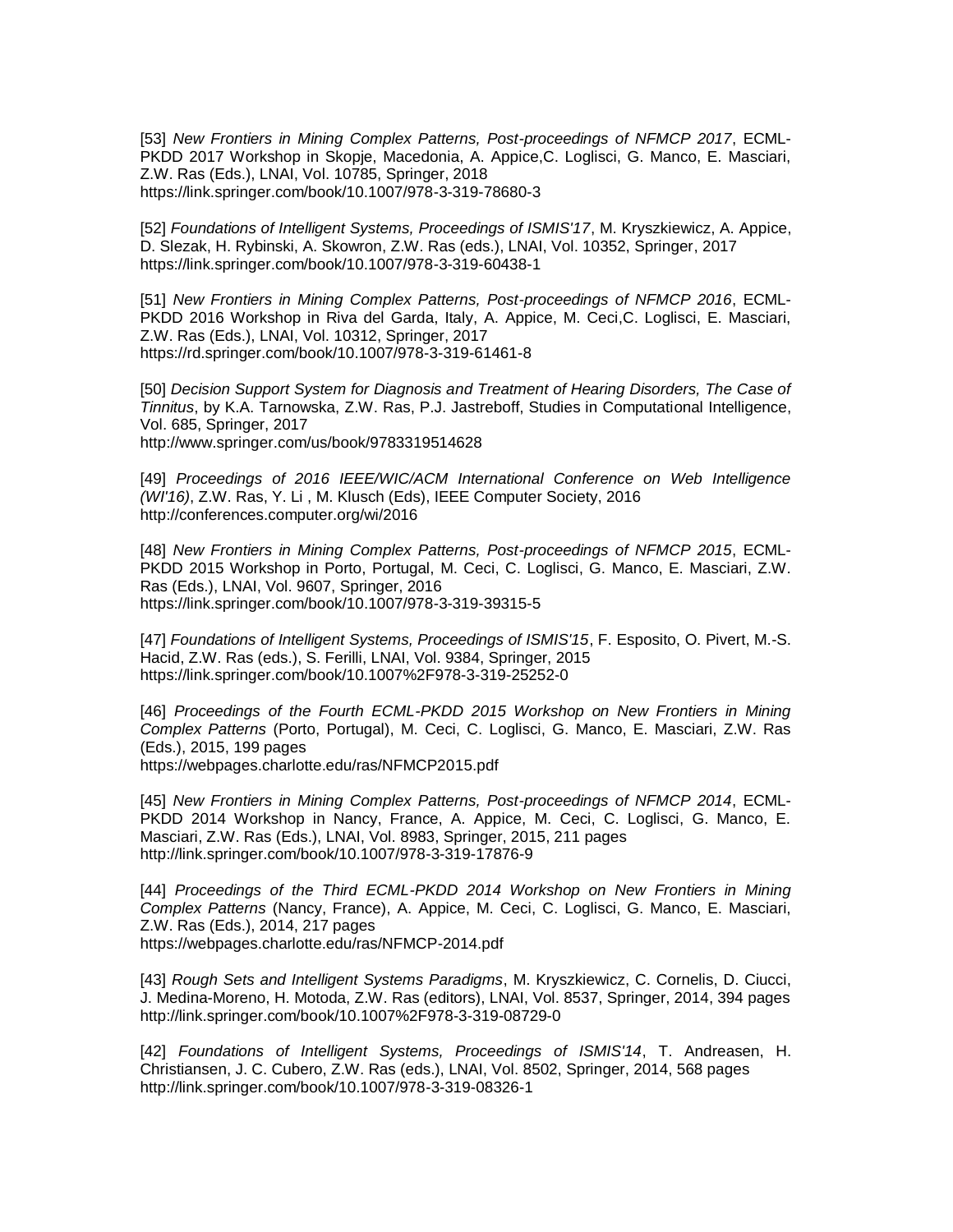[41] *New Frontiers in Mining Complex Patterns, Post-proceedings of NFMCP 2013*, ECML-PKDD 2013 Workshop in Prague, Czech Republic, A. Appice, M. Ceci, C. Loglisci, G. Manco, E. Masciari, Z.W. Ras (Eds.), LNAI 8399, Springer, 2014, 261 pages http://www.springer.com/computer/database+management+%26+information+retrieval/book/9 78-3-319-08406-0

[40] *Proceedings of the Second ECML-PKDD 2013 Workshop on New Frontiers in Mining Complex Patterns* (Prague, Czech Republic), A. Appice, M. Ceci, C. Loglisci, G. Manco, E. Masciari, Z.W. Ras (Eds.), 2013, 260 pages https://webpages.charlotte.edu/ras/NFMCP-2013.pdf

[39] *New Frontiers in Mining Complex Patterns, Post-proceedings of NFMCP 2012*, ECML/PKDD Workshop in Bristol, UK, A. Appice, M. Ceci, C. Loglisci, G. Manco, E. Masciari, Z.W. Ras (Eds.), LNAI 7765, Springer, 2013, 231 pages

http://www.springer.com/computer/database+management+%26+information+retrieval/book/9 78-3-642-37381-7

[38] *Foundations of Intelligent Systems, Proceedings of ISMIS'12*, L. Chen, A. Felfernig, J. Liu, Z.W. Ras (eds.), LNAI, Vol. 7661, Springer, 2012, 468 pages https://link.springer.com/book/10.1007/978-3-642-34624-8

[37] Proceedings of the ECML-PKDD 2012 Workshop on New Frontiers in Mining Complex *Patterns* (Bristol, UK), A. Appice, M. Ceci, C. Loglisci, G. Manco, E. Masciari, Z.W. Ras (Eds.), 2012, 205 pages

http://www.di.uniba.it/~ceci/micFiles/papers/NFMCP.pdf

[36] *Proceedings of 2011 IEEE/WIC/ACM International Conference on Web Intelligence*, B. Benatallah, O. Boissier, M. Papazoglou, Z.W. Ras, M.-S. Hacid (Eds.), IEEE Computer Society, 2011, ISBN 978-0-7695-4513-4 http://www.computer.org/csdl/proceedings/wi-iat/2011/index.html

[35*] Foundations of Intelligent Systems, Proceedings of ISMIS'11*, M. Kryszkiewicz, H. Rybinski, A. Skowron, Z.W. Ras (editors), LNAI, Vol. 6804, Springer, 2011 https://link.springer.com/book/10.1007/978-3-642-21916-0

[34] *Advances in Machine Learning* I, J. Koronacki, Z.W. Ras, S. Wierzchon, J. Kacprzyk (editors), Studies in Computational Intelligence, Vol. 262, Springer, 2010, 524 pages http://www.springer.com/engineering/book/978-3-642-05176-0

[33] *Advances in Machine Learning II,* J. Koronacki, Z.W. Ras, S. Wierzchon, J. Kacprzyk (editors), Studies in Computational Intelligence, Vol. 263, Springer, 2010, 532 pages http://www.springer.com/engineering/book/978-3-642-05178-4

[32] *Advances in Intelligent Information Systems*, Z.W. Ras, L.-S. Tsay (editors), Studies in Computational Intelligence, Vol. 265, Springer, 2010, 374 pages http://www.springer.com/engineering/book/978-3-642-05182-1

[31] *Advances in Music Information Retrieval*, Z.W. Ras, A. Wieczorkowska (editors), Studies in Computational Intelligence, Vol. 274, Springer, 2010, 420 pages http://www.springer.com/engineering/book/978-3-642-11673-5

[30] *Advances in Data Management*, Z.W. Ras, A. Dardzinska (editors), Studies in Computational Intelligence, Vol. 223, Springer, 2009, 398 pages http://www.springer.com/engineering/book/978-3-642-02189-3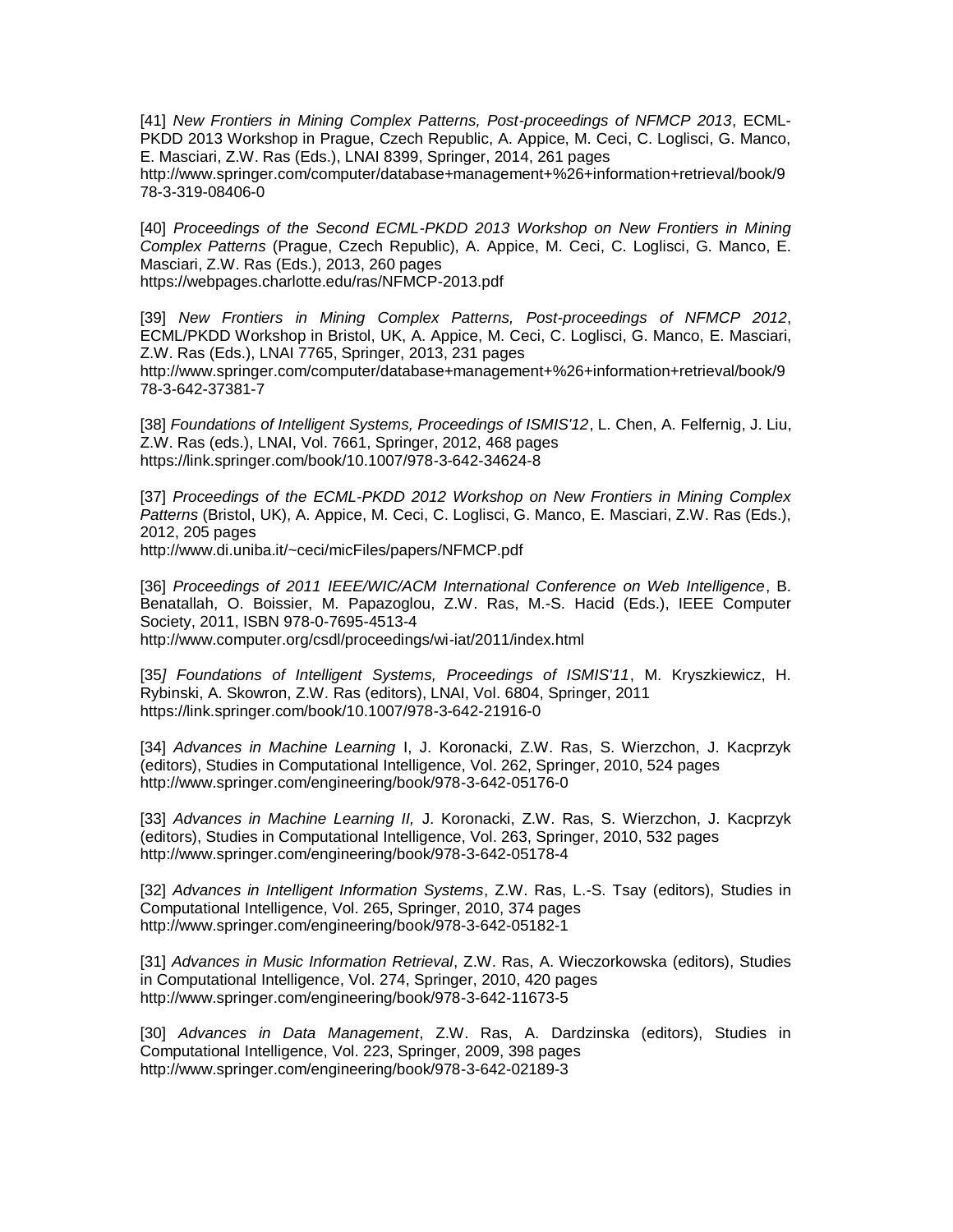[29] *Advances in Information & Intelligent Systems*, Z.W. Ras, W. Ribarsky (editors), Studies in Computational Intelligence, Vol. 251, Springer, 2009, 352 pages http://www.springer.com/engineering/book/978-3-642-04140-2

[28] *Foundations of Intelligent Systems, Proceedings of ISMIS'09*, J. Rauch, Z.W. Ras, P. Berka, T. Elomaa (editors), LNAI, Vol. 5722, Springer, 2009, 624 pages https://link.springer.com/book/10.1007%2F978-3-642-04125-9

[27] *Mining Complex Data*, D.A. Zighed, S. Tsumoto, Z.W. Ras, H. Hacid (editors), Studies in Computational Intelligence, Vol. 165, Springer, 2009, 300 pages http://www.springer.com/engineering/book/978-3-540-88066-0

[26] *Foundations of Intelligent Systems, Proceedings of ISMIS'08*, A. An, S. Matwin, Z.W. Ras, D. Slezak (editors), LNAI, Vol. 4994, Springer, 2008, 653 pages https://link.springer.com/book/10.1007/978-3-540-68123-6

[25] *Mining Complex Data*, Z.W. Ras, S. Tsumoto, D.A. Zighed (editors), Post-Proceedings of 2007 ECML/PKDD Third International Workshop (MCD 2007), LNAI, Vol. 4944, Springer, 2008, 265 pages

http://www.springeronline.com/978-3-540-68415-2

[24] *Foundations of Intelligent Systems, Proceedings of ISMIS'06*, F. Esposito, Z.W. Ras, D. Malerba, G. Semeraro (editors), LNAI, No. 4203, Springer, 2006, 767 pages https://link.springer.com/book/10.1007/11875604

[23] *Computational Intelligence in Data Mining, Proceedings of 2005 IEEE ICDM Workshop* in Houston, Texas, F. Berzal, J.C. Cubero, Z.W. Ras, T. Sudkamp, R. Yager (editors), Published by Math. Dept., Saint Mary's Univ., Nova Scotia, Canada, 2005, 90 pages

[22] *Mining Complex Data, Proceedings of 2005 IEEE ICDM Workshop* in Houston, Texas, Z.W. Ras, S. Tsumoto , D.A. Zighed (editors), Published by Math. Dept., Saint Mary's Univ., Nova Scotia, Canada, 2005, 112 pages

[21] *Foundations of Intelligent Systems, Proceedings of ISMIS'05*, M.-S. Hacid, N. Murray, Z.W. Ras, S. Tsumoto (editors), LNAI, No. 3488, Springer, 2005 https://link.springer.com/book/10.1007/b136302

[20] *Foundations of Intelligent Systems, Proceedings of ISMIS'03*, N. Zhong, Z.W. Ras, S. Tsumoto, E. Suzuki (editors), LNAI, No. 2871, Springer, 2003, 693 pages https://link.springer.com/book/10.1007/b14019

[19] *Foundations of Intelligent Systems, Proceedings of ISMIS'02*, M.-S. Hacid, Z.W. Ras, D. Zighed, Y. Kodratoff (editors), LNAI, No. 2366, Springer, 2002, 614 pages https://link.springer.com/book/10.1007/3-540-48050-1

[18] *Foundations of Intelligent Systems, Proceedings of ISMIS'00*, Z.W. Ras, S. Ohsuga (editors), Lecture Notes in Artificial Intelligence, No. 1932, Springer, 2000, 644 pages https://link.springer.com/book/10.1007/3-540-39963-1

[17] *Foundations of Intelligent Systems, Proceedings of ISMIS'99*, Z.W. Ras, A. Skowron (editors), LNAI, No. 1609, Springer-Verlag, 1999, 674 pages https://link.springer.com/book/10.1007%2FBFb0095085

[16] *Intelligent Information Systems*, M. Klopotek, M. Michalewicz, Z.W. Ras (editors), Proceedings of the Workshop held in Malbork, Poland, 15-19 June, 1998, ICS PAS, Warsaw, Poland, 404 pages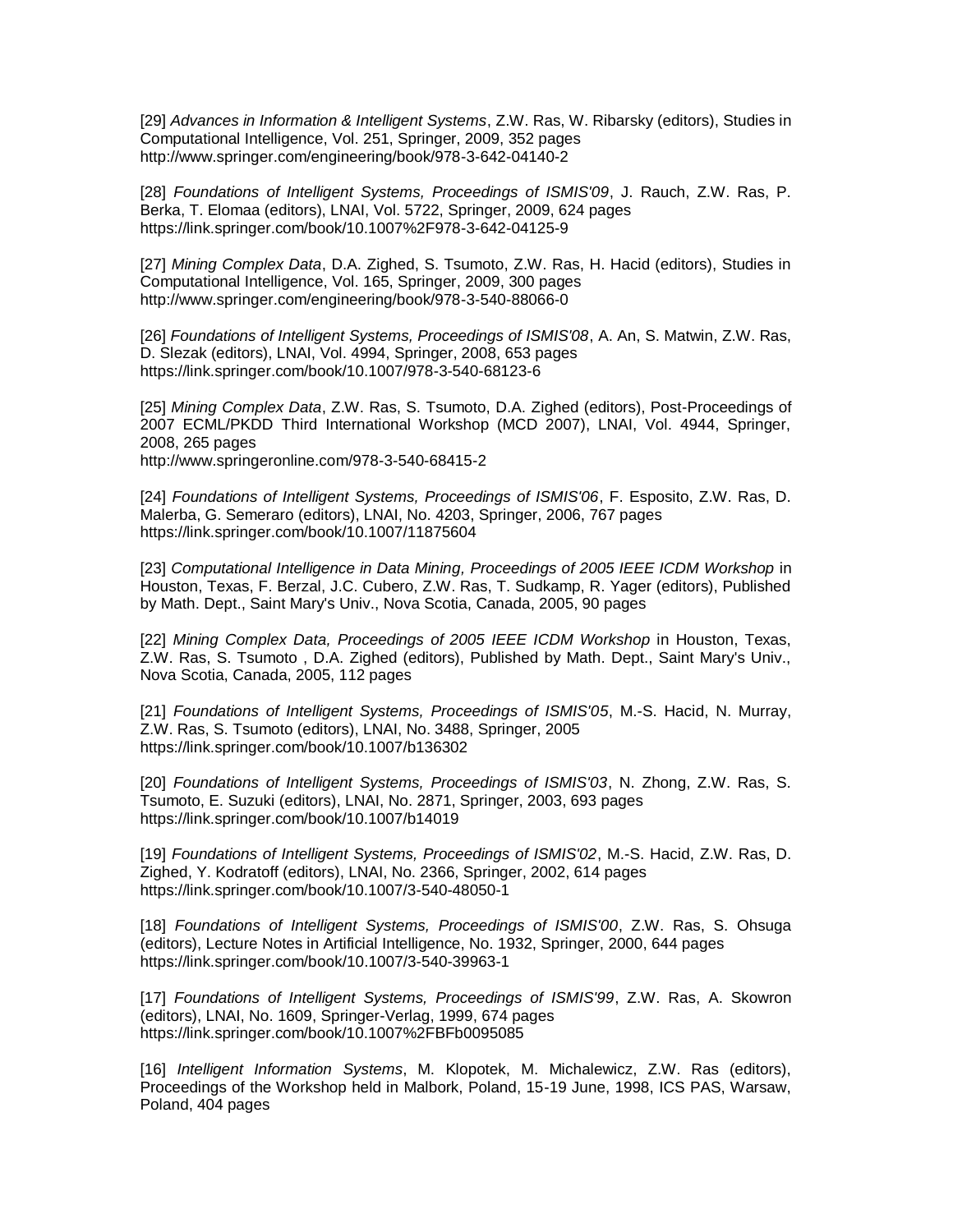[15] *Intelligent Information Systems*, M. Klopotek, M. Michalewicz, Z.W. Ras (editors), Proceedings of the Workshop held in Zakopane, Poland, 9-13 June, 1997, ICS PAS, Warsaw, Poland, 310 pages

http://www.bookfinder.com/dir/i/Intelligent\_Information\_Systems-Proceedings\_of\_the\_Workshop\_Held\_in\_Zakopane,/8390082071/

[14] *Foundations of Intelligent Systems, Proceedings of ISMIS'97*, Z.W. Ras, A. Skowron (editors), LNAI, No. 1325, Springer, 1997, 631 pages https://link.springer.com/book/10.1007/3-540-63614-5

[13] *Intelligent Information Systems*, M. Michalewicz, Z.W. Ras (editors), Proceedings of the Workshop held in Deblin, Poland, 2-5 June, 1996, ICS PAS, Warsaw, Poland, 227 pages http://www.bookfinder.com/dir/i/Intelligent\_Information\_Systems-Proceedings of the Workshop Held in Deblin,/8390082063/

[12] *Foundations of Intelligent Systems*, Proceedings of ISMIS'96, Z.W. Ras, M. Michalewicz (editors), LNAI, No. 1079, Springer, 1996, 664 pages https://link.springer.com/book/10.1007/3-540-61286-6

[11] *Intelligent Information Systems*, M. Dabrowski, M. Michalewicz, Z.W. Ras (editors), Proceedings of the Workshop held in Augustow, Poland, 5-9 June, 1995, ICS PAS, Warsaw, Poland, 360 pages

[10] *Methodologies for Intelligent Systems, Proceedings of ISMIS'94*, Z.W. Ras, M. Zemankova (editors), LNAI, No. 869, Springer, 1994, 613 pages https://link.springer.com/book/10.1007/3-540-58495-1

[9] *Intelligent Information Systems*, M. Dabrowski, M. Michalewicz, Z.W. Ras (editors), Proceedings of the Workshop held in Wigry, Poland, 6-10 June, 1994, ICS PAS, Warsaw, Poland, 473 pages

[8] *Methodologies for Intelligent Systems, Proceedings of ISMIS'93*, J. Komorowski and Z.W. Ras (editors), LNAI, Vol 689, Springer, 1993 https://link.springer.com/book/10.1007/3-540-56804-2

[7] *Methodologies for Intelligent Systems, Proceedings of ISMIS'91*, Z.W. Ras and M. Zemankova (editors), LNAI, Vol. 542, Springer, 1991 Proceedings of the Sixth International Symposium on Methodologies for Intelligent Systems (Poster Session), Oak Ridge National Laboratory, 1991 https://link.springer.com/book/10.1007/3-540-54563-8

[6] *Intelligent Systems, State of the Art and Future Directions*, Z.W. Ras, M. Zemankova (Eds), Ellis Horwood Series in AI, 1990

[5] *Methodologies for Intelligent Systems, Vol. 5*, Z.W. Ras, M. Zemankova, M. Emrich (Eds), North Holland, 1990

[4] *Methodologies for Intelligent Systems, Vol. 4*, Z.W. Ras (Ed), North Holland, 1989 https://dl.acm.org/doi/book/10.5555/534692

[3] *Methodologies for Intelligent Systems, Vol. 3*, Z.W. Ras, L. Saitta (Eds), North Holland, 1988

[2] *Methodologies for Intelligent Systems, Vol. 2*, Z.W. Ras, M. Zemankova (Eds), North Holland, 1987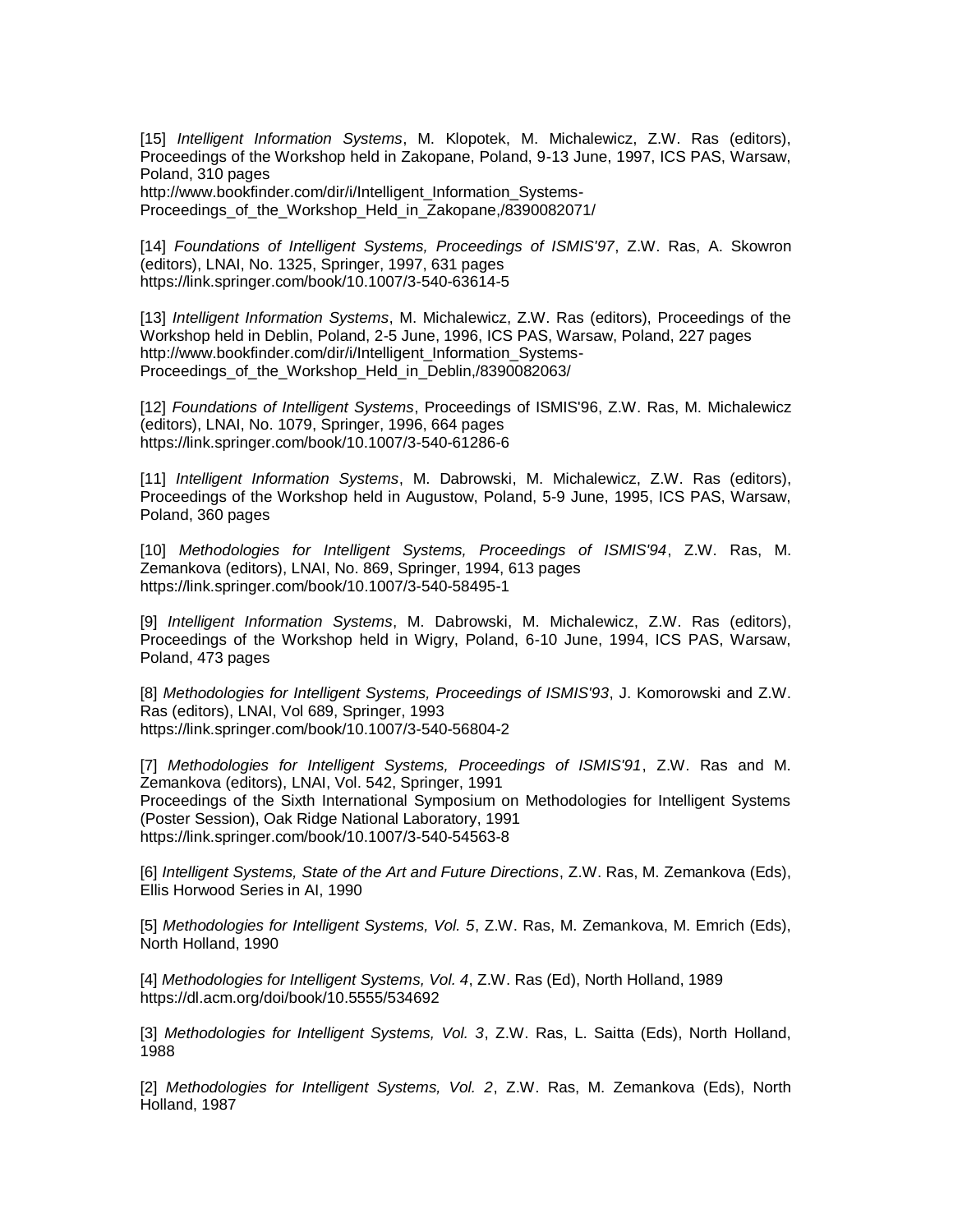[1] *Proceedings of ACM/SIGART International Symposium on Methodologies for Intelligent Systems*, Z.W. Ras, M. Zemankova (Eds), ACM SIGART, 1986 https://dl.acm.org/doi/proceedings/10.1145/12808

## **Journal Special Issues:**

[15] *Model and Data Engineering, MEDI 2016* Special Issue, Ladjel Bellatreche, Z.W. Ras (Eds.), Fundamenta Informaticae Journal, IOS Press, No. 162, 2018

[14] *Warehousing and OLAPing Complex, Spatial and Spatio-Temporal Data*, Special Issue, A. Cuzzocrea, Z.W. Ras (editors), Fundamenta Informaticae Journal, IOS Press, Vol. 132, No. 2., 2014, 140 pages

[13] *Concept Lattices and Their Applications*, Special Issue, M. Kryszkiewicz, S. Obiedkov, Z.W. Ras (editors), Fundamenta Informaticae Journal, IOS Press, Vol. 115, No. 4., 2012

[12] *Interesting Knowledge Mining*, Special Issue, Z.W. Ras, L.-S. Tsay (editors), International Journal of Data Mining, Modelling and Management, InderScience Publishers, Vol. 4, No. 3, 2012

[11] *Methodologies for Intelligent Systems*, Special Issue, P. Berka, T. Elomaa, J. Rauch, Z. Ras (editors), Fundamenta Informaticae Journal, IOS Press, Vol. 99, No.2., 2010, 125-246

[10] *Special Issue on Knowledge Discovery*, Z.W. Ras, A. Dardzinska (editors), Fundamenta Informaticae Journal, IOS Press, Vol. 78, No. 4, 2007

[9] *Special Issue on Knowledge Discovery*, Z.W. Ras (editor), Journal of Experimental and Theoretical Artificial Intelligence, Taylor & Francis, Vol. 17, No. 1-2, 2005, 162 pages

[8] *Special Issue on Knowledge Discovery*, Z.W. Ras (editor), International Journal of Intelligent Systems, Wiley, Vol. 20, 2005, 669-787

[7] *Music Information Retrieval,* Special Issue, A. Wieczorkowska, Z.W. Ras (editors), Journal of Intelligent Information Systems, Kluwer, Vol. 21, No. 1, 2003, 88 pages

[6] *Web Intelligence*, Special Issue, J. Liu, N. Zhong, Y. Yao, Z.W. Ras (editors), Journal of Intelligent Information Systems, Vol. 20, No. 1, Kluwer, 2003, 99 pages

[5] *Intelligent Systems*, Special Issue, Z.W. Ras, E. El-Kwae (editors), Fundamenta Informaticae Journal, IOS Press, Vol. 47, No. 1/2, 2001, 188 pages

[4] *To the memory of Prof. Cecylia Rauszer, Special Issue*, J. Komorowski, Z.W. Ras (editors), Fundamenta Informaticae Journal, IOS Press, Vol. 32, No. 2, 1997, 105-191

[3] *Methodologies for Intelligent Information Systems*, Special Issue, Z.W. Ras, A. Skowron (editors), Journal of Intelligent Information Systems, Kluwer, Vol. 14, No. 2/3, 2000, pp. 83-261

[2] *Methodologies for Intelligent Systems*, Special Issue, J. Komorowski, Z.W. Ras (editors), Fundamenta Informaticae Journal, IOS Press, Vol. 21, No. 3, 1994, pp. 161-253

[1] *Intelligent Information Systems*, Special Issue, M. Michalewicz, Z.W. Ras (editors), Fundamenta Informaticae Journal, IOS Press, Vol. 30, No. 3/4, 1997, 227-402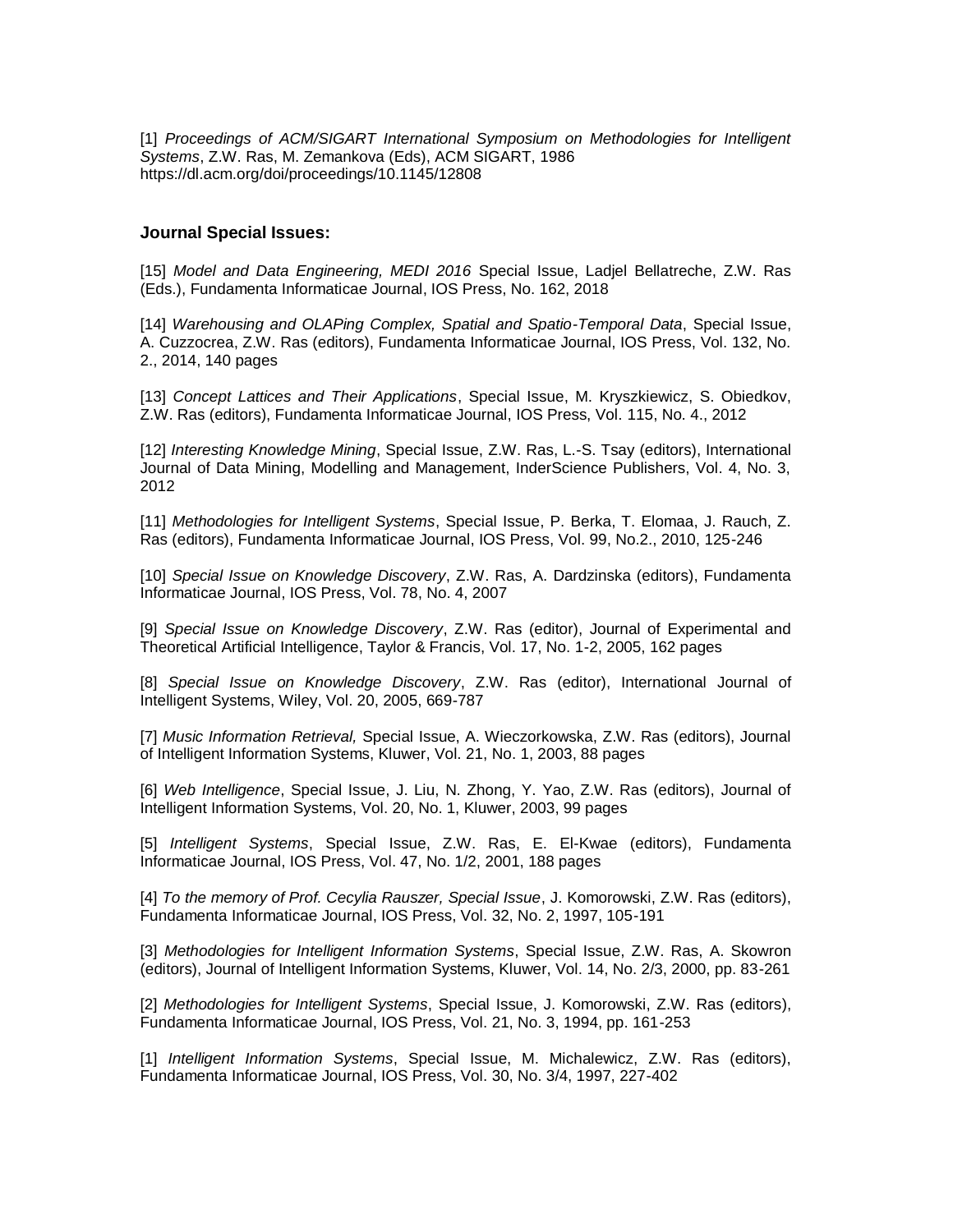## **Papers 2010-2022**

## **Journal Papers (2010-2022)**

[21] *"Developing Customer Attrition Management System: Discovering Action Rules for Making Recommendations to Retain Customers"*, Duan, Y., Ras, Z.W., **Applied Intelligence (APIN)**, Springer, June, 2022 (**Impact Factor: 5.086**)

[20] *"On art authentication and the Rijksmuseum challenge: A residual neural network approach"*, Dobbs, T., Ras, Z.W., **Expert Systems with Applications**, Vol. 200, Elsevier, August 15, 2022 (**Impact Factor: 6.954**) https://doi.org/10.1016/j.eswa.2022.116933

[19] *"Reduction of Hospital Readmissions"*, Ras, Z.W., **Advances in Clinical and Experimental Medicine (ACEM Journal)**, Wroclaw Medical University, Vol. 31, No. 1, 2022 (**Impact Factor: 1.727**) (Open Access) https://advances.umw.edu.pl/pdf/2022/31/1/5.pdf

[18] *"Recommendation System for Improving Churn Rate based on Action Rules and Sentiment Mining"*, Duan, Y., Ras, Z.W., **International Journal of Data Mining, Modelling and Management**, InderScience Publishers, Vol. 14, No. 4, 2022 https://doi.org/10.1504/IJDMMM.2022.10041468

[17] "How to raise artwork prices using action rules, personalization, and artwork visual *features",* Powell, L., Gelich, A., Ras, Z.W., in SI: Methodologies for Intelligent Systems, (Eds. M. Stettinger, G. Leitner), **Journal of Intelligent Information Systems**, Vol 57, No. 3, Springer, 2021, 583-599 (**Impact Factor: 1.89**) https://doi.org/10.1007/s10844-021-00660-x

[16] *"Jumping into the artistic deep end: building the catalogue raisonne",* Doobs, T., Benedict, A., Ras, Z.W., in SI: Born Digital - Shedding Light into the Darkness of Digital Culture, (Ed. Larry Stapleton), **AI & SOCIETY**, Springer, 2022 (**Impact Factor: 1.438**) (**Open Access**) https://doi.org/10.1007/s00146-021-01370-2

[15] *"NLP-based Customer Loyalty Improvement Recommender System (CLIRS2)",* K.A. Tarnowska, Z. Ras, in SI: Feature Papers 2020, **Big Data and Cognitive Computing Journal**, MDPI Publishers, 5(1):4, 2021 (**Open Access**) https://www.mdpi.com/2504-2289/5/1/4

[14] *"Discovering primary medical procedures and their associations with other procedures in HCUP data",* M.T. Mardini, Z.W. Ras, **Information Systems Frontiers**, Springer, 2020 (**Impact Factor: 6.191**)

https://link.springer.com/article/10.1007/s10796-020-10058-9

[13] *"Sentiment Analysis of Customer Data"*, K. Tarnowska, Z.W. Ras, in **Web Intelligence Journal**, Vol. 17, Issue 4, IOS Press, 2019, 343-363 https://content.iospress.com/articles/web-intelligence/web190423

[12] *"Effect of Speech Segment Samples Selection in Stutter Block Detection and Remediation"*, P. Arbajian, A. Hajja, Z.W. Ras, A. Wieczorkowska, **Journal of Intelligent Information Systems**, Springer, Vol. 53, Issue 2, 2019, 241-264 (**Impact Factor: 1.89**) https://link.springer.com/article/10.1007/s10844-019-00546-z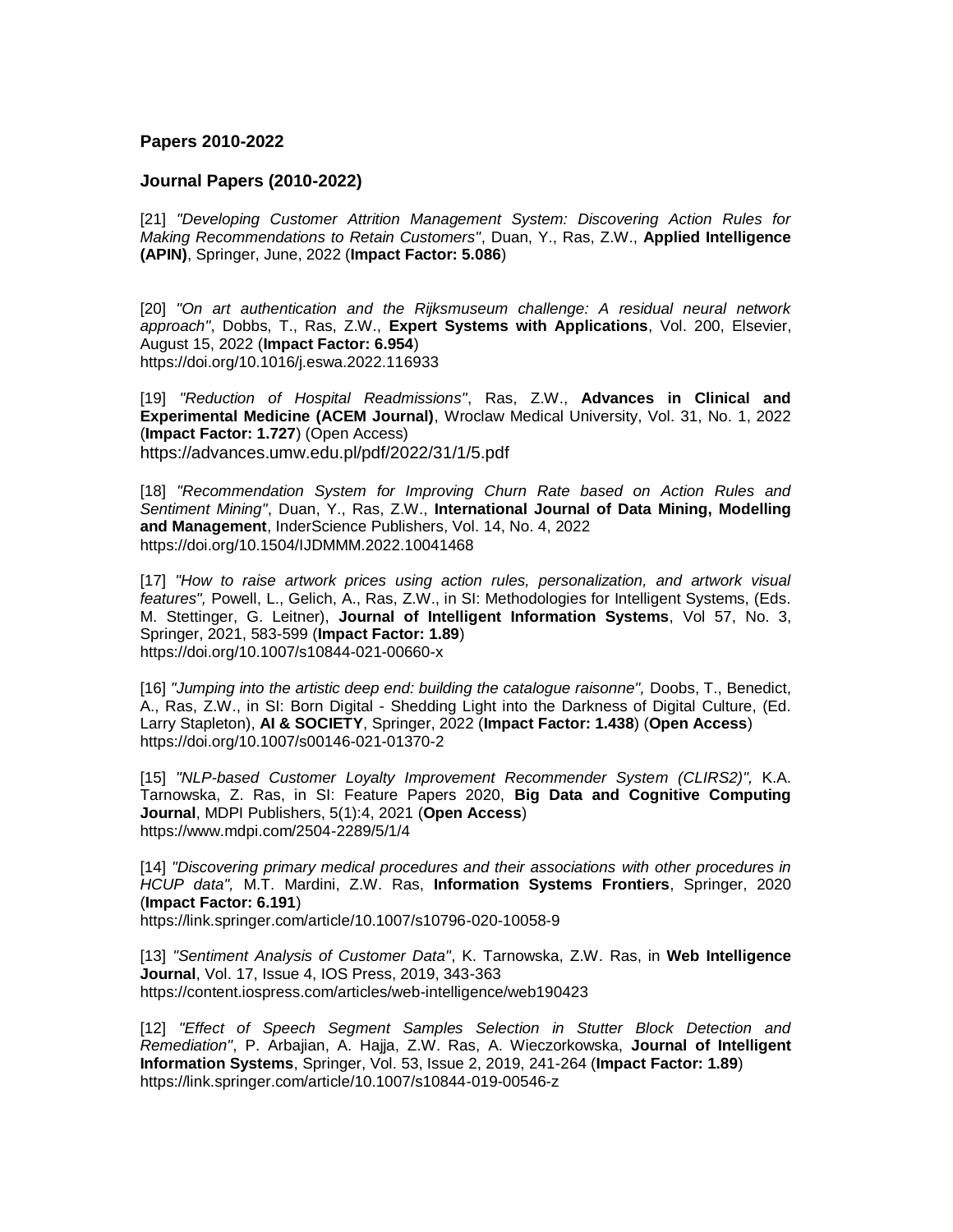[11] *"Extraction of actionable knowledge to reduce hospital readmissions through patients personalization",* M.T. Mardini, Z.W. Ras, **Information Sciences Journal**, Elsevier, Vol. 485, 2019, 1-17 (**Impact factor: 6.975**)

https://www.sciencedirect.com/journal/information-sciences/vol/485/suppl/C

[10] *"DBS decision support system based on analysis of microelectrode recorded signals as a useful tool in detection of the most beneficial electrode localization during DBS implantation",* Szlufik, S., K. Ciecierski, R. Rola, T. Mandat, P. Nauman, Z. Ras, A. Przybyszewski, A. Friedman, D. Koziorowski, in **Brain Stimulation**, Elsevier, Vol. 8, No. 2, 2015, 396-397 (**Impact Factor: 6.56**)

http://www.brainstimjrnl.com/article/S1935-861X(15)00690-7/pdf

[9] *"Computer Aided Subthalamic Nucleus (STN) Localization during Deep Brain Stimulation (DBS) Surgery in Parkinson's Patients",* Ciecierski, K., Mandat, T., Rola, R., Ras, Z.W., Przybyszewski, A.W., **Annales Academiae Medicae Silesiensis**, Vol. 68, No. 5, 2014, 275- 283

http://webpages.uncc.edu/ras/Papers/AAMS-Ciecierski.pdf

[8] *"Hierarchical Object-driven Action Rules",* A. Hajja, Z.W. Ras, A. Wieczorkowska, Special issue on Mining Complex Patterns, A. Appice et al (Eds), **Journal of Intelligent Information Systems**, Springer, Vol. 42, No. 2, 2014, 207-232 (**Impact Factor: 1.89**) http://webpages.uncc.edu/ras/Hajja-2014.pdf

[7] *"Foundations of automatic system for intrasurgical localization of Subthalamic Nucleus in Parkinson patients",* K. Ciecierski, Z.W. Ras, A. Przybyszewski, in **Web Intelligence and Agent Systems, International Journal**, IOS Press, Vol. 12, No. 1, 2014, 63-82 http://webpages.uncc.edu/ras/WIA286\_Ciecierski\_Ras.pdf

[6] *"Multi-Label Automatic Indexing of Music by Cascade Classifiers",* W. Jiang, Z.W. Ras, in **Web Intelligence and Agent Systems, International Journal**, IOS Press, Vol. 11, No. 2, 2013, 149-170

http://webpages.uncc.edu/ras/WIAS-Jiang-Ras.pdf

[5] *"Mining Meta-actions for Action Rules Reduction"*, H. Touati, Z.W. Ras, **Fundamenta Informaticae Journal**, IOS Press, Vol. 127, No. 1-4, 2013, 225-240 (**Impact Factor: 1.333**) https://doi.org/10.3233/FI-2013-906

[4] *"Personalized Action Rules for Side Effects Object Grouping",* H. Touati, J. Kuang, A. Hajja, Z.W. Ras, in the Special Issue on "Knowledge Discovery", G. Wang (Ed.), **International Journal of Intelligence Science** (IJIS), Scientific Research, Vol. 3, No. 1A, 2013, 24-33 (**Open Access**)

http://webpages.uncc.edu/ras/Papers/IJIS\_Hakim.pdf

[3] *"From Data to Classification Rules and Actions",* Z. Ras, A. Dardzinska, **International Journal of Intelligent Systems**, Wiley, Vol. 26, Issue 6, 2011, 572-590 (**Impact Factor: 10.3**) http://webpages.uncc.edu/ras/Ras-Aga-IJIS.pdf

[2] *"How to Support Consensus Reaching using Action Rules: a Novel Approach",* J. Kacprzyk, S. Zadrozny, Z.W. Ras, **International Journal of Uncertainty, Fuzziness and Knowledge Based Systems**, World Scientific, No. 18, Issue 4, 2010, 451-470 (**Impact Factor: 1.518**) http://webpages.uncc.edu/ras/Paper-Janusz.pdf

[1] *"Action Rule Discovery from Incomplete Data",* S. Im, Z.W. Ras, H. Wasyluk, in **Knowledge and Information Systems Journal** (KAIS), Vol. 25, No. 1, Springer, 2010, 21-33 (**Impact Factor: 2.822**)

http://webpages.uncc.edu/ras/Papers/KAIS.pdf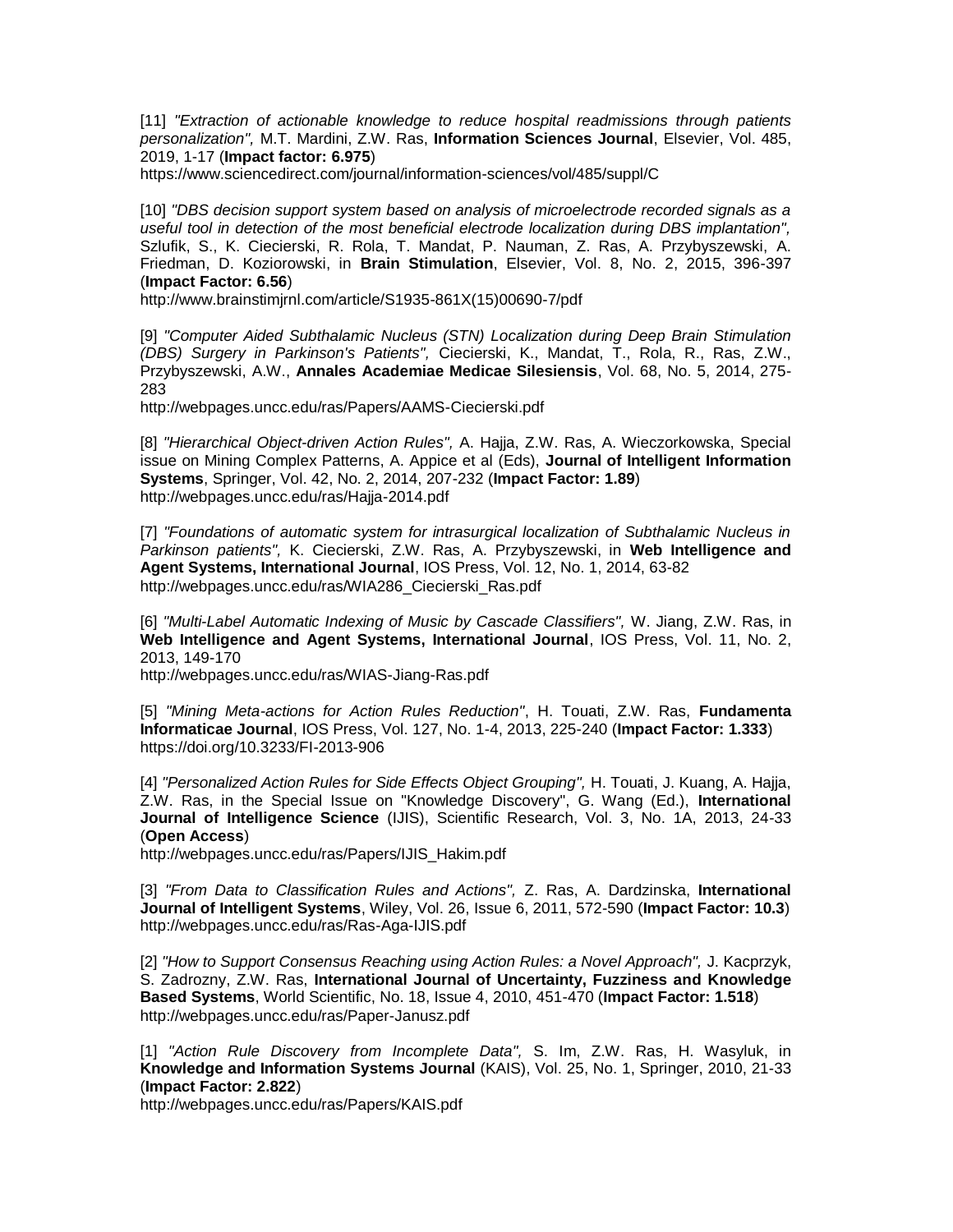# **Book Chapters (2010-2022)**

[27] *"High-performance Actionable Knowledge Miner for Boosting Business Revenue",* K. Tarnowska, A. Bagavathi, Z.W. Ras, in Emerging Intelligent Decision Management Systems: Applications and Challenges, (Eds. P. Pattnaik, H. Das), Wiley, 2023, will appear

[26] *"Customer Churn Reduction Based on Action Rules and Collaboration"*, Y. Duan, Z.W. Ras, in Encyclopedia of Data Science and Machine Learning, (Ed. John Wang), IGI Global, June, 2022

[25] *"Machine Learning Approach to Art Authentication",* T. Dobbs, Z.W. Ras, in Encyclopedia of Data Science and Machine Learning, (Ed. John Wang), IGI Global, June, 2022

[24] *"Personalizing Patients to Enable Shared Decision Making"*, M. Mardini, A. Hashky, Z.W. Ras, in Recommender Systems for Medicine and Music, (Eds. Z.W. Ras, A. Wieczorkowska, S. Tsumoto), Studies in Computational Intelligence, Vol. 946, Springer, 2021, 75-90

[23] *"Recommendation Systems in Healthcare"*, M. Ivanova, Z.W. Ras, in Recommender Systems for Medicine and Music, (Eds. Z.W. Ras, A. Wieczorkowska, S. Tsumoto), Studies in Computational Intelligence, Vol. 946, Springer, 2021, 1-11

[22] *"Art Innovative Systems for Value Tagging"*, L. Powell, A. Gelich, Z.W. Ras, in Encyclopedia of Organizational Knowledge, Administration, and Technologies, Chapter 80, IGI Global, 2020

[21] *"Applying Analytics to Artist Provided Text to Model Prices of Fine Art"*, L. Powell, A. Gelich, Z.W. Ras, in Complex Pattern Mining: New Challenges, Methods and Applications, Studies in Computational Intelligence, Vol. 880, Springer, 2020, 189-211

[20] *"Segment-Removal Based Stuttered Speech Remediation",* P. Arbajian, A. Hajja, Z.W. Ras, A. Wieczorkowska, in "New Frontiers in Mining Complex Patterns", Post-Proceedings of NFMCP 2017, ECML/PKDD Workshop in Macedonia, LNAI, Vol. 10785, Springer, 2018, 16-34

[19] *"Can we build recommender system for artwork evaluation?",* C. Pawlowski, A. Gelich, Z.W. Ras, in "Intelligent Methods and Big Data in Industrial Applications", Studies in Big Data, Vol. 40, Springer, 2018, 41-52

[18] *"Visual Analysis of Relevant Features in Customer Loyalty Improvement Recommendation"*, K. Tarnowska, Z.W. Ras, L. Daniel, D. Fowler, in Advances in Feature Selection for Data and Pattern Recognition, Intelligent Systems Reference Library, Vol. 138, Springer, 2017, 269-293

[17] *"Mining for Actionable Knowledge in Tinnitus Datasets",* K.A. Tarnowska, Z.W. Ras, P.J. Jastreboff, in "Thriving Rough Sets", (Eds G. Wang, et al.), Studies in Computational Intelligence, Vol. 708, Chapter 18, Springer, 2017, 367-396

[16] *"Predicting the primary medical procedure through clustering of patients' diagnoses",* M. Al-Mardini, A. Hajja, Z.W. Ras, L. Clover, D. Olaleye, in "New Frontiers in Mining Complex Patterns", Post-proceedings of NFMCP 2016, ECML/PKDD Workshop in Riva del Garda, Italy, LNAI, Vol. 10312, Springer, 2017, 117-131

[15] *"Predicting Negative Side Effects of Surgeries Through Clustering",* Hajja, A., Touati, H., Ras, Z.W., Studnicki, J., Wieczorkowska, A., in "New Frontiers in Mining Complex Patterns", Post-proceedings of NFMCP 2014, ECML/PKDD Workshop, Nancy, France, LNAI, Vol. 8983, Springer, 2015, 41-55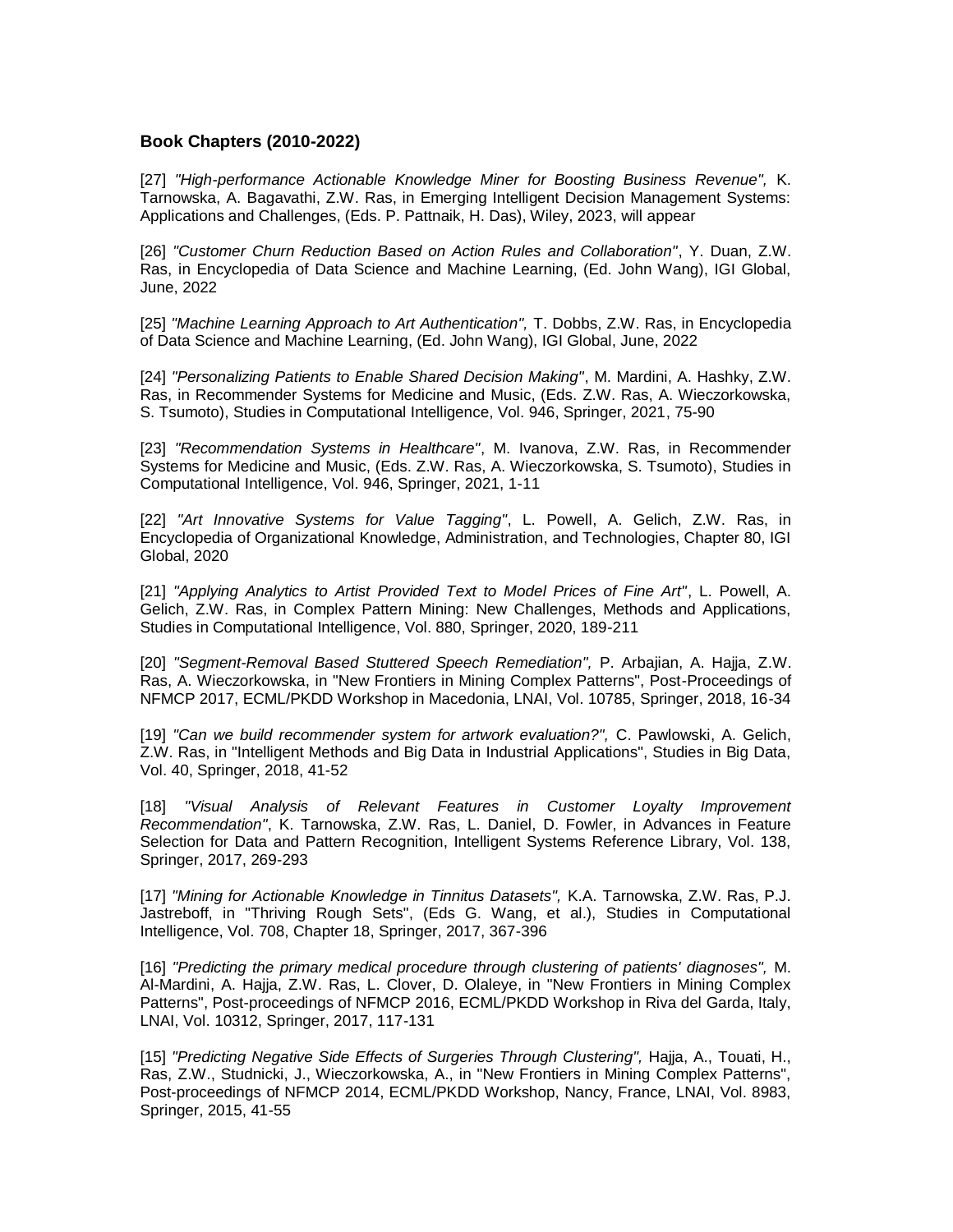[14] *"Meta-Actions as a Tool for Action Rules Evaluation",* Touati, H., Ras, Z.W., Studnicki, J., in Feature Selection for Data and Pattern Recognition, U. Stanczyk and L.C. Jain (Eds.), Studies in Computational Intelligence, Chapter 9, Vol. 584, Springer, 2014, 177-197

[13] *"From Personalized to Hierarchically Structured Classifiers for Retrieving Music by Mood",* Mostafavi, A., Ras, Z.W., Wieczorkowska, A., in "New Frontiers in Mining Complex Patterns", Post-proceedings of NFMCP 2013, ECML/PKDD Workshop, Prague, Czech Republic, LNAI, Vol. 8399, Springer, 2014, 231-245

[12] *"Object-driven Action Rules",* A. Hajja, Z.W. Ras, Encyclopedia of Information Science and Technology, Chapter 114, IGI Global, 2014, 1197-1206

[11] *"Personalized Meta Actions",* H. Touati, Z.W. Ras, in Encyclopedia of Business Analytics and Optimization, Vol. IV, John Wang (Ed.), IGI Global, 2014, 1856-1865

[10] *"Discovering action rules from action reducts and their application to failed states data",* E. Kielak, Z.W. Ras, Jubilee monograph devoted to A. Wakulicz-Deja, (Ed. Z. Wrobel), Silesian University of Technology Press, 2013, 143-153

[9] *"Time variability-based hierarchic recognition of multiple musical instruments in recordings",* E. Kubera, A. Wieczorkowska, Z.W. Ras, in Rough Sets and Intelligent Systems - Professor Zdzislaw Pawlak in Memoriam, Intelligent Systems Reference Library (ISRL), Vol. 43, Springer, 2013, 347-362

[8] *"Supporting Consensus Reaching Processes under Fuzzy Preferences and a Fuzzy Majority via Linguistic Summaries and Action Rules",* S. Zadrozny, J. Kacprzyk, Z.W. Ras, in Consensual Processes 2011, Studies in Fuzziness and Soft Computing, Vol. 267, Springer, 2011, 289-314

[7] *"Mining tinnitus data based on clustering and new temporal features",* X. Zhang, P. Thompson, Z.W. Ras, P. Jastreboff, in Learning Structure and Schemas from Documents, M. Biba, F. Xhafa (Eds.), Studies in Computational Intelligence, Vol. 375, Springer, 2011, 227- 246

[6] *"Multiple Classifiers for Different Features in Timbre Estimation",* W. Jiang, X. Zhang, A. Cohen, Z.W. Ras, in Advances in Intelligent Information Systems, Ras, Z.W., Tsay, L.-S. (Eds), Studies in Computational Intelligence, Vol. 265, Springer, 2010, 335-356

[5] *"Clustering Driven Cascade Classifiers for Multi-Indexing of Polyphonic Music by Instruments"*, W. Jiang, Z.W. Ras, A. Wieczorkowska, in Advances in Music Information Retrieval, Studies in Computational Intelligence, Vol. 274, Springer, 2010, 19-38

[4] *"Emotion Based MIDI Files Retrieval System",* J. Grekow, Z.W. Ras, in Advances in Music Information Retrieval, Studies in Computational Intelligence, Vol. 274, Springer, 2010, 261-284

[3] *"Action Rules approach to solving diagnostic problems in clinical medicine",* H.A. Wasyluk, Z.W. Ras, in Decision Support Systems, InTech Education and Publishing, 2010, 99-106

[2] *"Identification of Musical Instruments by Features Describing Sound Changes in Time",* E. Kubera, Z.W. Ras, in Advances in Intelligent Information Systems, Ras, Z.W., Tsay, L.-S. (Eds), Studies in Computational Intelligence, Vol. 265, Springer, 2010, 357-366

[1] *"Cascade Classifiers for Hierarchical Decision Systems",* Z.W. Ras, A. Dardzinska, W. Jiang, in Advances in Machine Learning I, J. Koronacki et al (Eds.), Studies in Computational Intelligence, Vol. 262, Springer, 2010, 247-256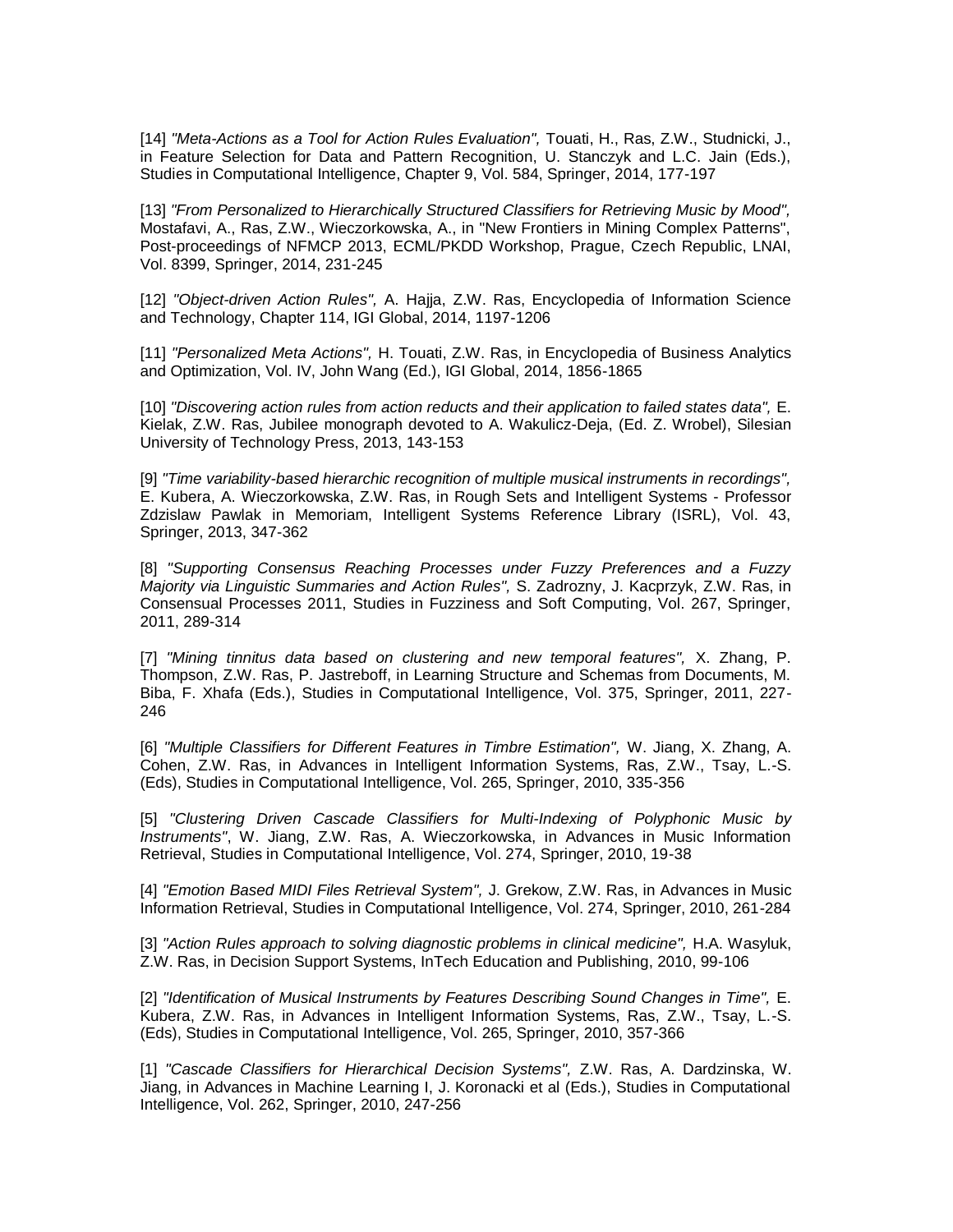# **Conference Proceedings (2010-2021)**

[32] "Emotion Mining and Attribute Selection for Actionable Recommendations to Improve *Customer Satisfaction"*, J. Ranganathan, P. Rajurkar, A. Tzacheva, Z.W. Ras, Proceedings of ICKDM 2021: 15'th International Conference on Knowledge Discovery and Management, Amsterdam, Netherlands, February 08-09, 2021

[31] *"The Construction of Action Rules to Raise Artwork Prices"*, L. Powell, A. Gelich, Z.W. Ras, in Proceedings of 2020 International Symposium on Methodologies for Intelligent Systems (ISMIS'20), Graz, Austria, LNAI, Vol. 12117, Springer, 2020, 11-22 (**best paper award**)

[30] *"Developing Pricing Models for Online Art Sales Using Text Analytics",* L. Powell, A. Gelich, Z.W. Ras, in Proceedings of 2019 International Joint Conference on Rough Sets (IJCRS'19), Debrecen, Hungary, LNAI, Vol. 11499, Springer, 2019, 480-494

[29] *"Actionable Pattern Mining - a Scalable Data Distribution Method based on Information Granules",* A. Bagavathi, A. Tripathi, A. Tzacheva, Z.W. Ras, in Proceedings of the 17th IEEE International Conference on Machine Learning and Applications (ICMLA 2018), IEEE, Orlando, Florida, 2018, 32-39

[28] *"From Knowledge Discovery to Customer Attrition",* K. Tarnowska, Z.W. Ras, in "Foundations of Intelligent Systems, Proceedings of ISMIS 2018", M. Ceci, et al. (Eds), LNAI, Vol. 11177, Springer, 2018, 417-425

[27] *"Multipurpose Web-Platform for Labeling Audio Segments Efficiently and Effectively",* A. Hajja, G. Hiers, P. Arbajian, Z.W. Ras, A. Wieczorkowska, in "Foundations of Intelligent Systems, Proceedings of ISMIS 2018", M. Ceci, et al. (Eds), LNAI, Vol. 11177, Springer, 2018, 179-188

[26] *"SARGS method for Distributed Actionable Pattern Mining using Spark",* Bagavathi, A., Mummoju, P., Tarnowska, K., Tzacheva, A., Ras, Z.W., in IEEE Big Data Proceedings: 4th International Workshop on Pattern Mining and Application of Big Data (BigPMA 2017), IEEE, Boston, MA, 2017, 4272-4281

[25] *"User Friendly NPS-based Recommender System for driving Business Revenue", (Invited Paper),* Z.W. Ras, K. Tarnowska, J. Kuang, L. Daniel, D. Fowler, Proceedings, International Joint Conference on Rough Sets (IJCRS'17), LNCS, Vol. 10313, Springer, 2017, 34-48

[24] "A Supervised Model for Predicting the risk of Mortality and Hospital Readmissions for *Newly Admitted Patients",* M. Al-Mardini, Z.W. Ras, in "Foundations of Intelligent Systems", Proceedings of ISMIS'17 in Warsaw, Poland, LNAI, Vol. 10352, Springer, 2017, 29-36

[23] *"Reduction of Readmissions to Hospitals Based on Actionable Knowledge Discovery and Personalization"*, *(Invited Paper),* M. Al-Mardini, A. Hajja, Z.W. Ras, L. Clover, D. Olaleye, Y. Park, J. Paulson, Y. Xiao, in Beyond Databases Architectures and Structures - BDAS 2016 (Eds. S. Kozielski, et al.), Communications in Computer and Information Science, Vol. 613, Springer, 2016, 39-55

[22] *"In Search for Best Meta-Actions to Boost Businesses Revenue",* Kuang, J., Ras, Z.W., in Proceedings of the Conference on Flexible Query Answering Systems 2015, in Krakow, Poland, Advances in Intelligent Systems and Computing, Vol. 400, Springer, 2015, 431-443

[21] *"Frequency based mapping of the STN borders",* Ciecierski, A., Ras, Z.W., Przybyszewski, A., in Foundations of Intelligent Systems, Proceedings of ISMIS 2015 in Lyon, France, LNAI, Vol. 9384, Springer, 2015, 150-159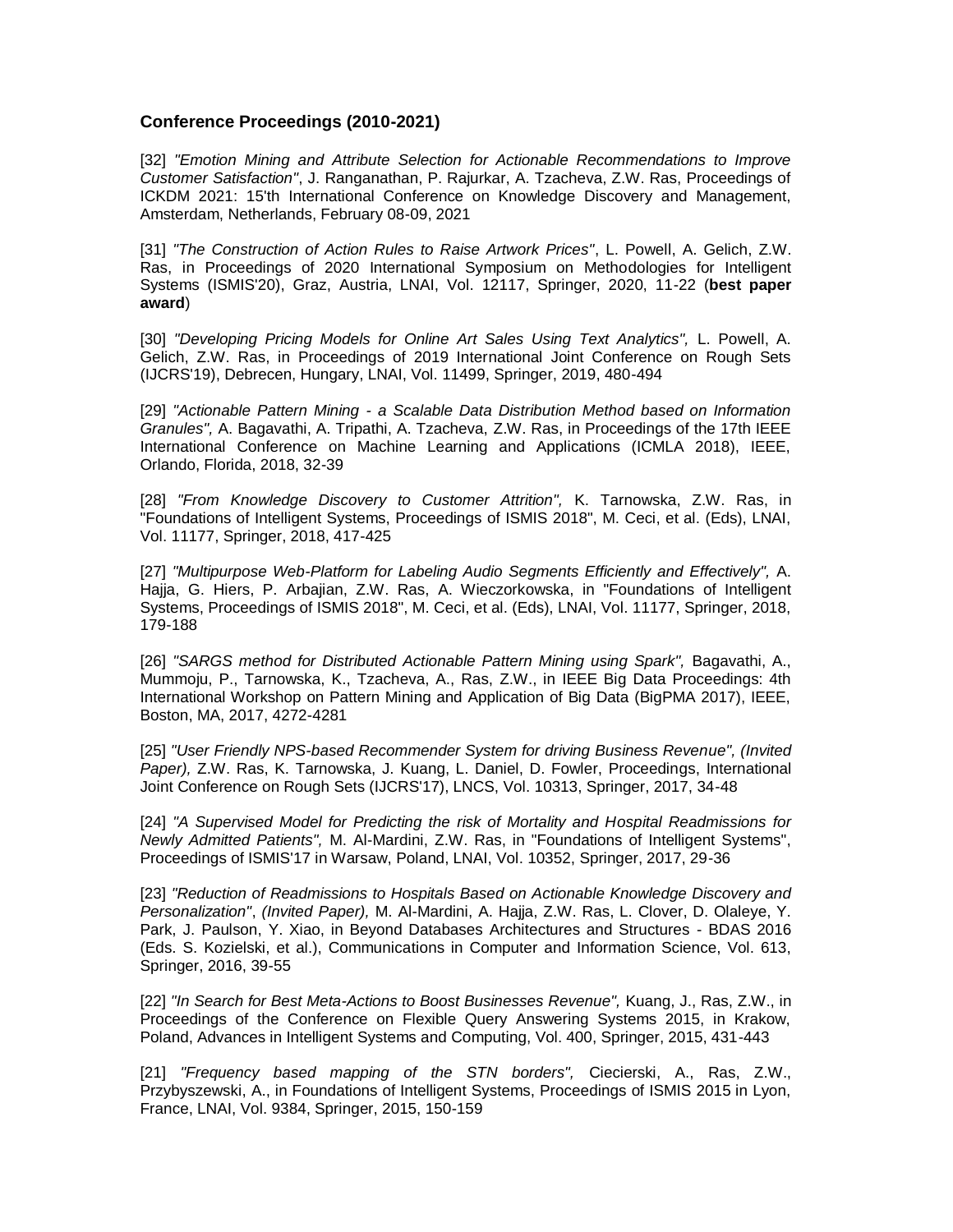[20] *"Personalized Meta-Action Mining for NPS Improvement",* Kuang, J., Ras, Z.W., Daniel, A., in Foundations of Intelligent Systems, Proceedings of ISMIS 2015 in Lyon, France, LNAI, Vol. 9384, Springer, 2015, 73-80

[19] *"Hierarchical Agglomerative Method for Improving NPS",* Kuang, J., Ras, Z.W., Daniel, A., in Proceedings of the International Conference on Pattern Recognition and Machine Intelligence, LNCS, Vol. 9124, Springer, 2015, 54-64

[18] *"Side Efects Analysis Based on Action Sets for Medical Treatments",* Touati, H., Ras, Z.W., Studnicki, J., Wieczorkowska, Proceedings of the Third ECML-PKDD Workshop on New Frontiers in Mining Complex Patterns, Nancy, France, September 15-19, 2014, 172-183

[17] *"Intraoperative Decision Making with Rough Set Rules for STN DBS in Parkinson Disease"*, Ciecierski, K., Ras, Z.W., Przybyszewski, A.W., International Conference on Brain Informatics and Health, Warsaw, Poland, LNCS, Vol. 8609, Springer, 2014, 323-334

[16] *"Hierarchically Structured Recommender System for improving NPS of a company",* Kuang, J., Daniel, A., Johnston, J., Ras, Z.W., Proceedings of RSCTC 2014, in Granada, Spain, LNCS, Vol. 8536, Springer, 2014, 347-357

[15] *"Spike Sorting based upon PCA over DWT Frequency Band Selection",* Ciecierski, A., Ras, Z.W., Przybyszewski, A., in Foundations of Intelligent Systems, Proceedings of ISMIS 2014 in Roskilde, Denmark, LNAI, Vol. 8502, Springer, 2014, 154-163

[14] *"Mining Surgical Meta-Actions Effects with Variable Diagnoses Number",* Touati, H., Ras, Z.W., Studnicki, J., Wieczorkowska, A., in Foundations of Intelligent Systems, Proceedings of ISMIS 2014 in Roskilde, Denmark, LNAI, Vol. 8502, Springer, 2014, 254-263

[13] *"Developing Personalized Classiifiers for Retrieving Music by Mood",* Mostafavi, A., Ras, Z.W., Wieczorkowska, A., Proceedings of the Second ECML-PKDD Workshop on New Frontiers in Mining Complex Patterns, Prague, Czech Republic, September 27, 2013, 14-25

[12] *"Discrimination of the micro electrode recordings for STN localization during DBS surgery in Parkinson's patients",* K. Ciecierski, Z.W. Ras, A. Przybyszewski, Proceedings of FQAS 2013 in Granada, Spain, LNAI, Vol. 8132, Springer, 2013, 328-339

[11] *"Pair-based Object-driven Action Rules",* A. Hajja, A. Wieczorkowska, Z.W. Ras, R. Gubrynowicz, in "New Frontiers in Mining Complex Patterns", NFMCP 2012, ECML/PKDD Workshop, Bristol, United Kingdom, September, 2012, LNAI 7765, Springer, 2013, 79-93

[10] *"Foundations of recommender system for STN localization during DBS surgery in Parkinson's patients",* K. Ciecierski, Z.W. Ras, A. Przybyszewski, in Foundations of Intelligent Systems, Proceedings of ISMIS 2012 Symposium, LNAI, Vol. 7661, Springer, 2012, 234-243

[9] *"From Music to Emotions and Tinnitus Treatment, Initial Study",* D. Kohli, Z.W. Ras, P.L. Thompson, P.J Jastreboff, A. Wieczorkowska, in Foundations of Intelligent Systems, Proceedings of ISMIS 2012 Symposium, LNAI, Vol. 7661, Springer, 2012, 244-253

[8] *"Object-driven Action Rules and their Application to Hypernasality Treatment",* A. Hajja, A. Wieczorkowska, Z.W. Ras, R. Gubrynowicz, Proceedings of ECML-PKDD Workshop on New Frontiers in Mining Complex Patterns, Bristol, UK, September 24-28, 2012, 104-115

[7] *"Report of the ISMIS 2011 Contest: Music Information Retrieval",* B. Kostek, A. Kupryjanow, P. Zwan, W. Jiang, Z.W. Ras, M. Wojnarski, J. Swietlicka, in Foundations of Intelligent Systems, ISMIS 2011 Symposium, LNAI, Vol. 6804, Springer, 2011, 715-724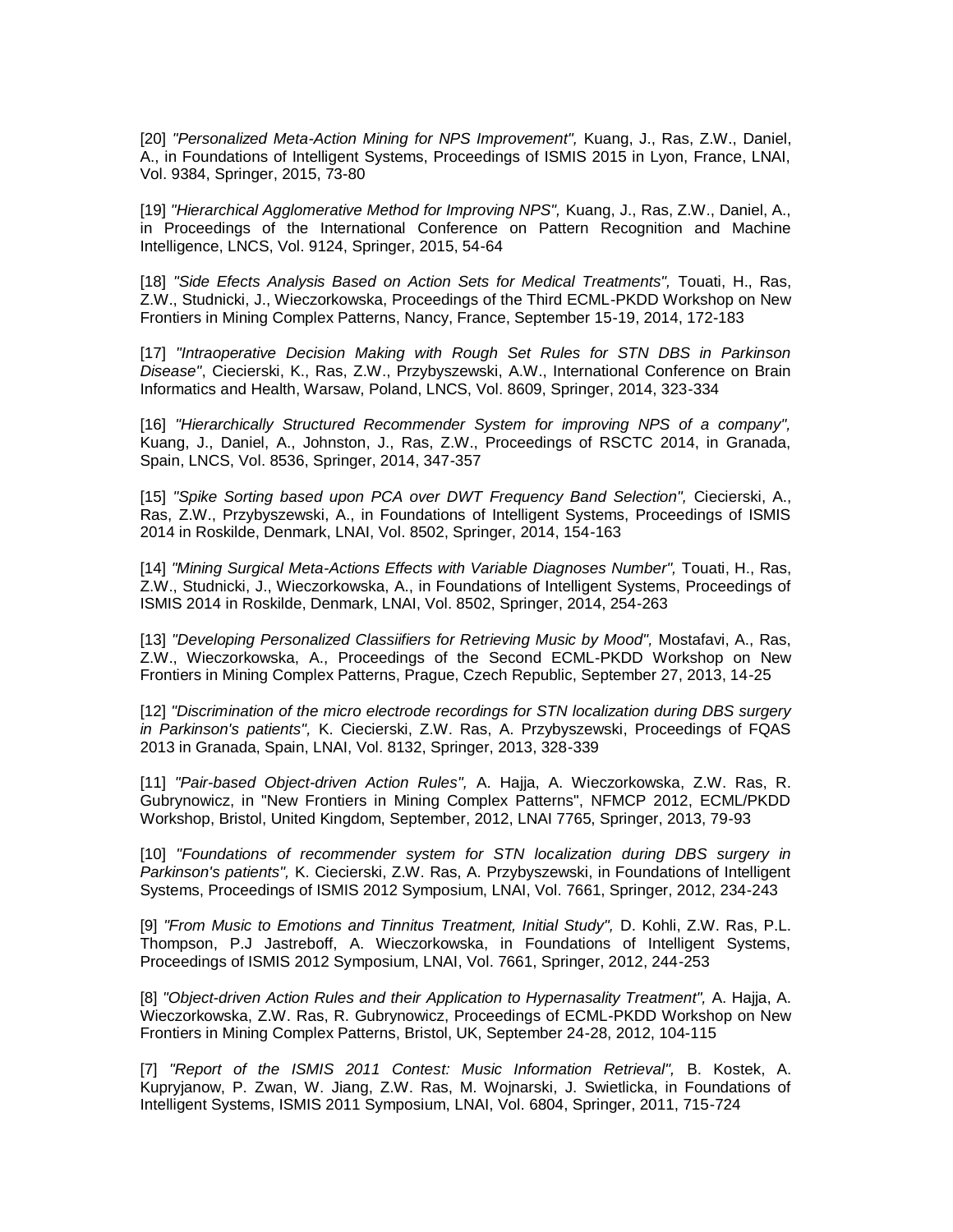[6] *"Action reducts",* S. Im, Z.W. Ras, L.-S. Tsay, in Foundations of Intelligent Systems, Proceedings of ISMIS 2011 Symposium, LNAI, Vol. 6804, Springer, 2011, 62-69

[5] *"Selection of the optimal electrode in Parkinson's disease DBS treatment",* K. Ciecierski, Z.W. Ras, A. Przybyszewski, in Foundations of Intelligent Systems, Proceedings of ISMIS 2011 Symposium, LNAI, Vol. 6804, Springer, 2011, 554-564

[4] *"Recognition of instrument timbres in real polytimbral audio recordings",* E. Kubera, A. Wieczorkowska, Z.W. Ras, M. Skrzypiec, in Proceedings of 2010 ECML/PKDD Conference, LNCS, Springer, 2010, 97-110

[3] *"From Tinnitus Data to Action Rules and Tinnitus Treatment",* X. Zhang, Z.W. Ras, P.J. Jastreboff, P.L. Thompson, in Proceedings of 2010 IEEE Conference on Granular Computing, Silicon Valley, CA, IEEE Computer Society, 2010, 620-625

[2] *"Association Action Rules and Action Paths Triggered by Meta-Actions",* A. Tzacheva, Z.W. Ras, in Proceedings of 2010 IEEE Conference on Granular Computing, Silicon Valley, CA, IEEE Computer Society, 2010, 772-776

[1] *"Blind Music Timbre Source Isolation by Multi-resolution Comparison of Spectrum Signatures",* X. Zhang, W. Jiang, Z.W. Ras, R. Lewis, in Proceedings of the Seventh International Conference on Rough Sets and Current Trends in Computing (RSCTC 2010), LNAI, Vol. 6086, Springer, 2010, 610-619

## **Papers 2009**

[1] *"On Reaching Consensus by a Group of Collaborating Agents"*, Z. Ras, A. Dardzinska, in Proceedings of the Eighth International Conference on Flexible Query Answering Systems (FQAS'09), (Eds. T. Andreasen et al), LNAI, Vol. 5822, Springer, 2009, 583-592

[2] *"Detecting Emotion in Classical Music from MIDI Files",* J. Grekow, Z. Ras, in Foundations of Intelligent Systems, Proceedings of ISMIS'09, LNAI, Vol. 5722, Springer, 2009, 261-270

[3] *"Action Rules Discovery based on Tree Classifiers and Meta-Actions",* Z. Ras, A. Dardzinska, in Foundations of Intelligent Systems, Proceedings of ISMIS'09, (Eds. J. Rauch et al), LNAI, Vol. 5722, Springer, 2009, 66-75

[4] *"Action Rules in Consensus Reaching Process Support",* J. Kacprzyk, Z.W. Ras, S. Zadrozny, Proceedings of 9th International Conference on Intelligent Systems Design and Applications (ISDA'09), in Pisa, Italy, IEEE Computer Society, 2009, 827-832

[5] *"Cooperative multi-hierarchical query answering systems",* Z.W. Ras, A. Dardzinska, in Encyclopedia of Complexity and Systems Science, R.A. Meyers, Springer, 2009, Entry 789

[6] *"Polyphonic Music Information Retrieval based on Multi-label Cascade Classification System",* W. Jiang, A. Cohen, Z.W. Ras, in Advances in Information and Intelligent Systems, Ras, Z.W., Ribarsky, W (Eds), in Studies in Computational Intelligence, Vol. 251, Springer, 2009, 117-137

[7] *"Tree-based Algorithms for Action Rules Discovery",* Z.W. Ras, L.-S. Tsay, A. Dardzinska, in "Mining Complex Data", D. Zighed et al. (Eds.), Studies in Computational Intelligence, Vol. 165, Springer, 2009, 153-163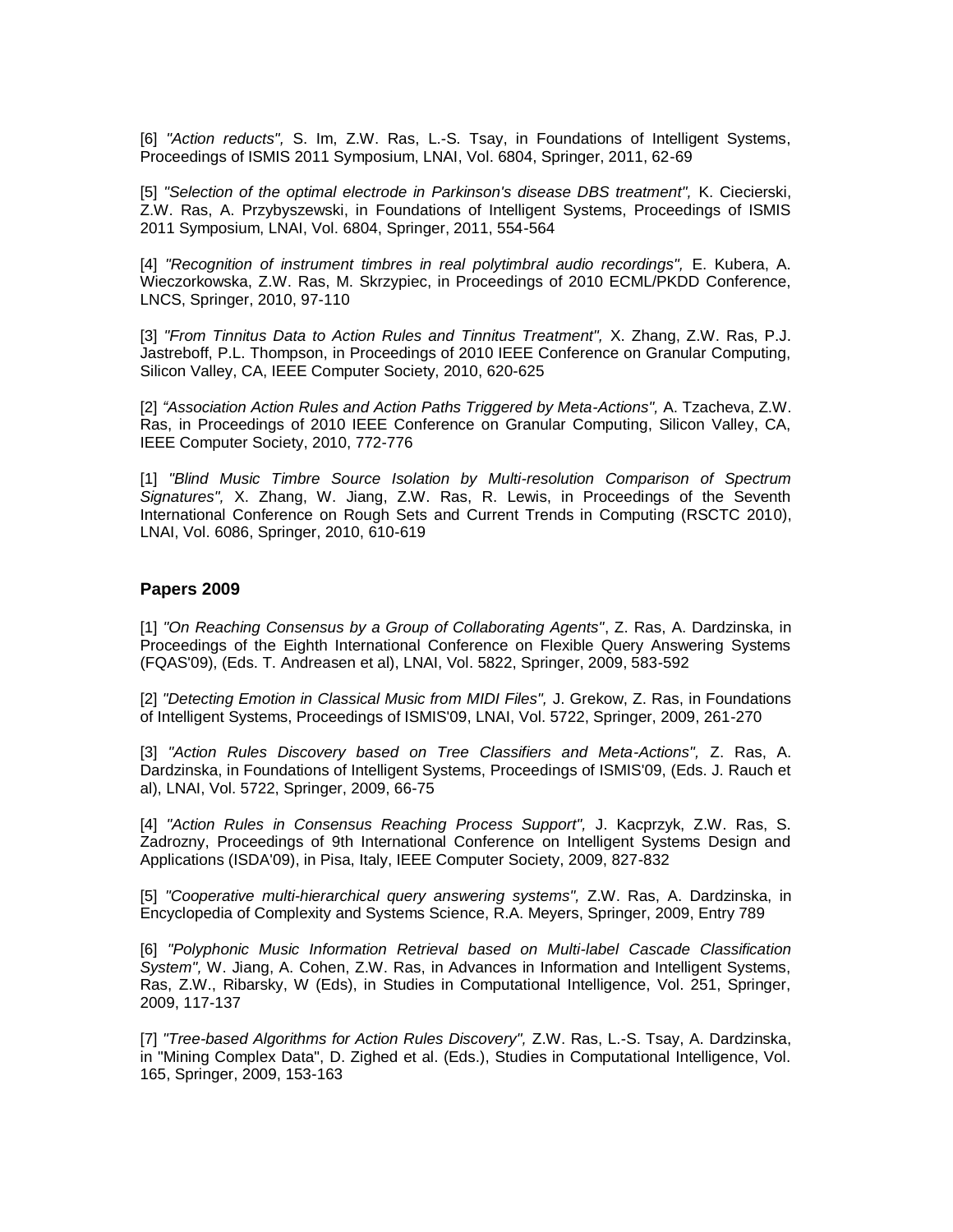[8] *"Music Instrument Estimation in Polyphonic Sound Based on Short-Term Spectrum Match",* W. Jiang, A. Wieczorkowska, Z.W. Ras, in "Foundations of Computational Intelligence Volume 2", A.-E. Hassanien et al (Eds.), Studies in Computational Intelligence, Vol. 202, Springer, 2009, 259-273

[9] *"Mining Chordal Semantics in a Non-Tagged Music Industry Database",* R. Lewis, A. Cohen, W. Jiang, Z.W. Ras, "Recent Advances in Intelligent Information Systems", Proceedings of IIS'09, Academic Publishing House EXIT, Warsaw, Poland, 2009, 473-483

[10] *"SEWEBAR Tinnitus, Project Presentation",* Rauch, J., Ras, Z., Chudan, D., Jiang, W., Kliegr, T., Nemrava, J., Ralbovsky, M., Svatek, V., Simunek, M., Thompson, P., Zhang, X., in Proceedings of the Conference Znalosti 2009, Brno, Czech Republic

[11] *"Mining Tinnitus Database for Knowledge",* P. Thompson, X. Zhang, W. Jiang, Z.W. Ras, P. Jastreboff, in Data Mining and Medical Knowledge Management: Cases and Applications, (Eds: P. Berka, J. Rauch, D. Zighed), IGI Global, 2009, 293-306

#### **Papers 2008**

[1] *"Harmonic Blind Sound Source Isolation Enhanced by Spectrum Clustering",* X. Zhang, W. Jiang, Z.W. Ras, IEEE/ICDM Workshop on Mining Complex Data (MCD 2008), Pisa, Italy, ICDM Workshops Proceedings, IEEE Computer Society, 2008, 310-319

[2] *"Reclassification Rules",* L.-S. Tsay, Z.W. Ras, S. Im, IEEE/ICDM Workshop on Foundations of Data Mining (FDM 2008), Pisa, Italy, ICDM Workshops Proceedings, IEEE Computer Society, 2008, 619-627

[3] *"Association Action Rules",* Z.W. Ras, A. Dardzinska, L.-S. Tsay, H. Wasyluk, IEEE/ICDM Workshop on Mining Complex Data (MCD 2008), Pisa, Italy, ICDM Workshops Proceedings, IEEE Computer Society, 2008, 283-290

[4] *"Hierarchical Tree for Dissemination of Polyphonic Noise",* R. Lewis, W. Jiang, A. Cohen, Z.W. Ras, in Proceedings of RSCTC 2008 Conference, in Akron, Ohio, LNAI 5306, Springer, 2008, 448-456

[5] *"Action Rules Discovery without pre-existing classification rules",* Z.W. Ras, A. Dardzinska, Proceedings of RSCTC 2008 Conference, Akron, Ohio, LNAI 5306, Springer, 2008, 181-190

[6] *"Application of Action Rules to HEPAR Clinical Decision Support System",* H. Wasyluk, Z.W. Ras, E. Wyrzykowska, in "Experimental and Clinical Hepatology", Medical Science International Publishing, Polish Association for the Study of the Liver, Vol. 4, No. 2, 2008, 46- 48

[7] *"Mining scalar representations in a non-tagged music database",* R. Lewis, W. Jiang, Z.W. Ras, in "Foundations of Intelligent Systems", Proceedings of ISMIS'08, A. An et al. (Eds.), Toronto, Canada, LNAI, Vol. 4994, Springer, 2008, 445-454

[8] *"Multi-Granularity Classification Rule Discovery Using ERID",* S. Im, Z. W. Ras, L.-S. Tsay, in "Proceedings of the Conference on Rough Sets and Knowledge Technology (RSKT 2008)", in Chengdu, P.R. China, LNAI, Vol. 5009, Springer, 2008, 491-499

[9] *"Action rule extraction from a decision table: ARED",* S. Im, Z.W. Ras, in "Foundations of Intelligent Systems", Proceedings of ISMIS'08, A. An et al. (Eds.), Toronto, Canada, LNAI, Vol. 4994, Springer, 2008, 160-168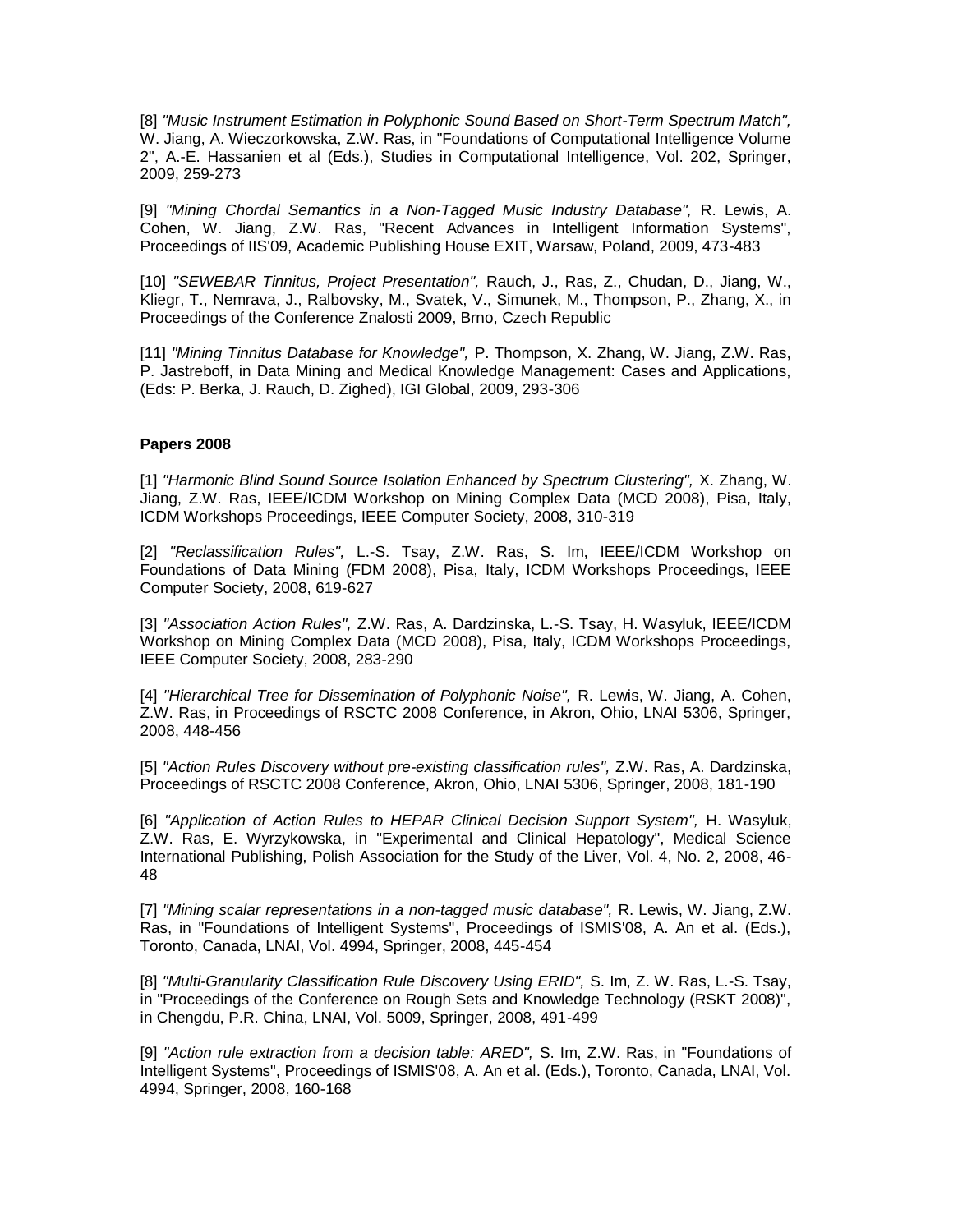[10] *"Discovering the concise set of actionable patterns",* L.-S. Tsay, Z.W. Ras, in "Foundations of Intelligent Systems", Proceedings of ISMIS'08, A. An et al. (Eds.), Toronto, Canada, LNAI, Vol. 4994, Springer, 2008, 169-178

[11] *"Training of Classifiers for the Recognition of a Musical Instrument Dominating in the Same-Pitch Mix"*, A. Wieczorkowska, E. Kolczynska, Z.W. Ras, in "New Challenges in Applied Intelligence Technologies", Studies in Computational Intelligence, Springer, Vol. 134, 2008, 213-222

[12] *"Discriminant Feature Analysis for Music Timbre Recognition and Automatic Indexing"*, X. Zhang, Z.W. Ras, A. Dardzinska, in "Mining Complex Data", Post-Proceedings of 2007 ECML/PKDD International Workshop (MCD 2007), LNAI, Vol. 4944, Springer, 2008, 104-115

[13] *"ARAS: Action Rules discovery based on Agglomerative Strategy",* Z.W. Ras, E. Wyrzykowska, H. Wasyluk, in "Mining Complex Data", Post-Proceedings of 2007 ECML/PKDD Third International Workshop (MCD 2007), LNAI, Vol. 4944, Springer, 2008, 196-208

[14] *"Intelligent Query Answering",* Z.W. Ras, A. Dardzinska, in Encyclopedia of Data Warehousing and Mining - 2nd Edition, John Wang (Ed.), Idea Group, Inc, 2008, Vol. II, 1073- 1078

[15] *"Action rules mining",* Z.W. Ras, E. Wyrzykowska, L.-S. Tsay, in Encyclopedia of Data Warehousing and Mining - 2nd Edition, John Wang (Ed.), Idea Group, Inc, 2008, Vol. I, 1-5

[16] *"Facial recognition",* R. Lewis, Z.W. Ras, in Encyclopedia of Data Warehousing and Mining - 2nd Edition, John Wang (Ed.), Idea Group, Inc, 2008, Vol. II, 857-862

[17] *"Data Confidentiality and Chase-Based Knowledge Discovery",* S. Im, Z.W. Ras, in Encyclopedia of Data Warehousing and Mining - 2nd Edition, John Wang (Ed.), Idea Group, Inc, 2008, Vol. I, 361-366

[18] *"Automatic Music Timbre Indexing",* X. Zhang, Z.W. Ras, in Encyclopedia of Data Warehousing and Mining - 2nd Edition, John Wang (Ed.), Idea Group, Inc, 2008

[19] *"Mining e-Action Rules, System DEAR",* Z.W. Ras, L.-S. Tsay, in "Data Mining: Foundations and Practice", Studies in Computational Intelligence, T.Y. Lin et al. (Eds.), Vol. 118, Springer, 2008, 289-298

[20] *"E-Action Rules",* L.-S. Tsay, Z.W. Ras, in "Data Mining: Foundations and Practice", Studies in Computational Intelligence, T.Y. Lin et al. (Eds.), Vol. 118, Springer, 2008, 277-288

## **Papers 2007**

[1] *"Cooperative answering of queries based on hierarchical decision attributes",* Z.W. Ras, A. Dardzinska, X. Zhang, in CAMES Journal, Polish Academy of Sciences, Institute of Fundamental Technological Research, Vol. 14, No. 4, 2007, 729-736

[2] *"Discriminant feature analysis for music timbre recognition",* Zhang, X., Ras, Z., in Proceedings of 2007 ECML/PKDD Third International Workshop on Mining Complex Data (MCD 2007), Univ. of Warsaw, Poland, 2007, 59-70

[3] *"ARoGS: Action rules discovery based on grabbing strategy and LERS",* Ras, Z., Wyrzykowska, E., in Proceedings of 2007 ECML/PKDD Third International Workshop on Mining Complex Data (MCD 2007), Univ. of Warsaw, Poland, 2007, 95-105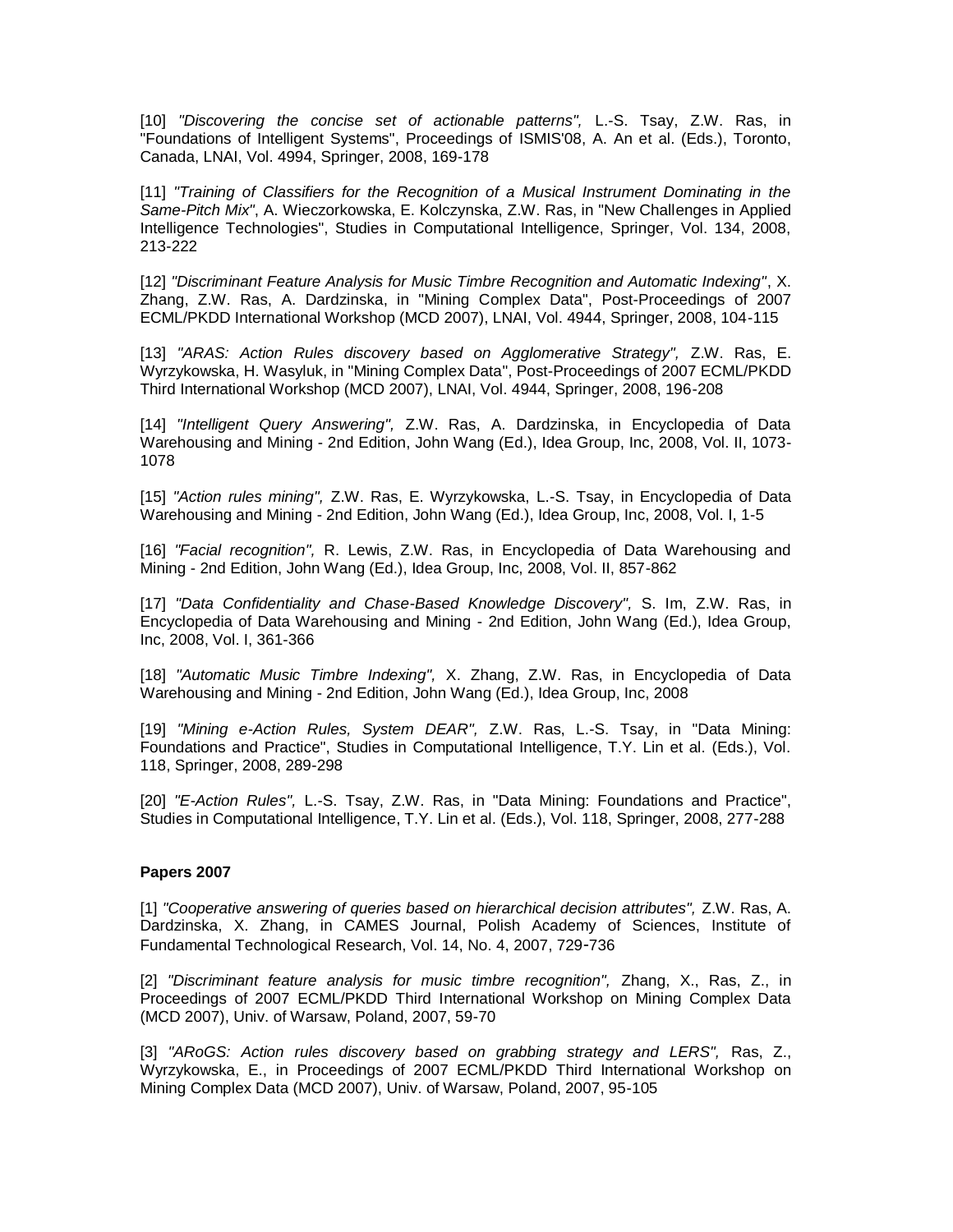[4] *"From Mining Tinnitus Database to Tinnitus Decision-Support System, Initial Study"*, P. Thompson, X. Zhang, W. Jiang, Z.W. Ras, in the Proceedings of IEEE/WIC/ACM International Conference on Intelligent Agent Technology (IAT 2007), IEEE Computer Society, San Jose, Calif., 2007, 203-206

[5] *"MIRAI: Multi-hierarchical Music Automatic Indexing and Retrieval System", (Invited Paper),* Z.W. Ras, X. Zhang, in Proceedings of the Conference on Technologies for Data Processing (KKNTPD'07), September 24-26, 2007, Poznan Univ. of Technology, Poland, 11-22

[6] *"Data Security and Chase"*, Z.W. Ras, S. Im, in Encyclopedia of Information Ethics and Security, Marian Quigley (Ed.), IGI Global, June, 2007, 114-120

[7] *"Multi-way Hierarchic Classification of Musical Instrument Sounds",* A. Wieczorkowska, Z.W. Ras, X. Zhang, Lewis, R., in "Proceedings of the International Conference on Multimedia and Ubiquitous Engineering (MUE 2007)", IEEE Computer Society, April 26-28, 2007, in Seoul, South Korea, 897-902

[8] *"Maximum Likelihood Study for Sound Pattern Separation and Recognition"*, X. Zhang, K. Marasek, Z.W. Ras, in "Proceedings of the International Conference on Multimedia and Ubiquitous Engineering (MUE 2007)", IEEE Computer Society, April 26-28, 2007, in Seoul, South Korea, 807-812

[9] *"Analysis of Sound Features for Music Timbre Recognition", (Invited Paper)*, X. Zhang, Z.W. Ras, in "Proceedings of the International Conference on Multimedia and Ubiquitous Engineering (MUE 2007)", IEEE Computer Society, April 26-28, 2007, Seoul, South Korea, 3-8

[10] *"Rules for Processing and Manipulating Scalar Music Theory"*, Lewis, R., Z.W. Ras, in "Proceedings of the International Conference on Multimedia and Ubiquitous Engineering (MUE 2007)", IEEE Computer Society, April 26-28, 2007, in Seoul, South Korea, 819-824

[11] *"Protection of Sensitive Data based on Reducts in a Distributed Knowledge Discovery System",* S. Im, Z.W. Ras, in "Proceedings of the International Conference on Multimedia and Ubiquitous Engineering (MUE 2007)", IEEE Computer Society, April 26-28, 2007, in Seoul, South Korea, 762-766

[12] *"MIRAI: Multi-hierarchical, FS-tree based Music Information Retrieval System", (Invited Paper),* Z.W. Ras, X. Zhang, Lewis, R., in "Proceedings of RSEISP 2007", M. Kryszkiewicz et al. (Eds), LNAI, Vol. 4585, Springer, 80-89

[13] *"Data Confidentiality versus Chase"*, Z.W. Ras, O. Gurdal, S. Im, A. Tzacheva, in "Proceedings of the Joint Rough Sets Symposium (JRS07)", May 14-16, 2007, in Toronto, Canada, LNAI, Vol. 4482, Springer, 330-337

[14] *"Constraint Based Action Rule Discovery with Single Classification Rules",* A. Tzacheva, Z.W. Ras, in "Proceedings of the Joint Rough Sets Symposium (JRS07)", May 14-16, 2007, in Toronto, Canada, LNAI, Vol. 4482, Springer, 322-329

[15] *"Extended Action Rule Discovery Based on Single Classification Rules and Reducts",* Z.W. Ras, E. Wyrzykowska, in "Rough Computing: Theories, Technologies and Applications", A.E. Hassanien, Z. Suraj, D. Slezak, P. Lingras (Eds.), IGI Global, 2007, 175-184

[16] *"Knowledge Discovery Based Identification of Musical Pitches and Instruments in Polyphonic Sounds",* Lewis, R., Zhang, X., Ras, Z.W., in the Special Issue on Soft Computing Applications, Journal of Engineering Applications of Artificial Intelligence, Elsevier, Vol. 20, No. 5, 2007, 637-645 (Impact Factor: 4.2)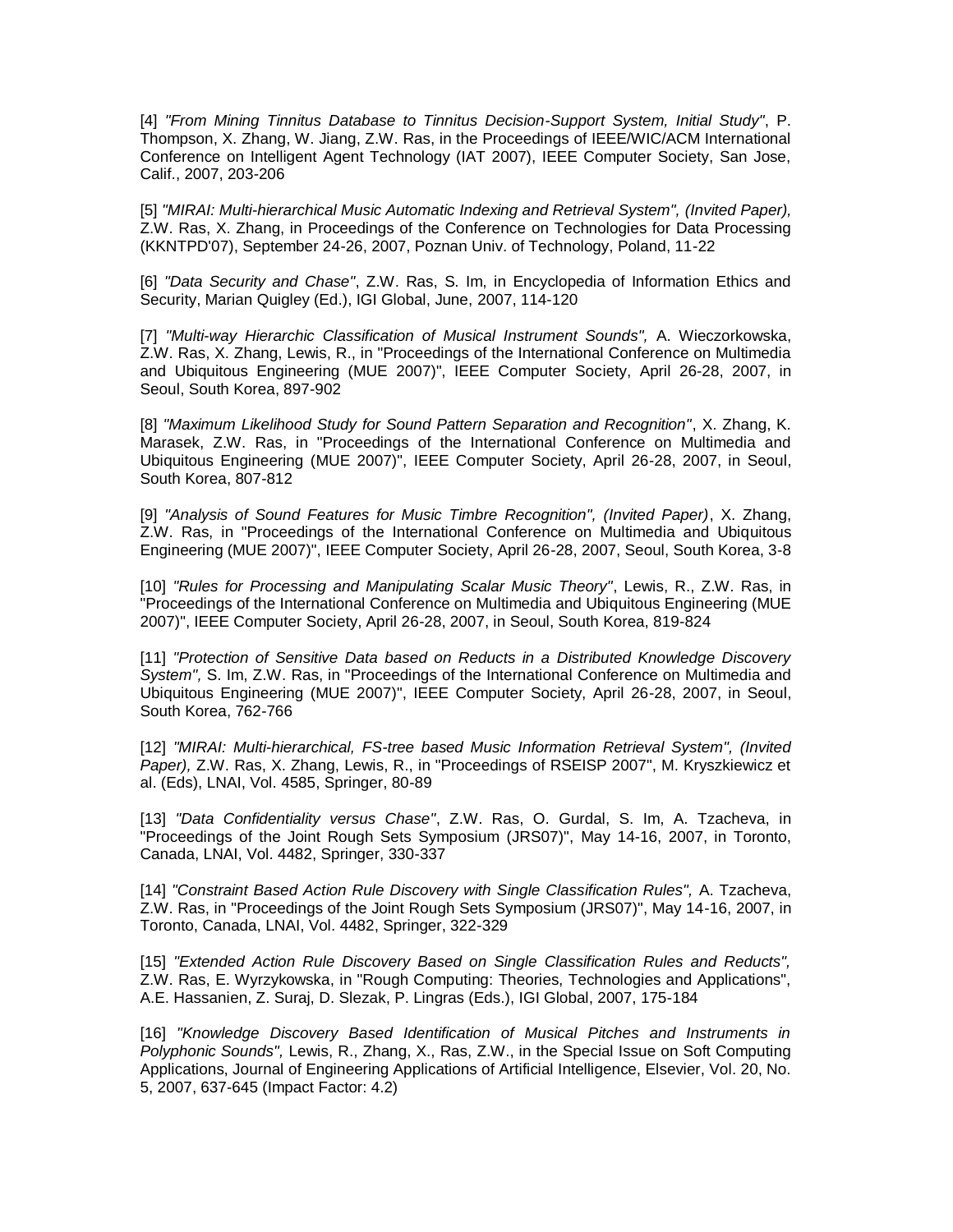[17] *"Sound Isolation by Harmonic Peak Partition for Music Instrument Recognition"*, X. Zhang, Z.W. Ras, in the Special Issue on Knowledge Discovery, Fundamenta Informaticae Journal, IOS Press, Vol. 78, No. 4, 2007, 613-628

#### **Papers 2006**

[1] *"Action Rules Discovery System DEAR3",* L.-S. Tsay, Z.W. Ras, in "Foundations of Intelligent Systems", Proceedings of ISMIS'06, F. Esposito et al. (Eds.), Bari, Italy, LNAI, No. 4203, Springer, 2006, 483-492

[2] *"Blind Signal Separation of Similar Pitches and Instruments in a Noisy Polyphonic Domain",* R. Lewis, X. Zhang, Z.W. Ras, in "Foundations of Intelligent Systems", Proceedings of ISMIS'06, F. Esposito et al. (Eds.), Bari, Italy, LNAI, No. 4203, Springer, 2006, 228-237

[3] *"Action Rules Discovery, a new simplified strategy",* Z.W. Ras, A. Dardzinska, in "Foundations of Intelligent Systems", Proceedings of ISMIS'06, F. Esposito et al. (Eds.), Bari, Italy, LNAI, No. 4203, Springer, 2006, 445-453

[4] *"Data Security versus Knowledge Loss",* Z.W. Ras, A. Dardzinska, S. Im, O. Gurdal, (Invited Paper), in the Proceedings of Artificial Intelligence Studies, Publishing House of University of Podlasie, Vol. 3, No. 26, 2006, 5-11

[5] *"Solving Failing Queries through Cooperation and Collaboration",* Z.W. Ras, A. Dardzinska , Special Issue on Web Resources Access, (Editor: M.-S. Hacid), in World Wide Web Journal, Springer, Vol. 9, No. 2, 2006, 173-186

[6] *"Cooperative discovery of interesting action rules",* A. Dardzinska, Z.W. Ras, in the Proceedings of FQAS 2006 Conference, Milano, Italy, (Eds. H.L. Larsen et al.), Springer, LNAI 4027, 2006, 489-497

[7] *"Discovering E-Action Rules from Incomplete Information Systems",* L.-S. Tsay, Z.W. Ras, in Proceedings of IEEE International Conference on Granular Computing (IEEE GrC 2006), May 10-12, 2006, Atlanta, Georgia, 518-521

[8] *"Differentiated Harmonic Feature Analysis on Music Information Retrieval for Instrument Recognition",* X. Zhang, Z.W. Ras, in Proceedings of IEEE International Conference on Granular Computing (IEEE GrC 2006), May 10-12, 2006, Atlanta, Georgia, 578-581

[9] *"Extracting Rules from Incomplete Decision Systems: System ERID",* A. Dardzinska , Z.W. Ras, in Foundations and Novel Approaches in Data Mining, (Eds. T.Y. Lin, S. Ohsuga, C.J. Liau, X. Hu), Studies in Computational Intelligence, Vol. 9, Springer, 2006, 143-154

[10] *"Multi-label classification of emotions in music",* A. Wieczorkowska, P. Synak, Z.W. Ras, in "Intelligent Information Processing and Web Mining", Advances in Soft Computing, Proceedings of IIS 2006 Symposium, Ustron, Poland, Springer, Vol. 35, 2006, 307-315

#### **Papers 2005**

[1] *"Building a security-aware query answering system based on hierarchical data masking"*, S. Im, Z.W. Ras, A. Dardzinska, in "Computational Intelligence in Data Mining", Proceedings of 2005 IEEE ICDM Workshop in Houston, Texas, Published by Math. Dept., Saint Mary's Univ., Nova Scotia, Canada, 2005, 55-62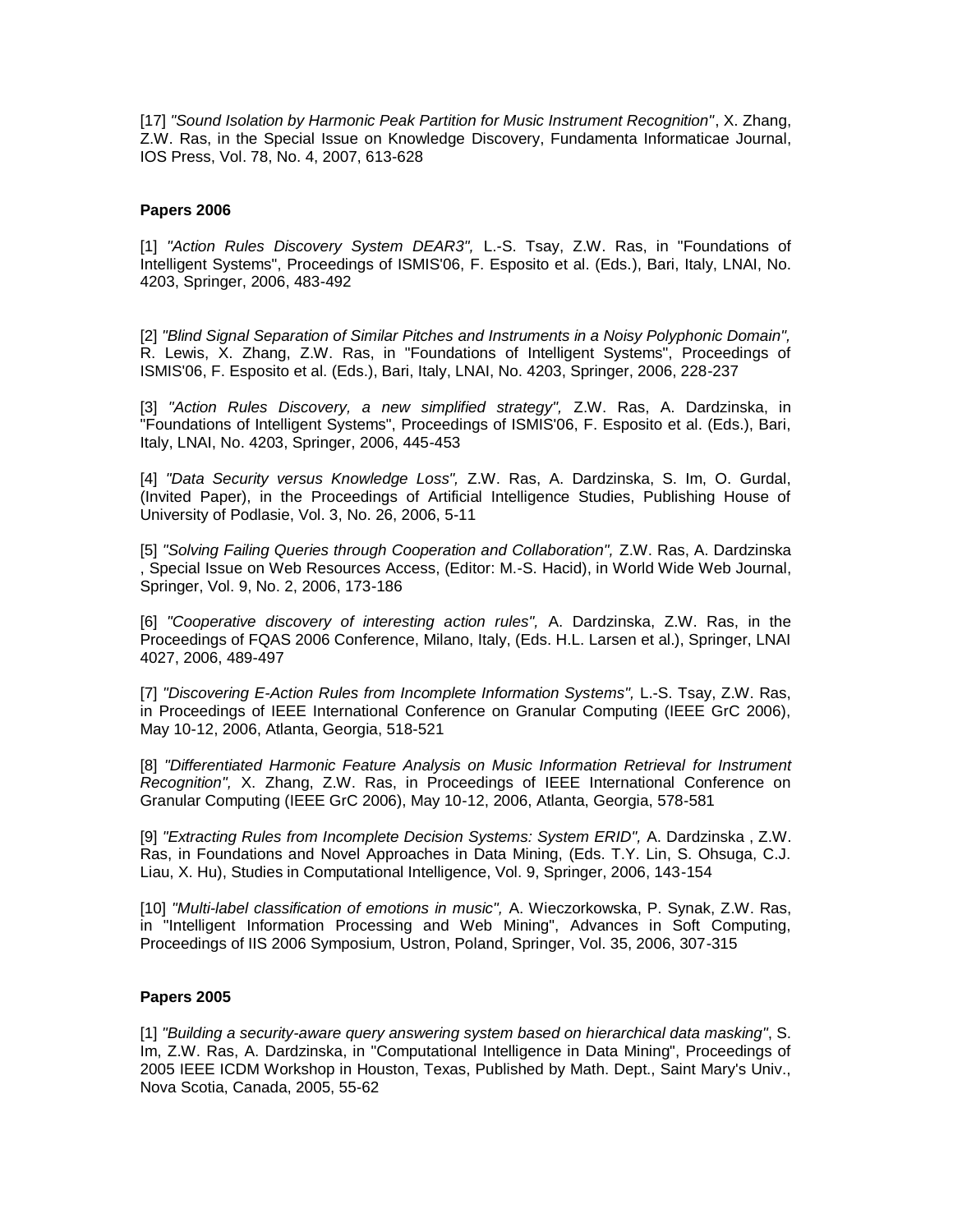[2] *"Mining E-Action Rules"*, L.-S. Tsay, Z.W. Ras, A. Dardzinska, in "Mining Complex Data", Proceedings of 2005 IEEE ICDM Workshop in Houston, Texas, Published by Math. Dept., Saint Mary's Univ., Nova Scotia, Canada, 2005, 85-90

[3] *"SCIKD: Safeguarding Classified Information from Knowledge Discovery",* S. Im, Z.W. Ras, A. Dardzinska, in "Foundations of Semantic Oriented Data and Web Mining", Proceedings of 2005 IEEE ICDM Workshop in Houston, Texas, Published by Math. Dept., Saint Mary's Univ., Nova Scotia, Canada, 2005, 34-39

[4] *"KD-Chase based query answering for hierarchical information systems"*, Z. Ras, A. Dardzinska, Proceedings of the CS&P 2005 Workshop in Ruciane-Nida, Poland, (Ed. L. Czaja), Warsaw University, Vol. 2, 2005, 445-454

[5] *"Ensuring Data Security against Knowledge Discovery in Distributed Information Systems",* S. Im, Z.W. Ras, in the Proceedings of the Tenth International Conference on Rough Sets, Fuzzy Sets, Data Mining and Granular Computing (RSFDGrC'05), LNAI 3642, Springer, 2005, 548-557

[6] *"Knowledge Discovery Based Query Answering in Hierarchical Information Systems",* Z.W. Ras, A. Dardzinska, O. Gurdal, Tenth International Conference on Rough Sets, Fuzzy Sets, Data Mining and Granular Computing (FDGrC'05), LNAI 3642, Springer, 2005, 221-230

[7] *"Mining for Interesting Action Rules",* Z.W. Ras, A. Tzacheva, L.-S. Tsay, O. Gurdal, Proceedings of IEEE/WIC/ACM International Conference on Intelligent Agent Technology (IAT 2005), Compiegne University of Technology, France, 2005, 187-193

[8] *"Collaboration and Distributed Chase",* A. Dardzinska, Z.W. Ras, Issues in Soft Computing Theory and Applications, Akademicka Oficyna Wydawnicza Exit, 2005, 119-130

[9] *"CHASE-2: Rule based chase algorithm for information systems of type lambda",* A. Dardzinska, Z.W. Ras, Second International Workshop on Active Mining (AM'2003), Maebashi City, Japan, (Eds. S. Tsumoto et al.), LNAI, No. 3430, Springer, 2005, 258-270

[10] *"Solving failing queries through cooperation and collaboration",* Z.W. Ras, A. Dardzinska, in "Foundations of Intelligent Systems", Proceedings of ISMIS'05, M.-S. Hacid et al. (Eds.), Saratoga Springs, New York, LNAI, No. 3488, Springer, 2005, 152-160

[11] *"Extracting emotions from music data",* A. Wieczorkowska, P. Synak, R. Lewis, Z.W. Ras, in "Foundations of Intelligent Systems", Proceedings of ISMIS'05, M.-S. Hacid et al. (Eds.), Saratoga Springs, New York, LNAI, No. 3488, Springer, 2005, 456-465

[12] *"New methodology of facial recognition, Part I",* R.A. Lewis, Z.W. Ras, in Intelligent Information Processing and Web Mining, Advances in Soft Computing, Proceedings of the IIS'2005 Symposium, Gdansk, Poland, Springer, 2005, 615-624

[13] *"New methodology of facial recognition, Part II",* R.A. Lewis, Z.W. Ras, in Intelligent Information Processing and Web Mining, Advances in Soft Computing, Proceedings of the IIS'2005 Symposium, Gdansk, Poland, Springer, 2005, 625-632

[14] *"Data security against knowledge discovery in distributed information systems", (Invited Paper),* Z. W. Ras, S. Im, in Technologies for Data Processing, Proceedings of the First National Conference, T. Morzy, H. Rybinski (Eds.), Poznan, Poland, Poznan Technical University Publisher, 2005, 11-12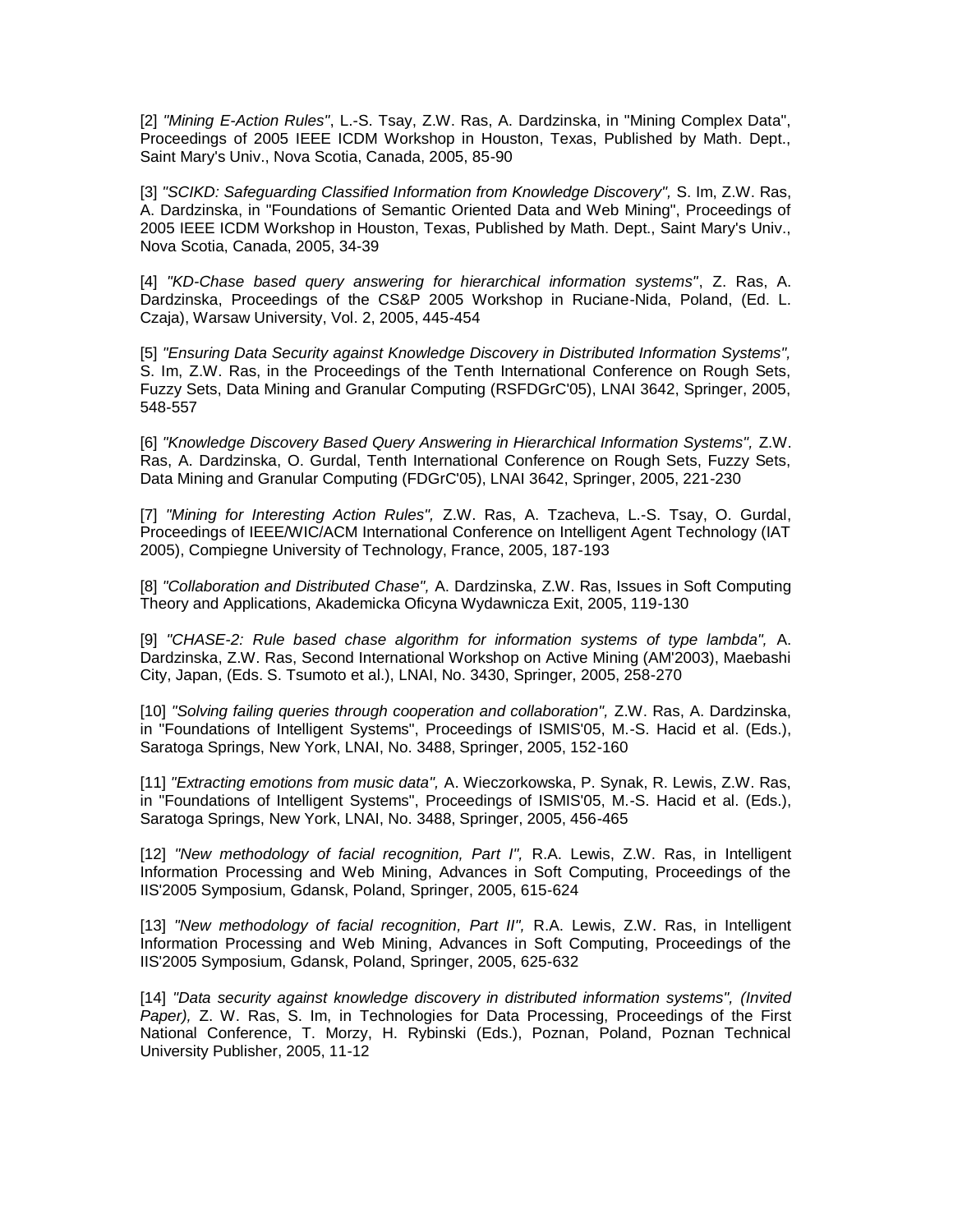[15] *"Creating reliable database for experiments on extracting emotions",* A. Wieczorkowska, P. Synak, R.A. Lewis, Z.W. Ras, in Intelligent Information Processing and Web Mining, Advances in Soft Computing, IIS'2005 Symposium Proceedings, Springer, 2005, 395-404

[16] "Intelligent query answering", Z.W. Ras, A. Dardzinska, in Encyclopedia of Data Warehousing and Mining, (Ed. J. Wang), Idea Group Inc., 2005, 639-643

[17] "Action rules discovery: System DEAR2, method and experiments", L.-S. Tsay, Z.W. Ras, in the Special Issue on Knowledge Discovery, Journal of Experimental and Theoretical Artificial Intelligence, Taylor & Francis, Vol. 17, No. 1-2, 2005, 119-128

[18] *"Action rules",* Z.W. Ras, A. Tzacheva and L.-S. Tsay, in Encyclopedia of Data Warehousing and Mining, (Ed. J. Wang), Idea Group Inc., 2005, 1-5

[19] *"Action rules mining",* A. Tzacheva, Z.W. Ras, in the Special Issue on Knowledge Discovery, International Journal of Intelligent Systems, Wiley, Vol. 20, No. 7, 2005, 719-736 (Impact Factor: 10.3)

[20] *"Data security and null value imputation in distributed information systems",* Z.W. Ras, A. Dardzinska, in "Monitoring, Security and Rescue Techniques in Multiagent Systems", Advances in Soft Computing, Springer, 2005, 133-146

[21] *"In search for action rules of the lowest cost",* Z.W. Ras, A. Tzacheva, in "Monitoring, Security and Rescue Techniques in Multiagent Systems", Advances in Soft Computing, Springer, 2005, 261-272

[22] *"Do we need automatic indexing of musical instruments?",* A. Wieczorkowska, Z.W. Ras, Proceedings of the International Workshop on Intelligent Media Technology for Communicative Intelligence, Warsaw, Poland, LNCS, Vol. 3490, Springer, 2005, 239-248

## **Papers 2004**

[1] *"Actionability as objective measure of rules interestingness",* with L.-S. Tsay, A. Wieczorkowska, Proceedings of ICDM'04 Workshop on Foundations of Data Mining, (Eds. T.Y. Lin, S. Smale, T. Poggio, C.J. Liau), Brighton, UK, IEEE Computer Society, 2004, 137-142

[2] *"Query answering based on collaboration and chase",* with A. Dardzinska, Proceedings of FQAS'04 Conference, Lyon, France, LNCS/LNAI, No. 3055, Springer, 2004, 125-136

[3] *"Data security and null value imputation in distributed information systems", (Invited Paper),* with A. Dardzinska, Proceedings of the International Workshop on Monitoring, Security and Rescue Techniques in Multiagent Systems, University of Warsaw, 2004, 83-96

[4] *"System ADReD for Discovering Rules based on Hyperplanes",* with A. Dardzinska and X. Liu, in the Special Issue on Selected Problems in Knowledge Representation, International Journal of Engineering Applications of Artificial Intelligence, Vol. 17, No. 4, Elsevier, 2004, 401-406

[5] *"Tree-based algorithm for discovering extended action-rules (System DEAR2)",* with L.-S. Tsay and A. Wieczorkowska, in "Intelligent Information Processing and Web Mining", Advances in Soft Computing, Proceedings of the IIS'2004 Symposium, Zakopane, Poland, Springer, 2004, 459-464

[6] *"Rule discovery by axes-driven hyperplanes construction",* with A. Dardzinska and X. Liu, in "Intelligent Information Processing and Web Mining", Advances in Soft Computing, Proceedings of the IIS'2004 Symposium, Zakopane, Poland, Springer, 2004, 535-546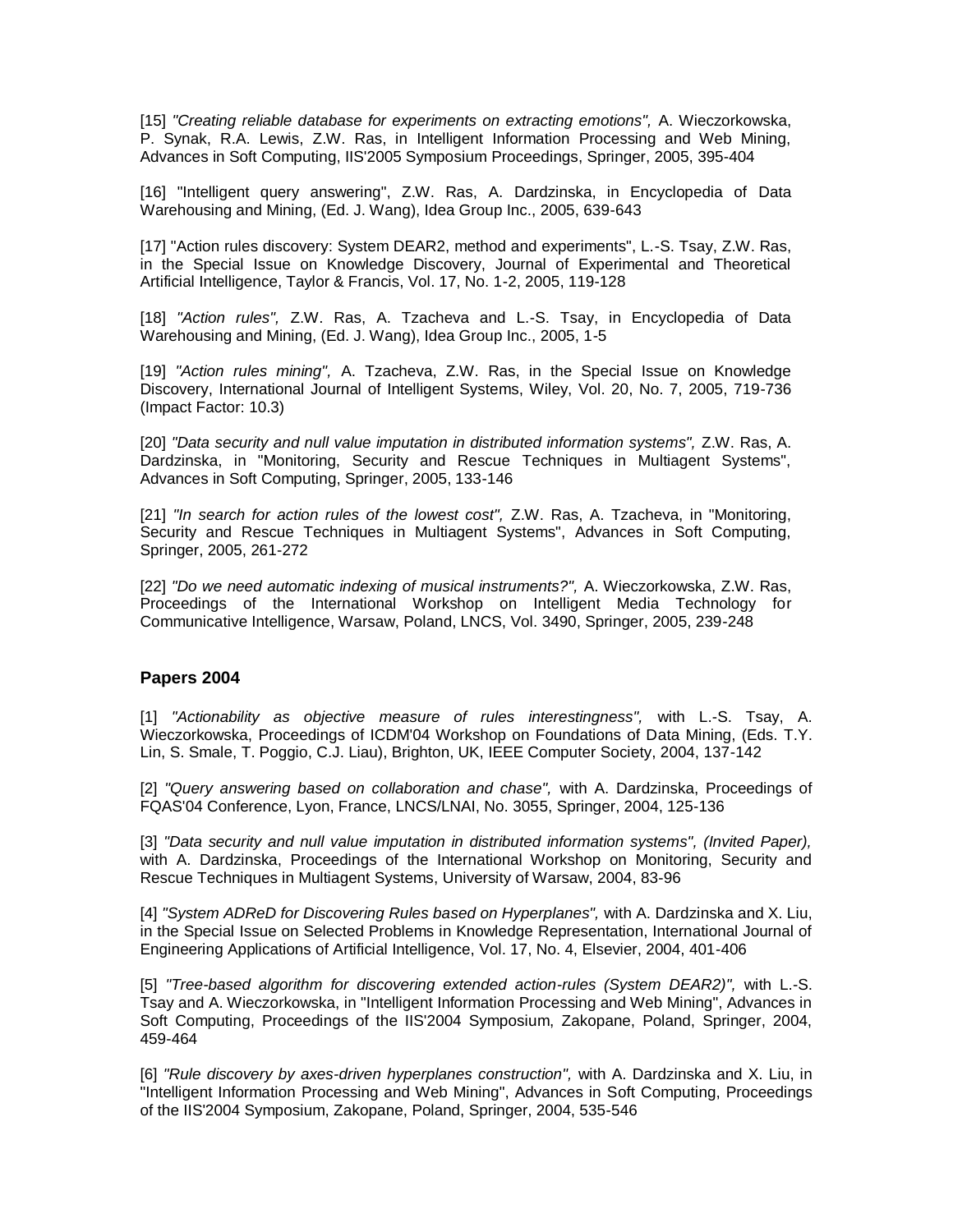[7] *"Ontology Based Distributed Autonomous Knowledge Systems",* with A. Dardzinska, in the Special Issue on Web-Universal Integration, Information Systems International Journal, Elsevier, Vol. 29, No. 1, 2004, 47-58

## **Papers 2003**

[1] *"How to increase support of rules to be discovered from DB",* with A. Dardzinska, Proceedings of the Symposium on Methods of AI (AI-METH2003), Silesian University of Technology, Gliwice, Poland, November 2003, 123-128

[2] *"Rule-based Chase algorithm for partially incomplete information systems",* with A. Dardzinska, Proceedings of the Second International Workshop on Active Mining (AM'2003), Maebashi City, Japan, 2003, 42-51

[3] *"Knowledge-Discovery Based Flexible Query Answering Systems",* ICS PAS Reports, No. 963, Warsaw, Poland, 2003

[4] *"Chasing Unknown Values in Incomplete Information Systems",* with A. Dardzinska, in Proceedings of ICDM'03 Workshop on Foundations and New Directions of Data Mining, (Eds: T.Y. Lin, X. Hu, S. Ohsuga, C. Liau), Melbourne, Florida, IEEE Computer Society, 2003, 24-30

[5] *"On Rule Discovery from Incomplete Information Systems",* with A. Dardzinska, in the Proceedings of ICDM'03 Workshop on Foundations and New Directions of Data Mining, (Eds: T.Y. Lin, X. Hu, S. Ohsuga, C. Liau), Melbourne, Florida, IEEE Computer Society, 2003, 31-35

[6] *"Representing audio data by FS-trees and Adaptable TV-trees",* with A. Wieczorkowska and L.-S. Tsay, in Foundations of Intelligent Systems, Proceedings of ISMIS'03 Symposium, Maebashi City, Japan, LNAI, Springer-Verlag, No. 2871, 2003, 135-142

[7] *"Editorial - Music information retrieval"*, with A. Wieczorkowska, Journal of Intelligent Information Systems, Vol. 21, No. 1, Kluwer, 2003, 5-8

[8] *"Discovering extended action-rules, System DEAR",* with L.-S. Tsay, in "Intelligent Information Systems 2003", Advances in Soft Computing, Proceedings of the IIS'2003 Symposium, Zakopane, Poland, Springer, 2003, 293-300

[9] *"Discovering semantic inconsistencies to improve action rules mining",* with A.A. Tzacheva, in "Intelligent Information Systems 2003", Advances in Soft Computing, Proceedings of the IIS'2003 Symposium, Zakopane, Poland, Springer, 2003, 301-310

[10] *"Discovering non-standard semantics of semi-stable attributes",* with A.A. Tzacheva, in "Proceedings of FLAIRS-2003", St. Augustine, Florida, (Eds. I. Russell, S. Haller), AAAI Press, 2003, 330-334

[11] *"The Wisdom Web: New Challenges for Web Intelligence",* with J. Liu, N. Zhong, Y. Yao, Journal of Intelligent Information Systems, Vol. 20, No. 1, Kluwer, 2003, 5-9

#### **Papers 2002**

[1] *"Handling semantic inconsistencies in query answering based on distributed knowledge mining"*, with A. Dardzinska, in Special Issue on Intelligent IT (Eds. N. Zhong, J. Liu, P. Wang), International Journal of Pattern Recognition and Artificial Intelligence, World Scientific, Vol. 16, No. 8, 2002, 1087-1099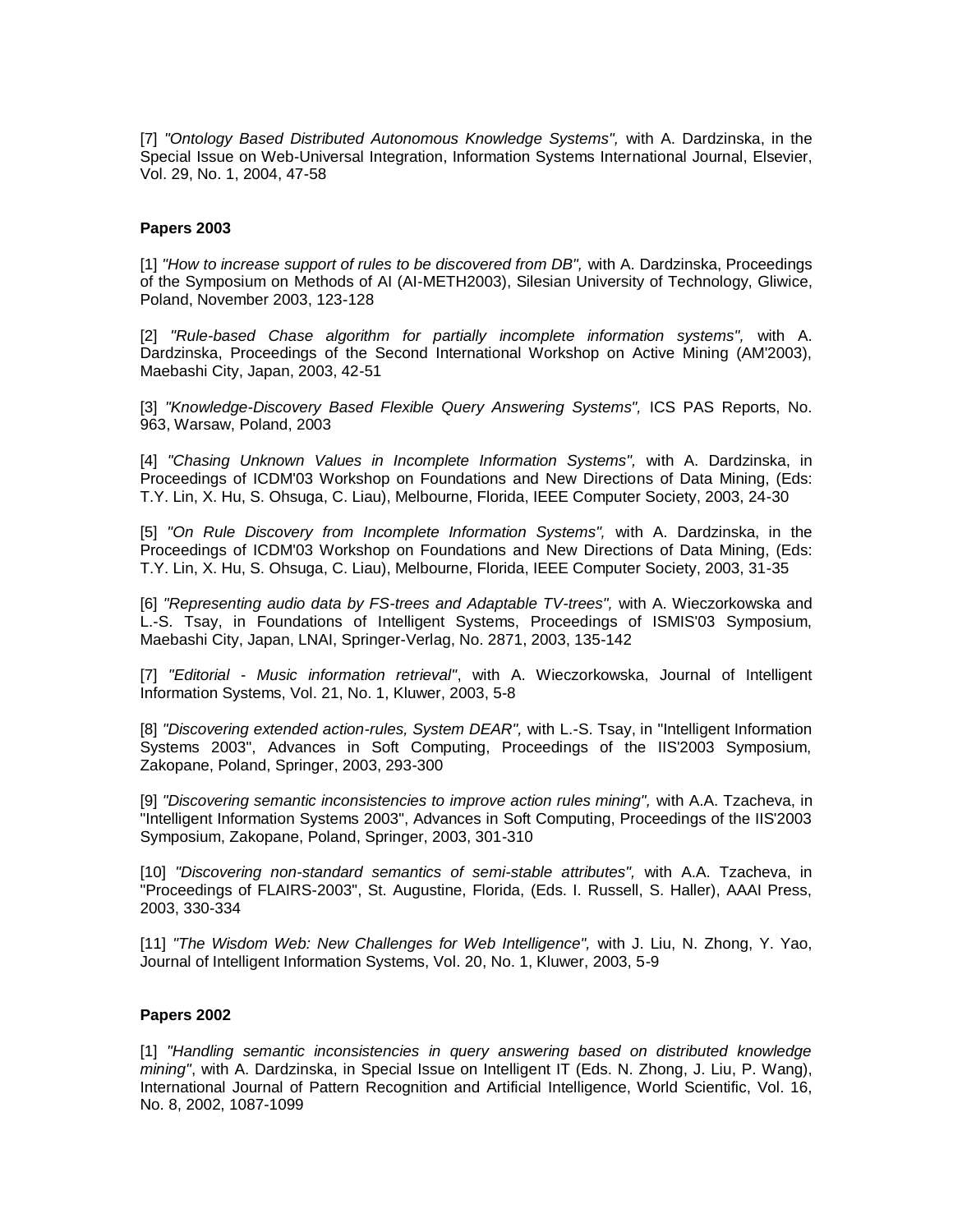[2] *"Collaborative query processing in DKS controlled by reducts",* with A. Dardzinska, in "Rough Sets and Current Trends in Computing", Proceedings of RSCTC'02 Symposium, (Eds. J. Alpigini, J. Peters, A. Skowron, N. Zhong), LNCS/LNAI, Vol. 2475, Springer-Verlag, 2002, 189-196

[3] *"Global action rules in distributed knowledge systems",* with S. Gupta, in CS&P 2001 Special Issue (Eds. L. Czaja, H.-D. Burkhard, P. Starke), Fundamenta Informaticae Journal, IOS Press, Vol. 51, No. 1-2, 2002, 175-184

[4] *"Action rules, re-classification of objects and e-commerce",* with S. Gupta, in "Intelligent Information Systems 2002", Advances in Soft Computing, Proceedings of the IIS'2002 Symposium, Sopot, Poland, Physica-Verlag, Springer, 2002, 101-108

[5] *"Handling semantic inconsistencies in distributed knowledge systems using ontologies",* with A. Dardzinska, in "Foundations of Intelligent Systems", Proceedings of ISMIS'02 Symposium, Lyon, France, LNAI, Vol. 2366, Springer-Verlag, 2002, 66-74

[6] "*Reducts-driven query answering for distributed autonomous knowledge systems*", Z.W. Ras, International Journal of Intelligent Systems, John Wiley & Sons, Vol. 17, No. 2, 2002, 113-124 (Impact Factor: 10.3)

#### **Papers 1999-2001**

[1] *"Query answering based on distributed knowledge mining",* Z.W. Ras, in "Intelligent Agent Technology, Research and Development", Proceedings of IAT'01, Maebashi City, Japan, World Scientific Publishers, 2001, 17-27 (Invited Paper)

[2] *"Audio content description in sound databases",* Z.W. Ras, A. Wieczorkowska, in "Web Intelligence: Research and Development", (Eds. N. Zhong, Y. Yao, J. Liu, S. Ohsuga), Proceedings of WI'01, Maebashi City, Japan, LNAI 2198, Springer, 2001, 175-183

[3] *"Action-rules: the role of attributes in flexible object classification",* Z.W. Ras, S. Gupta, in "Proceedings of the Workshop on Concurrency Specification and Programming", University of Warsaw, Poland, October 3-5, 2001, 210-217 (Invited Paper)

[4] *"Indexing audio databases with musical information",* A. Wieczorkowska, Z.W. Ras, in "Proceedings of SCI'01", Volume 10, Orlando, Florida, July 22-25, 2001, 279-285

[5] *"The role of support and confidence in collaborative query answering",* Z.W. Ras, in "Intelligent Information Systems", Advances in Soft Computing, Proceedings of the Tenth International Conference, IIS'2001, Zakopane, Poland, Physica-Verlag, Springer, 2001, 221-226

[6] *"Query answering in DAKS based on reducts",* Z.W. Ras, in "Flexible Query Answering Systems", Advances in Soft Computing, Proceedings of the Fourth International Conference, FQAS'2000, Warsaw, Poland, Physica-Verlag, Springer, 2000, 117-127

[7] *"Foundations and discovery of operational definitions",* Z.W. Ras, in "Foundations of Intelligent Systems", Proceedings of ISMIS'00, Lecture Notes in Artificial Intelligence, No. 1932, Springer-Verlag, 2000, 582-590

[8] *"Action-rules: how to increase profit of a company",* Z.W. Ras, A. Wieczorkowska, in "Principles of Data Mining and Knowledge Discovery", (Eds. D.A. Zighed, J. Komorowski, J. Zytkow), Proceedings of PKDD'00, Lyon, France, LNAI, No. 1910, Springer, 2000, 587-592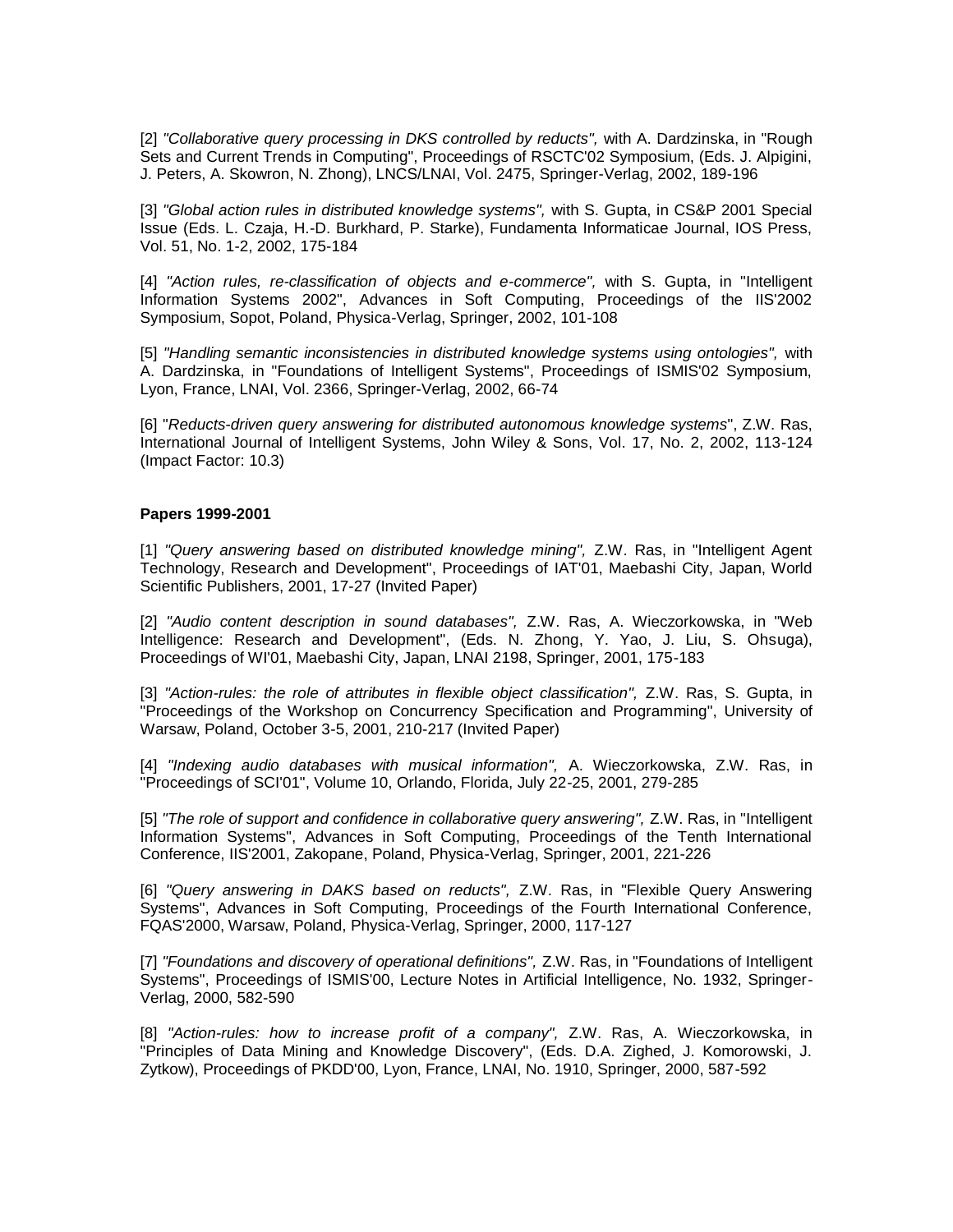[9] *"Mining for attribute definitions in a distributed two-layered DB system",* J.M. Zytkow, Z.W. Ras, Journal of Intelligent Information Systems, Kluwer, Vol. 14, No. 2/3, 2000, 115-130

[10] *"Mining for action-rules in large decision tables classifying customers",* Z.W. Ras, A. Wieczorkowska, in "Intelligent Information Systems", Advances in Soft Computing, Proceedings of the IIS'2000 Symposium, Poland, Physica-Verlag, Springer, 2000, 55-64

[11] *"Discovering rules in information trees",* Z.W. Ras, in "Principles of Data Mining and Knowledge Discovery", (Eds. J. Zytkow, J. Rauch), Proceedings of PKDD'99, Prague, Czech Republic, LNAI, No. 1704, Springer, 1999, 518-523

[12] *"Mining distributed databases for attribute definitions",* Z.W. Ras, J.M. Zytkow, in "Data Mining and Knowledge Discovery: Theory, Tools, and Technology", Proceedings of SPIE, Orlando, April 5-6, 1999, Vol. 3695, 171-178

[13] *"Discovery of equations and the shared operational semantics in distributed autonomous databases",* Z.W. Ras, J.M. Zytkow, in "Methodologies for Knowledge Discovery and Data Mining", (Eds. N. Zhong, L. Zhou), Proceedings of PAKDD'99, Beijing, China, LNAI, No. 1574, Springer, 1999, 453-463

[14] *"Intelligent query answering in DAKS",* Z.W. Ras, in "Knowledge Management in Fuzzy Databases", (Eds. O. Pons, M.A. Vila, J. Kacprzyk), Physica-Verlag, Springer, 1999, 159-170

# **External Committees/Activities**

#### **Conference/PC Chair (2005-2022)**

**General Chair:** *International Symposium on Methodologies for Intelligent Systems (ISMIS) –* 2005 (Saratoga, NY)

**Program Chair:** *International Workshop on Mining Complex Data (MCD) –* 2005 (New Orleans, Louisiana)

**General Chair:** *International Symposium on Methodologies for Intelligent Systems (ISMIS) –* 2006 (Bari, Italy)

**Program Chair:** *International Workshop on Mining Complex Data (MCD) –* 2006 (Hong Kong)

**Program Chair:** *International Workshop on Mining Complex Data (MCD) –* 2007 (Warsaw, Poland)

**Program Vice-Chair***: IEEE/WIC/ACM International Conference on Intelligent Agent Technology (IAT 2007),* November 2-5, 2007 (Silicon Valley)

**Program Chair:** *International Workshop on Mining Complex Data (MCD) –* 2008 (Pisa, Italy)

**General Chair:** *International Symposium on Methodologies for Intelligent Systems (ISMIS) –* 2008 (Toronto, Canada)

**Program Co-Chair***: International Workshop on Interesting Knowledge Mining* (IKM 09), August 25-27, 2009, Seoul, South Korea,

**General Chair:** *International Symposium on Methodologies for Intelligent Systems (ISMIS) –* 2009 (Prague, Czech Republic)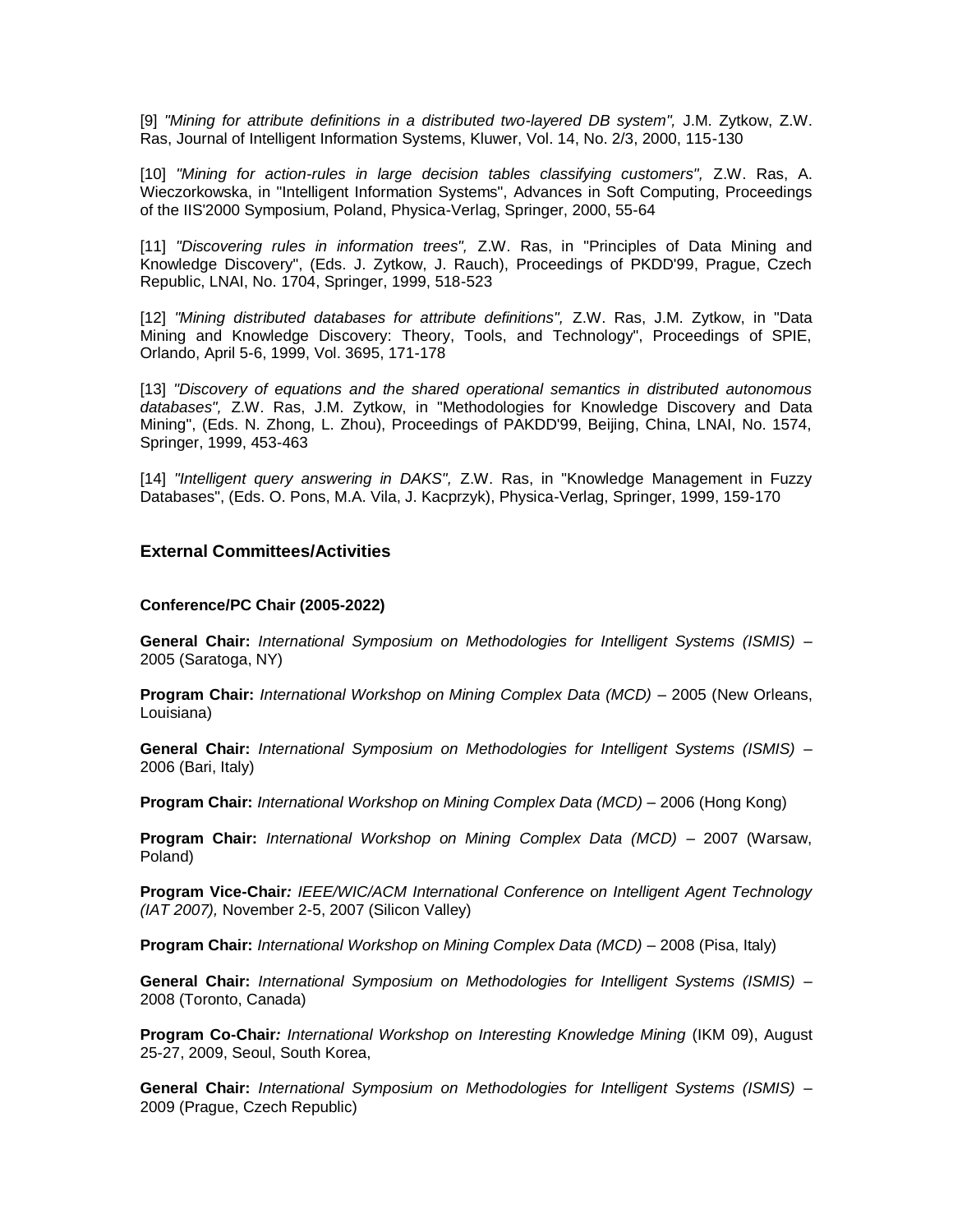**Program Vice-Chair***: IEEE/WIC/ACM International Conference on Intelligent Agent Technology (IAT 2010),* August 31 - Sept. 3, 2010, Toronto, Canada

**General Chair:** *International Symposium on Methodologies for Intelligent Systems (ISMIS) –* 2011, in Warsaw, Poland.

**Program Co-Chair:** *2011 IEEE/WIC/ACM International Conference on Web Intelligence (WIC 2011)*, 22 – 27 August 2011, in Lyon, France

**Conference Co-Chair**: *2011 IEEE International Conference on Granular Computing (GrC 2011),* 8-10 November, 2011, in Kaohsiung, Taiwan

**Track Co-Chair**: *Third International Conference on Intelligent Networking and Collaborative Systems (INCoS 2011)*, November 30 - December 2, 2011, in Fukuoka, Japan

**Workshop Co-Chair:** *ECML-PKDD Workshop on New Frontiers in Mining Complex Patterns*, September 24-28, 2012, Bristol, UK

**General Chair:** *20th International Symposium on Methodologies for Intelligent Systems*  (ISMIS'12), December 5-7, 2012, Macau, China

**Workshop Co-Chair:** *ECML/PKDD Workshop on New Frontiers in Mining Complex Patterns (NFMCP 2013)*, September 27, 2013, Prague, Czech Republic

**General Chair:** *21st International Symposium on Methodologies for Intelligent Systems*, June 25-27, 2014, Roskilde, Denmark

**Program Co-Chair:** *[2014 Joint Rough Set Symposium \(JRS 2014\)](http://vid.ctb.upm.es/jrs2014/)*, July 9-13, 2014, Madrid, Spain

**Workshop Co-Chair:** *[ECML/PKDD Workshop on New Frontiers in Mining Complex Patterns](http://www.di.uniba.it/~loglisci/NFmcp2014/)  [\(NFMCP 2014\)](http://www.di.uniba.it/~loglisci/NFmcp2014/)*, September 15-19, Nancy, France

**Program Co-Chair:** *[ICDM 2014 Workshop on Domain Driven Data Mining \(DDDM 2014\),](http://datamining.it.uts.edu.au/dddm/dddm14/)*  December 14-17, 2014, Shenzhen, China

**Publicity Chair:** *[2015 Joint Rough Set Symposium \(JRS 2015\)](http://cgac.chungbuk.ac.kr/jrs2015/)*, October 20-24, 2015, Seoul, Korea

**Symposium Co-Chair:** *[22nd International Symposium on Methodologies for Intelligent Systems](http://liris.cnrs.fr/ismis15/)*, October 21-23, 2015, Lyon, France

**Workshop Co-Chair:** *[ECML/PKDD Workshop on New Frontiers in Mining Complex Patterns](http://www.di.uniba.it/~loglisci/NFmcp2014/)  [\(NFMCP 2015\)](http://www.di.uniba.it/~loglisci/NFmcp2014/)*, September 7-11, 2015, Porto, Portugal

**Program Co-Chair:** *2016 IEEE/WIC/ACM International Conference on Web Intelligence (WIC 2016)*, October 2016, in Omaha, Nebraska https://wibih.unomaha.edu/

**Co-Chair:** *5th International ECML-PKDD Workshop on New Frontiers in Mining Complex Patterns, September 19-23, 2016, Riva del Garda, Italy*

**Honorary Chair & Plenary Speaker**: *Conference on Women in Mathematics – Professor Helena Rasiowa*, June 22-24, Rzeszow, Poland)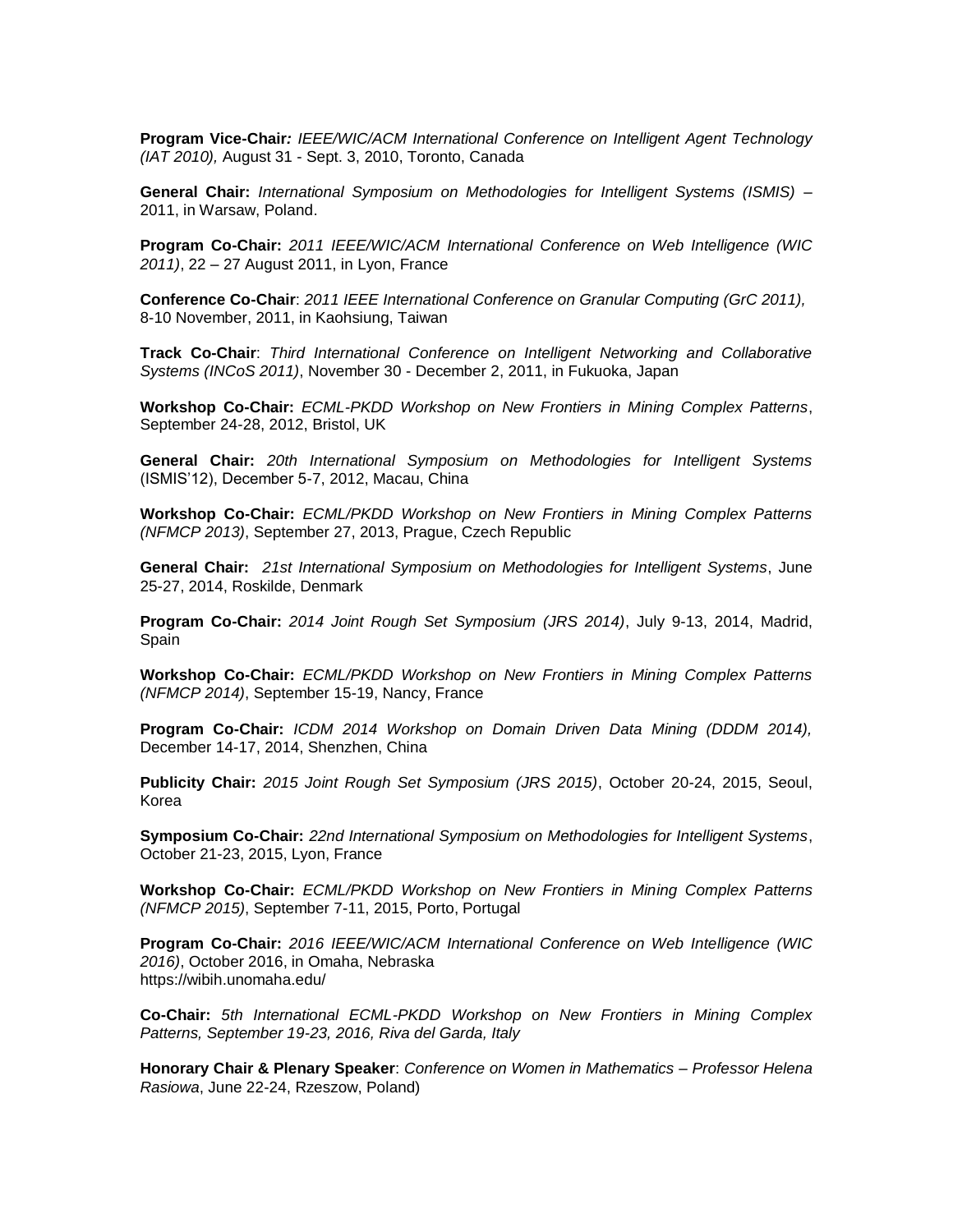**Steering Committee Chair:** *23rd International Symposium on Methodologies for Intelligent Systems*, June 26-29, 2017, Warsaw, Poland

**Co-Chair:** *The Sixth ECML/PKDD International Workshop on New Frontiers in Mining Complex Patterns,* September 18-22, 2017, Skopje, Macedonia

**Steering Committee Member & Tutorial Speaker**: *2017 IEEE/WIC/ACM International Conference on Web Intelligence (WI'17)*, August 23-27, 2017, Leipzig, Germany

**Co-Chair:** *The Seventh International NFMCP Workshop (in conjunction with ECML-PKDD 2017),* September 18-22, 2017, Skopje, Macedonia

**Steering Committee Chair:** *24th International Symposium on Methodologies for Intelligent Systems,* October 29-31, 2018, Limassol, Cyprus

**Co-Chair:** *The Eight International NFMCP Workshop (in conjunction with ECML-PKDD 2019),* September 16, 2019, Wuzburg, Germany

**Steering Committee Chair:** *25th International Symposium on Methodologies for Intelligent Systems* (ISMIS 2020), May 20-22, 2020, Graz, Austria

**Co-Chair:** *The Ninth International NFMCP Workshop (in conjunction with ECML-PKDD 2020)*, September 14-18, 2020, Virtual

**Steering Committee Chair:** *26th International Symposium on Methodologies for Intelligent Systems* (ISMIS 2022), October 3-5, 2022, Cosenza, Italy

**Co-Chair:** *The Tenth International NFMCP Workshop (in conjunction with ECML-PKDD 2022)*, September 19-23, 2022, Grenoble, France

## **Program/Advisory Committee Member (2007-2022)**

*International Conference on Multimedia and Ubiquitous Engineering (MUE 2007),* April 26-28, 2007, in Seoul, South Korea

*Joint Rough Sets Symposium JRS07*, May 14-16, 2007, in Toronto, Canada

*International Workshop on Autonomous Intelligent Systems: Agents and Data Mining (AIS-ADM 2007),* June 3-5, 2007, in St. Petersburg, Russia

*Rough Sets and Emerging Intelligent Systems Paradigms (RSEISP'07),* June 28-30, 2007, in Warsaw, Poland

*14th ISPE International Conference on Concurrent Engineering (CE 2007),* July 16-20, 2007, in Sao Jose dos Campos, Brazil

*Third International Conference on Advanced Data Mining and Applications (ADMA 2007),* August 6-8, 2007, in Harbin, China

*The 13th ACM SIGKDD International Conference on Knowledge Discovery and Data Mining (KDD 2007),* August 12-15, 2007, in San Jose, CA

*9th International Conference on Data Warehousing and Knowledge Discovery (DaWaK 2007),* September 3-7, 2007, in Regensburg, Germany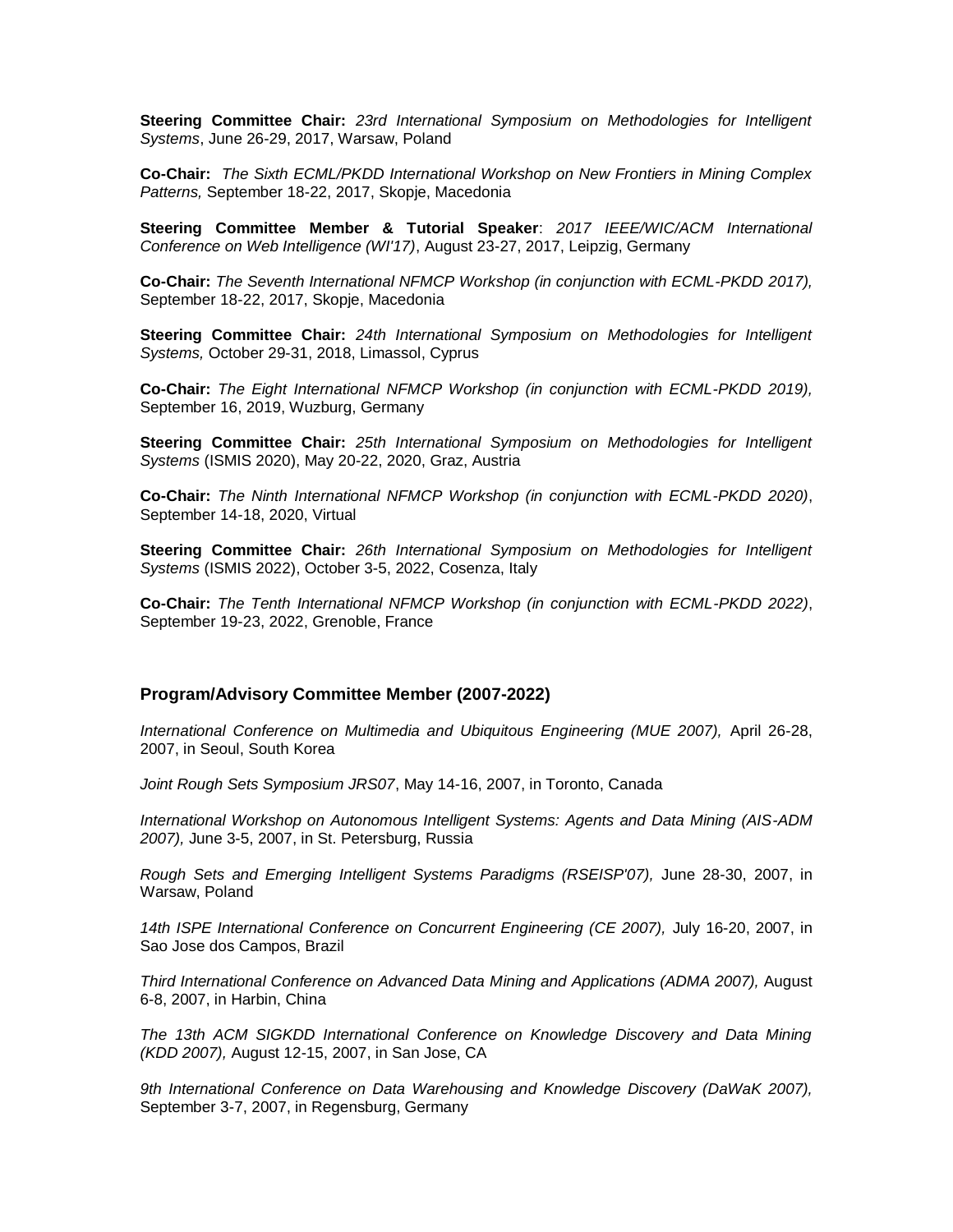18th European Conference on Machine Learning and the 11th European Conference on *Principles and Practice of Knowledge Discovery in Databases (ECML/PKDD'07),* September 17- 21, in Warsaw, Poland

*International Conference on Artificial Intelligence (AI 2007),* September 20-21, 2007, in Siedlce, Poland

*Conference on Technologies for Data Processing (KKNTPD'07),* September 24-26, 2007, in Poznań, Poland

*Second International Symposium on Advances in AI and Applications (AAIA'07),* October 15-17, 2007, in Wisła, Poland

*International Conference on Principles of Information Technology and Applications (PITA'07),* October 15-17, 2007, in Wisła, Poland

*Seventh IEEE International Conference on Data Mining (ICDM'07),* Oct 28-31, 2007, in Omaha, NE

*First International Symposium on Data, Privacy, and E-Commerce (ISDPE'07),* November 1-3, 2007, in Chengdu, China

*2007 IEEE International Conference on Granular Computing (GrC 2007),* November 2-4, 2007, in Silicon Valley

*IEEE International Agent and Data Mining Interaction Workshop, in conjunction with the 2007 IEEE/WIC/ACM International Joint Conference on Web Intelligence and Intelligent Agent Technology (WI-IAT 2007),* November 2-4, 2007, in Silicon Valley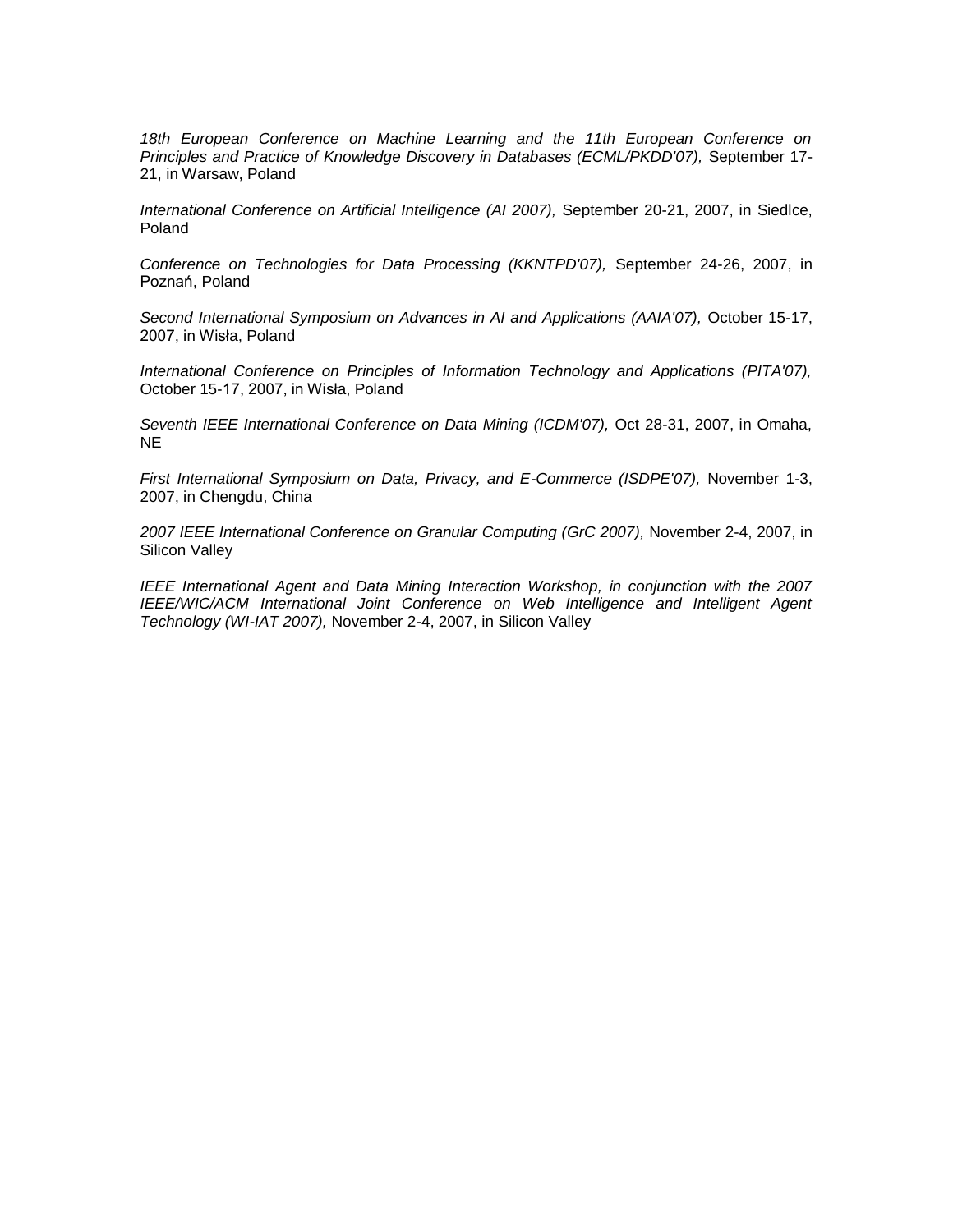*2007 IEEE/WIC/ACM International Conference on Intelligent Agent Technology (IAT 2007),* November 2-5, 2007, in Silicon Valley

*Symposium on Methods of Artificial Intelligence (AI-METH 2007),* November 7-9, 2007, in Gliwice, Poland

*2nd KES International Symposium on Agent and Multiagent Systems: Technologies and Applications - KES-AMSTA 2008*, March 26-28, 2008, in Inha University, South Korea

*3rd International Conference on Rough Sets and Knowledge Technology (RSKT'08),* May 17-19, 2008, in Chengdu, China

*Seventeenth International Symposium on Methodologies for Intelligent Systems (ISMIS'08),* May 20-23, 2008, in Toronto, Canada

*International Conference on Intelligent Information Systems (IIS 2008),* June 16 – 18, 2008, Zakopane, Poland

*The Fourth International Conference on Advanced Data Mining and Applications (ADMA 2008)*, July 29-31, 2008, Chengdu, China

*IEEE International Conference on Granular Computing (GrC 2008),* Aug 26-28, 2008, in Hangzhou, China

*Tenth International Conference on Data Warehousing and Knowledge Discovery (DaWaK 2008),* September 1-5, 2008, Turin, Italy

*Third International Symposium Advances in Artificial Intelligence and Applications (AAIA'08),*  October 20-22, 2008, Wisła, Poland

International Conference on Rough Sets and Current Trends in Computing (RSCTC 2008), October 23 – 25, 2008, University of Akron, Ohio

*ACM 17th Conference on Information and Knowledge Management (CIKM'08),* October 26 – 30, 2008, Napa Valley, California

*IEEE/WIC/ACM International Conference on Intelligent Agent Technology (IAT-08), December 9-*12, 2008, Sydney, Australia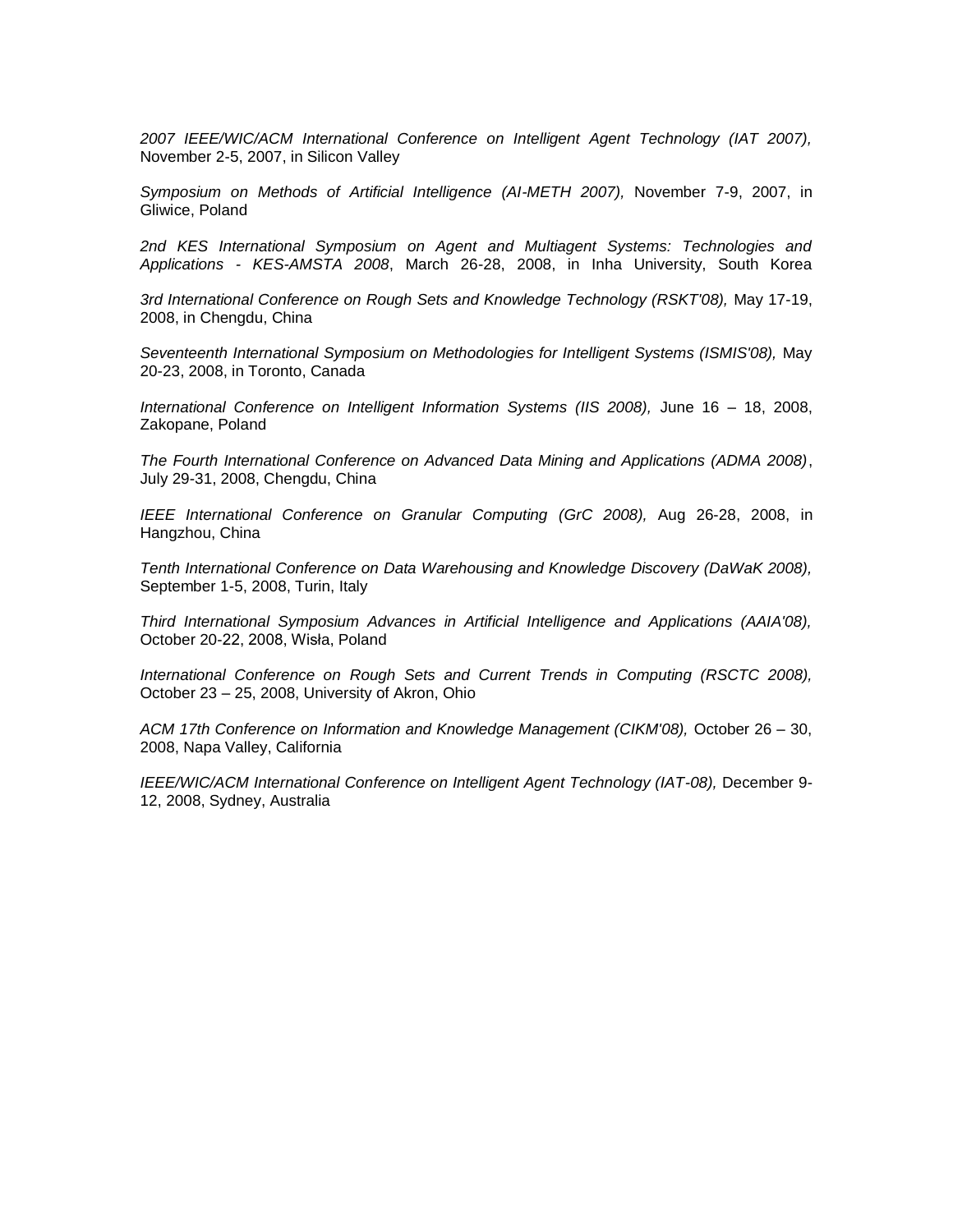*2009 Workshop on Agents & Data Mining Interaction* (ADMI-09), May 11-12, 2009, Budapest, **Hungary** 

*3rd International KES Symposium on Agents and Multi-agent Systems – Technologies and Applications*, June 3-5, 2009, Uppsala, Sweden *International Conference on Intelligent Information Systems* (IIS 2009), June 23 – 25, 2009, Krakow, Poland

*Mining Interesting Knowledge*, IEA AIE Special Session, June 24-27, 2009, Tainan City, Taiwan

*The Fourth International Conference on Rough Set and Knowledge Technology*, July 14-16, 2009, Gold Coast, Australia

*5th International Conference on Advanced Data Mining and Applications* (ADMA2009), August 17-19, 2009, Beijing, China

*2009 IEEE/WIC/ACM International Conference on Intelligent Agent Technology* (IAT'09), September 15-18, 2009, Milano, Italy

*First International Workshop on Distributed XML Processing: Theory and Practice*, September 22- 25, 2009, Vienna, Austria

*International Conference on Man-Machine Interaction* (ICMMI-2009), September 25-27, 2009, The Beskids - Kocierz Pass, Poland

*International Conference on Knowledge Discovery and Information Retrieval* (KDIR'09), 5 - 8 October, 2009, Madeira, Portugal

*4th International Symposium on Advances in Artificial Intelligence and Applications* (AAIA'09), October 12-14, 2009, Mragowo, Poland

*Eighth International Conference on Flexible Query Answering Systems* (FQAS-2009), October 26-28, 2009, Roskilde University, Denmark /Advisory Committee/

*ACM 18th Conference on Information and Knowledge Management* (CIKM 2009 ), November 2- 6, 2009, HongKong, China

*8th Mexican International Conference on Artificial Intelligence, (MICAI 2009),* November 9-13, 2009, Guanajuato, Mexico

*Symposium on Methods of Artificial Intelligence* (AI METH 2009), November 18-20, 2009, Gliwice, Poland

*The 4th International Conference on Intelligent Systems & Knowledge Engineering (ISKE 2009),* November 27-28, 2009, Hasselt, Belgium

*IEEE International Conference on Data Mining* (ICDM 2009), December 6-9, 2009, Miami, Florida

*The 12th International Conference on Rough Sets, Fuzzy Sets, Data Mining and Granular Computing (RSFDGrC'2009)*, December 16-18, 2009, Indian Institute of Technology, Delhi, India

*Sixth Workshop on Agents and Data Mining Interaction* (ADMI-10), May 10-11, 2010, Toronto, Canada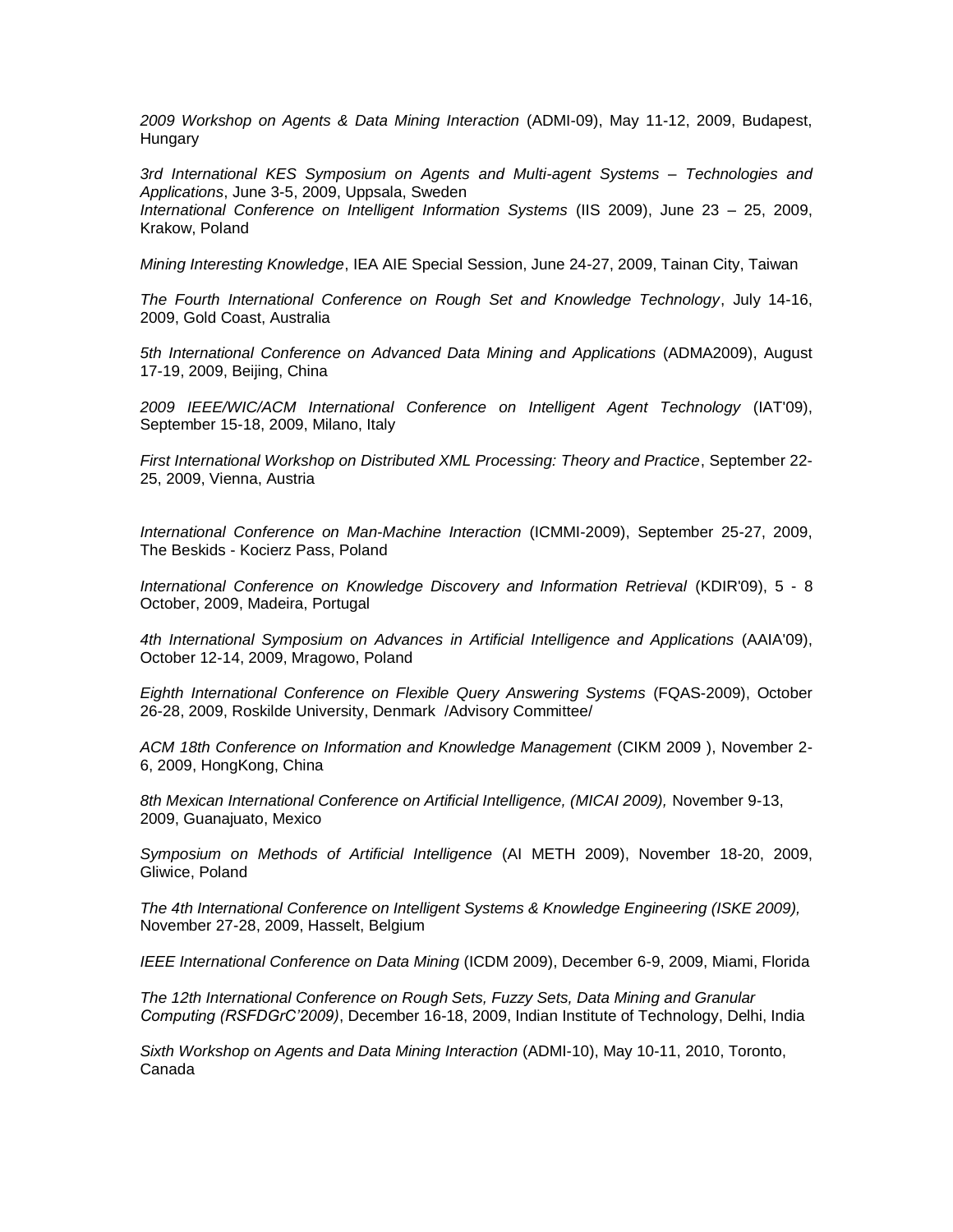*International Joint Conference on Intelligent Information Systems*, June 8-10, 2010, Siedlce, Poland

*PAKDD Workshop on Behavior Informatics (BI 2010),* June 21-24, 2010, Hyderabat, India

*4th International KES Symposium on Agents and Multi-agent Systems - Technologies and Applications* (KES-AMSTA 2010), June 23-25, 2010, Gdynia, Poland

*The Seventh International Conference on Rough Sets and Current Trends in Computing* (RSCTC 2010), June 28-30, 2010, Warsaw, Poland

*7th Sound and Music Computing Conference* (SMC 2010), July 21-24, 2010, Barcelona, Spain

*IEEE Symposium on Foundations and Practice of Data Mining* (FDM 2010), August 15, 2010, Silicon Valley, California

*Second International Workshop on Interesting Knowledge Mining* (IKM 2010), August 16-18, 2010, Seoul, South Korea

*The 2010 International Conference on Brain Informatics* (BI 2010), August 28 - 30, 2010, Toronto, Canada

*IEEE/WIC/ACM International Conference on Intelligent Agent Technology* (IAT'10), August 31 - Sept. 3, 2010, Toronto, Canada

*The 14th International Conference on Artificial Intelligence: Methodology, Systems, Applications* (AIMSA 2010), September 8-10, 2010, Varna, Bulgaria

*Second International Symposium on Data, Privacy, & E-Commerce (ISDPE 2010),* September 12-14, 2010, Buffalo/Niagara Fall

*5th International Symposium Advances in Artificial Intelligence and Applications* (AAIA'10), October 18-20, 2010, Wisla, Poland

*Second International Conference on Knowledge Discovery and Information Retrieval (KDIR 2010),* October 25-28, 2010, Valencia, Spain

*2010 IEEE International Conference on Intelligent Computing and Intelligent Systems (ICIS2010),* October 29-31, 2010, Xiamen, P. R. China

*Ninth Mexican International Conference on Artificial Intelligence* (MICAI 2010), November 8-13, 2010, Pachuca, Mexico

*2010 International Conference on Intelligent Systems and Knowledge Engineering* (ISKE2010), November 15-16, 2010, Hangzhou, China

*15th Annual Conference on Technologies and Applications of Artificial Intelligence* (TAAI 2010), November 18-20, 2010, Hsinchu, Taiwan

*Tenth International Conference on Intelligent Systems Design and Applications* (ISDA2010), November 29- December 1, 2010, Cairo, Egypt

*10th IEEE International Conference on Data Mining* (ICDM 2010), December 13-17, 2010, Sydney, Australia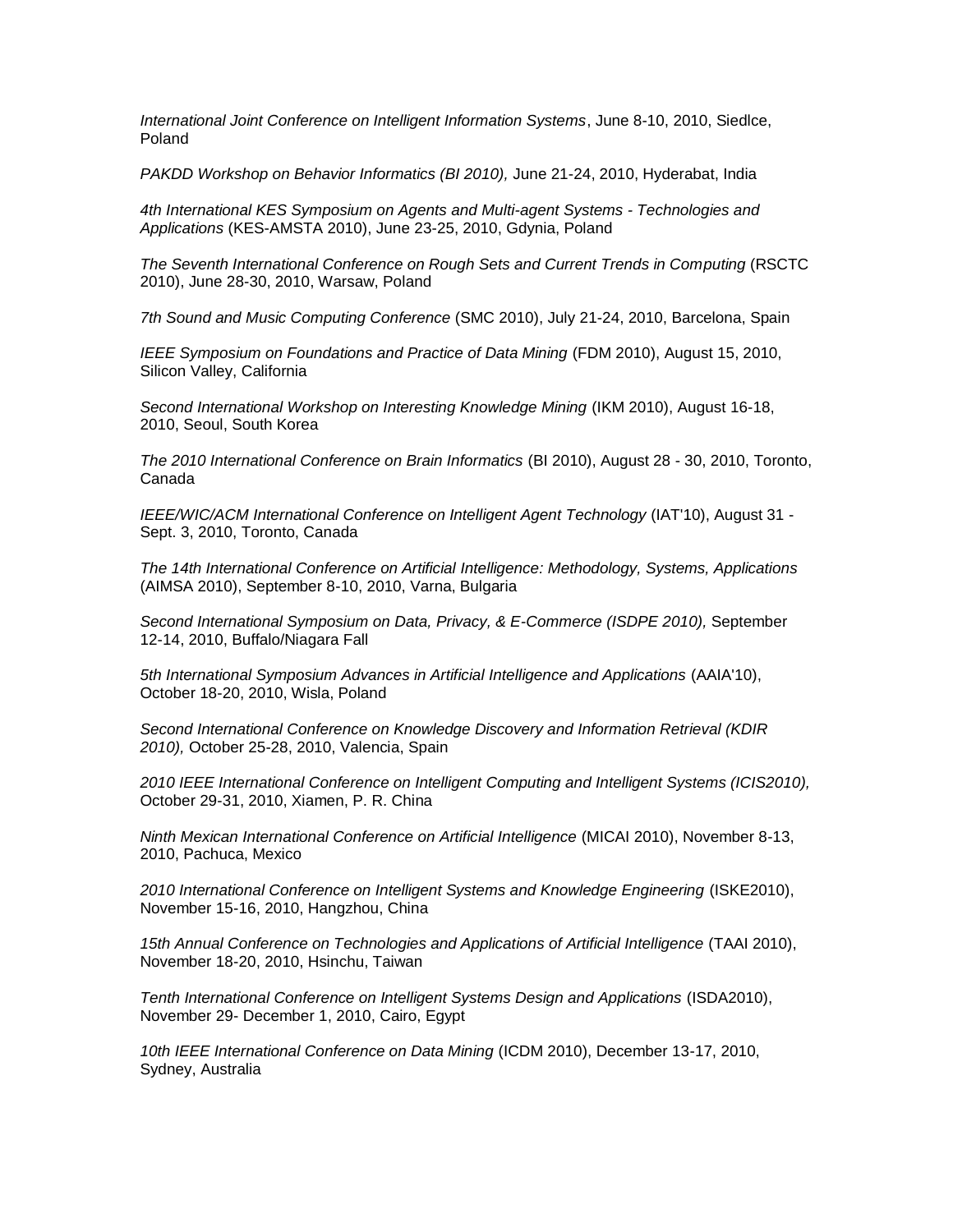*The Seventh International Workshop on Agents and Data Mining Interaction* (ADMI 2011), May 2- 6, 2011, in Taipei, Taiwan

*2011 PAKDD Workshop on Behavior Informatics (BI2011)*, May 24, 2011, in Shenzhen, China

*2011 PAKDD Workshop on Quality issues, measures of interestingness and evaluation of data mining models (QIMIE'11)*, May 24, 2011, in Shenzhen, China

*International Joint Conference on Security and Intelligent Information Systems*, June 13-14, 2011, in Warsaw, Poland

*The Fifth International Conference on Complex, Intelligent, and Software Intensive Systems (CISIS-2011)*, 30 June - 2 July, 2011, in Seoul, Korea

*5th International KES Symposium on Agents and Multi-agent Systems – Technologies and Applications*, 29 June - 1 July, 2011, in Manchester, UK

*13th International Conference on Data Warehousing and Knowledge Discovery - DaWaK 2011,* August 29 - September 2, 2011, in Toulouse, France

*European Conference on Machine Learning and Principles and Practice of Knowledge Discovery in Databases (ECML/PKDD)*, September 5-9, 2011, in Athens, Greece

*Mining Complex Patterns (MCP 2011) Workshop*, September 17, 2011, in Palermo, Italy

*6th International Symposium Advances in Artificial Intelligence and Applications (AAIA'11)*, September 19-21, in Szczecin, Poland

*International Conference on Man-Machine Interactions (ICMMI 2011),* 6-9 October 2011, The Beskids, Poland

*The 6th International Conference on Rough Sets and Knowledge Technology* (RSKT'11), 9-12 October 2011, Banff, Canada

*Ninth International Conference on Flexible Query Answering (FQAS 2011),* October 26-28, 2011, Ghent, Belgium

*International Conference on Knowledge Discovery and Information Retrieval (KDIR 2011),* October 26-29, 2011, Paris, France

*2011 Conference on Technologies and Applications of Artificial Intelligence* (TAAI 2011), November 11-13, 2011, Taoyuan, Taiwan

*IEEE International Conference on Data Mining (ICDM 2011)*, December 11-14, 2011, Vancouver, Canada

*First International Conference on Intelligent Systems and Applications* (INTELLI 2012), April 29 - May 4, 2012, Chamonix / Mont Blanc, France

*SYNAT 2012*, June 4-5, 2012, Warsaw, Poland

*The Eight International Workshop on Agents and Data Mining Interactions* (ADMI), June 4-5, 2012, Valencia, Spain

*2012 IEEE International Conference on Granular Computing*, August 11-13, 2012, Hangzhou, China [Advisory Board]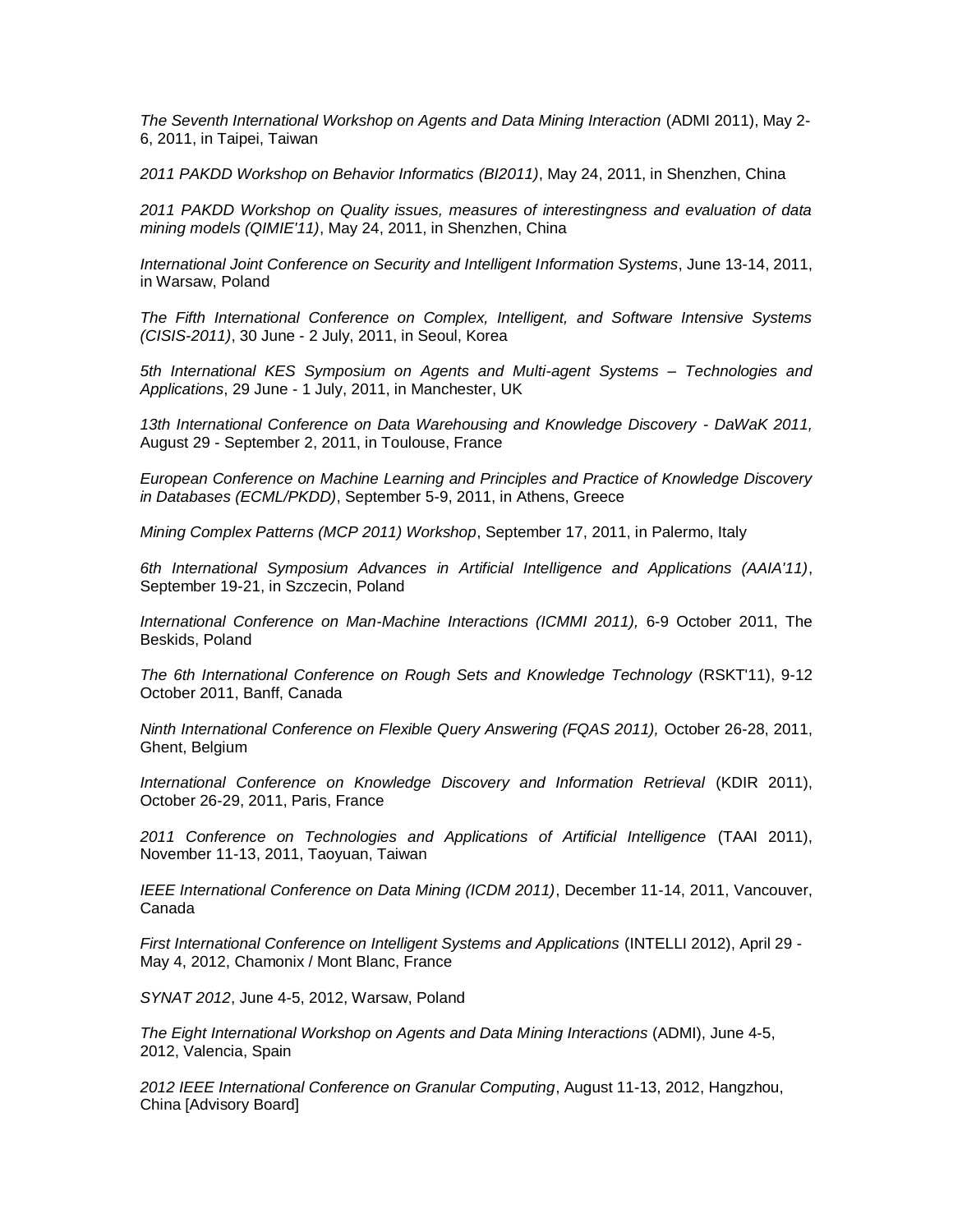*2012 Joint Rough Set Symposium* (JRS2012), August 17-20, 2012, Chengdu, China

*13th International Conference on Data Warehousing and Knowledge Discovery* - DaWaK 2011, September 2-7, 2012, in Vienna, Austria

*Mining Complex and Stream Data*, ADBIS Workshop, September 17, 2012, Poznan, Poland

*7th International Symposium Advances in Artificial Intelligence and Applications*, September 19- 20, 2012, Wroclaw, Poland

*First International Conference on Data Analytics*, September 23-28, 2012, Barcelona, Spain

*International Conference on Knowledge Discovery and Information Retrieval*, October 4-7, 2012, Barcelona, Spain

*The 2012 Conference on Technologies and Applications of Artificial Intelligence* (TAAI 2012), November 16-18, 2012, Tainan, Taiwan

*4th International Conference on Computational Collective Intelligence* (ICCCI 2012), Nov. 28-30, 2012, Ho Chi Minh city, Vietnam

*International Conference on Advanced Machine Learning Technologies and Applications* (AMLTA12), December 8-10, 2012, Cairo, Egypt

*The 2012 IEEE/WIC International Conference on Intelligent Agent Technology*, December 5-7, 2012, Macau, China

*The 2012 IEEE/WIC/ACM International Conference on Web Intelligence*, December 5-7, 2012, Macau, China

*IEEE International Conference on Data Mining* (ICDM'12), December 10-13, 2012, Brussels, Belgium

*The third Quality issues, measures of interestingness and evaluation of data mining models workshop (QIMIE'13)*, April 14-17, 2013, Gold Coast, Australia

*The Second International Conference on Intelligent Systems and Applications (INTELLI 2013)*, April 21-26, 2013, Venice, Italy

*The Ninth International Workshop on Agents and Data Mining Interaction* (ADMI13), May 6-10, 2013, Saint Paul, Minnesota, USA

*Language Processing and Intelligent Information Systems*, June 17-18, 2013, Warsaw, Poland

*SYNAT*, July 1-3, 2013, Warsaw, Poland *8th International Symposium Advances in Artificial Intelligence and Applications* (AAIA'13), September 8-11, 2013, Krakow, Poland

*15th International Conference on Data Warehousing and Knowledge Discovery - DaWaK 2013*, August 26-29, 2013, in Prague, Czech Republic

*10th International Conference on Flexible Query Answering Systems (FQA*S), September 18-20, 2013, Granada, Spain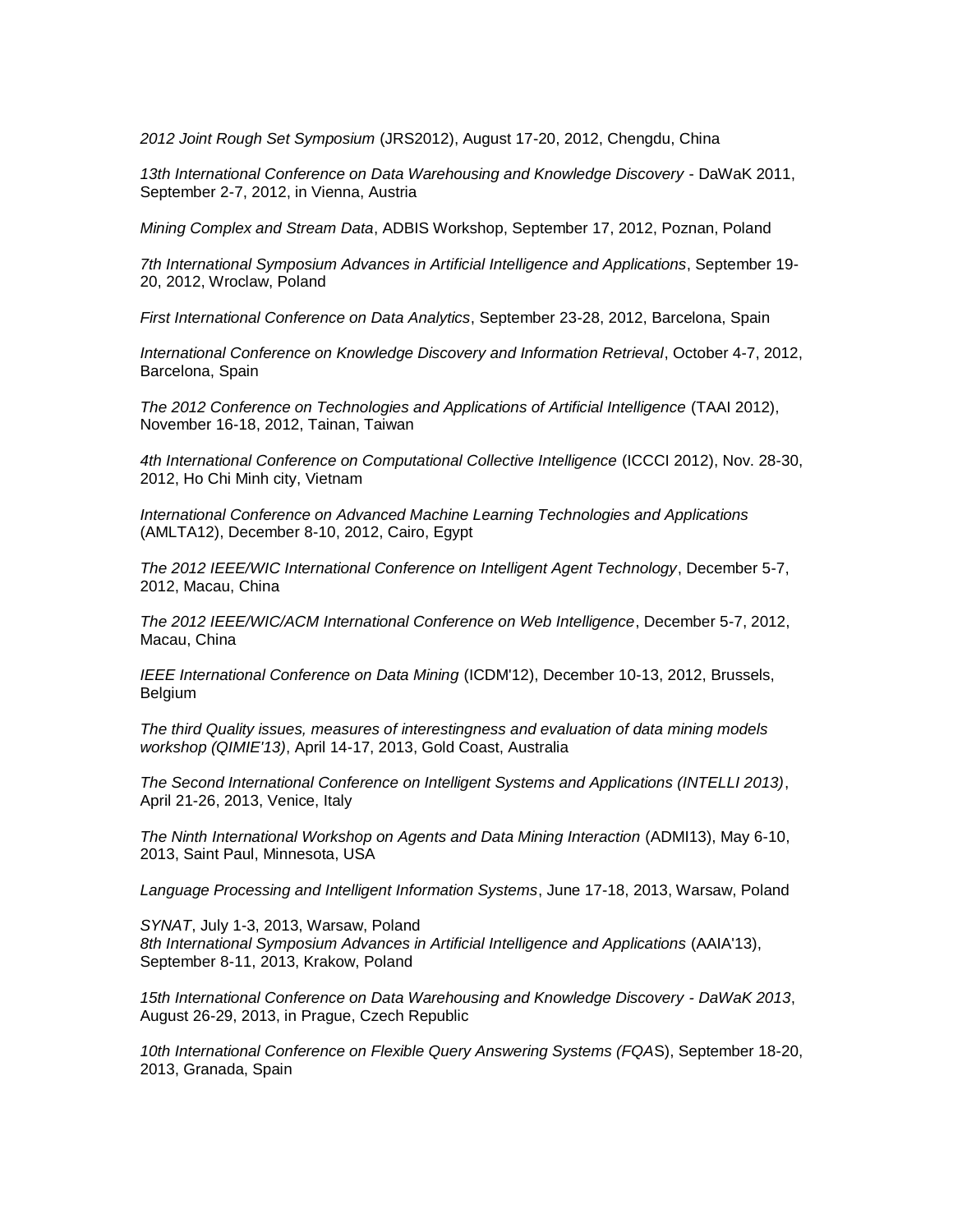*ECML/PKDD Workshop on Data Mining on Linked Data (DMoLD'13),* September 28, 2013, Prague, Czech Republic

*Fifth International Conference on Knowledge Discovery and Information Retrieval,* September 19- 22, 2013, Vilamoura, Portugal

*The Second International Conference on Data Analytics*, September 29 - October 3, 2013, Porto, Portugal

*International Workshop on Intelligent Agents for Big Data* (IABD-13), October 6-9, 2013, Santa Clara, CA, USA

*Joint Rough Set Symposium* (JRS) 2013, October 11-14, 2013, Halifax, Canada

*ICMMI 2013 International Conference on Man-Machine Interactions*, October 22-25, 2013, The Beskids, Poland

*2013 IEEE/WIC/ACM International Conference on Web Intelligence* (WI'13), November 17-20, 2013, Atlanta, USA

*2013 Conference on Technologies and Applications of Artificial Intelligence (TAAI 2013),*  December 6-8, 2013, Taipei, Taiwan

*IEEE International Conference on Data Mining (ICDM'13),* December 8-11, 2013, Dallas, Texas, USA

*IEEE International Conference on Granular Computing (IEEE Grc2013),* December 13-15, 2013, Beijing, China

*7th International Conference on Health Informatics,* March 3-6, 2014, Angers, Loire Valley, France

*The Tenth International Workshop on Agents and Data Mining Interaction (ADMI-14),* May 5-9, 2014, Paris, France

*The 2014 IEEE/WIC/ACM International Conference on Web Intelligence,* August 11-14, 2014, Warsaw, Poland

*The 2014 IEEE/WIC/ACM International Conference on Intelligent Agent Technology,* August 11- 14, 2014, Warsaw, Poland

*The 8th International Web Rule Symposium,* August 18-20, 2014, Prague, Czech Republic

3rd International Conference on Data Management Technologies and Applications (DATA 2014), August 29-31, 2014, Vienna, Austria

*9th International Symposium on Advances in Artificial Intelligence and Applications (AAIA'14),*  September 7-10, Warsaw, Poland

*International Conference on Knowledge-Based and Intelligent Information & Engineering Systems,* September 15-17, Gdynia, Poland

*ECML/PKDD 2014 Conference,* September 15-19, Nancy, France *7th IEEE Intelligent Systems'2014 Conference,* September 24-26, Warsaw, Poland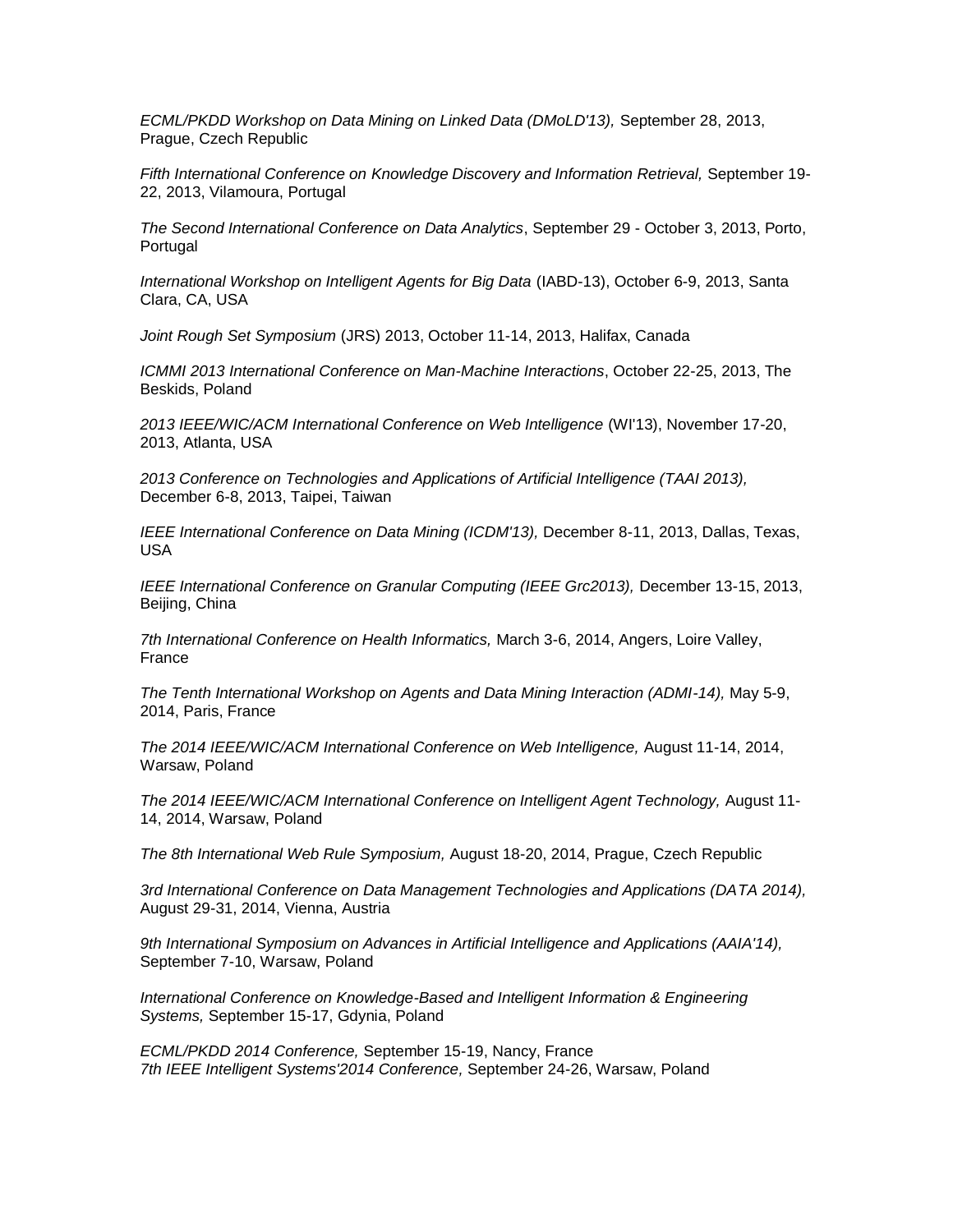*6th International Conference on Knowledge Discovery and Information Retrieval,* October 14-16, 2014, Rome, Italy

9th International Conference on Rough Sets and Knowledge Technology (RSKT 2014), October 24-26, 2014, Shanghai, China

*8th International Conference on Health Informatics,* January 12-15, 2015, Lisbon, Portugal

*6th International Conference on Pattern Recognition and Machine Intelligence (PReMI 2015),*  June 30 - July 3, 2015, Warsaw, Poland

*International Workshop on Machine Learning, Optimization and Big Data (MOD 2015),* July 20 - July 24, 2015, Taormina (Sicily), Italy

*International Symposium on Foundations and Applications of Big Data Analytics (FAB 2015),*  August 27-28, 2015, Paris, France

19th International Conference on Knowledge-Based and Intelligent Information & Engineering *Systems*, September 7-9, 2015, Singapore

*ECML PKDD 2015 the European Conference on Machine Learning and Principles and Practice of Knowledge Discovery in Databases*, September 7-11, 2015, Porto, Portugal

*ECML/PKDD Workshop on New Frontiers in Mining Complex Patterns (NFMCP 2015), September 7-11, 2015, Porto, Portugal* 

*ICMMI 2015 International Conference on Man-Machine Interactions,* October 6-9, 2015, The Beskids, Poland

*2015 Joint Rough Set Symposium (JRS 2015),* October 20-24, 2015, Seoul, Korea

*22nd International Symposium on Methodologies for Intelligent Systems,* October 21-23, 2015, Lyon, France

*10th Conference on Flexible Query Answering Systems,* October 26-28, 2015, Cracow, Poland

*The Fourth International Conference on Intelligent Systems and Applications (INTELLI 2015),* October 11-16, 2015, St. Julians, Malta

*KDIR 2015, 7th International Conference on Knowledge Discovery and Information Retrieval,* 12- 14 November, 2015, Lisbon, Portugal

*The 2015 IEEE/WIC/ACM International Conference on Web Intelligence*, December 6-9, 2015, Singapore

*9th International Conference on Health Informatics,* February 21-23, 2016, Rome, Italy

*The 21st International Conference on Database Systems for Advanced Applications (DASFAA 2016)*, April 16-19, 2016, Dallas, TX, USA

*International Symposium on Big Data Management and Analytics (BIDMA 2016)*, April 25-26, 2016, Calgary, Canada

*Beyond Databases, Architectures and Structures (BDAS),* May 31 - June 3, 2016, Ustron, Poland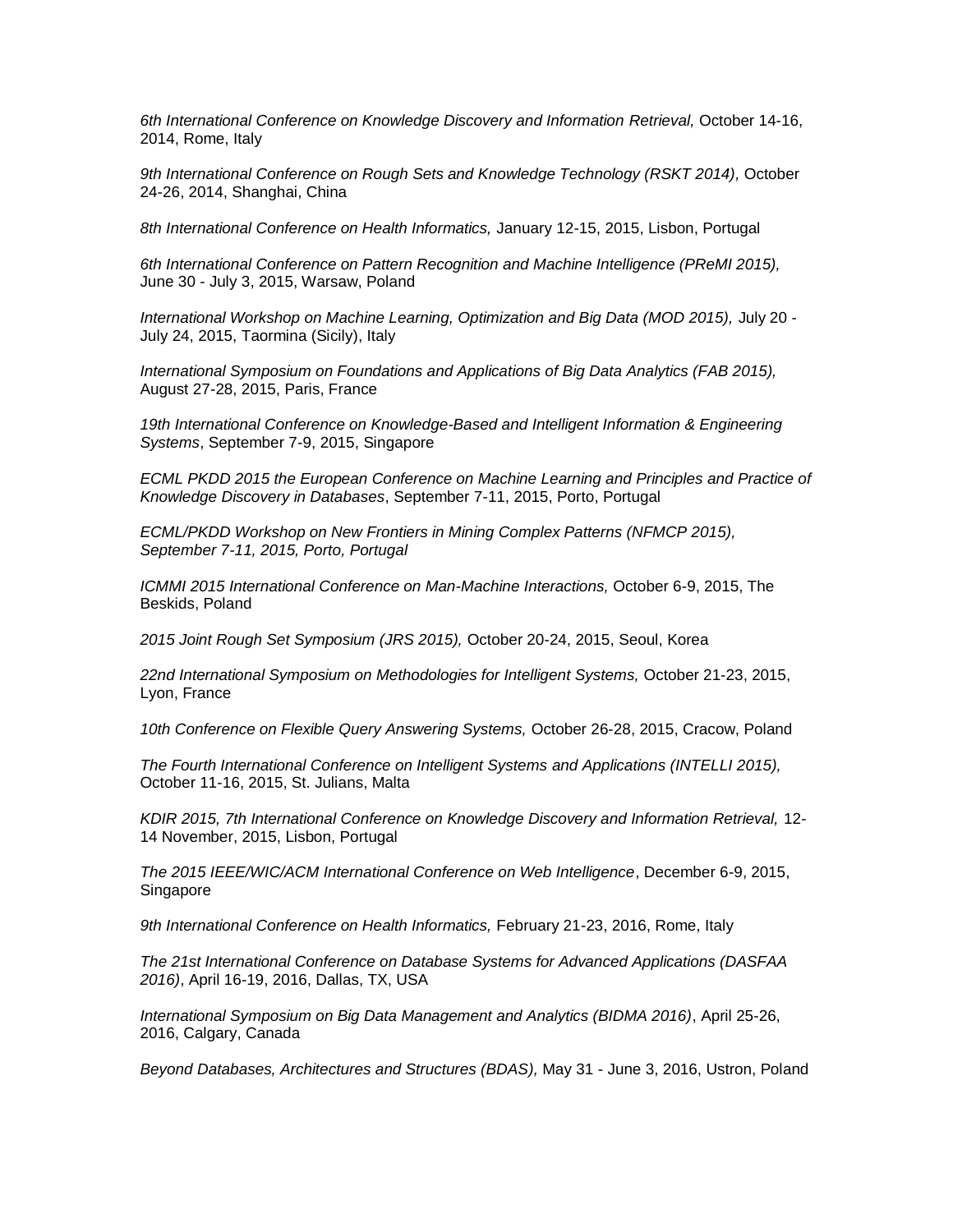*10th International Web Rule Symposium (RuleML-2016)*, July 5-8, 2016, Stony Brook, NY, USA

*International Symposium on Foundations and Applications of Big Data Analytics (FAB 2016),* August 20-21, 2016, Davis, CA, USA

*2nd Int. Workshop on Machine learning, Optimization and big Data*, August 26-29, 2016, Volterra, Tuscany, Italy

*ECML/PKDD 2016 the European Conference on Machine Learning and Principles and Practice of Knowledge Discovery in Databases*, September 19-23, 2016, Riva del Garda, Italy

*5th International ECML-PKDD Workshop on New Frontiers in Mining Complex Patterns*, September 19-23, 2016, Riva del Garda, Italy (Workshop Co-Chair)

*International Joint Conference on Rough Sets (IJCRS 2016),* October 7-11, 2016 in Santiago, Chile

*The Fifth International Conference on Data Analytics*, October 9-13, 2016 in Venice, Italy

*2016 IEEE/WIC/ACM International Conference on Web Intelligence (WI'16),* October 13-16, 2016 in Omaha, Nebraska, USA (Program Co-Chair)

*8th International Conference on Knowledge Discovery and Information Retrieval (KDIR 2016),* 9- 11 November, 2016, Porto, Portugal

*IEEE International Conference on Data Mining (ICDM 2016),* December 13-15, 2016, Barcelona, Spain

*IEEE International Conference of Informatics, Health and Technology (ICIHT 2017),* February 21- 23, 2017, Riyadh, Saudi Arabia

*10th International Conference on Health Informatics*, February 21-23, 2017, Porto, Portugal

*International Symposium on Big Data Management and Analytics (BIDMA 2017),* April 17-18, 2017, in Calgary, Canada

*The Third International Conference on Big Data, Small Data, Linked Data and Open Data (ALLDATA 2017),* April 23 - 27, 2017, in Venice, Italy

*Beyond Databases, Architectures and Structures (BDAS),* May 30 - June 2, 2017, Ustron, Poland

*11th Conference on Flexible Query Answering Systems*, June 21-23, 2017, London, England (Advisory Committee)

*23rd International Symposium on Methodologies for Intelligent Systems*, June 26-29, 2017, Warsaw, Poland

*2017 International Joint Conference on Rough Sets (IJCRS'17)*, July 3-7, 2017, Olsztyn, Poland

*The 8th IEEE International Conference on Big Knowledge (IEEE ICBK 2017),* August 9-10, 2017, Hefei, Anhui, China

*2017 IEEE/WIC/ACM International Conference on Web Intelligence (WI'17),* August 23-27, 2017, Leipzig, Germany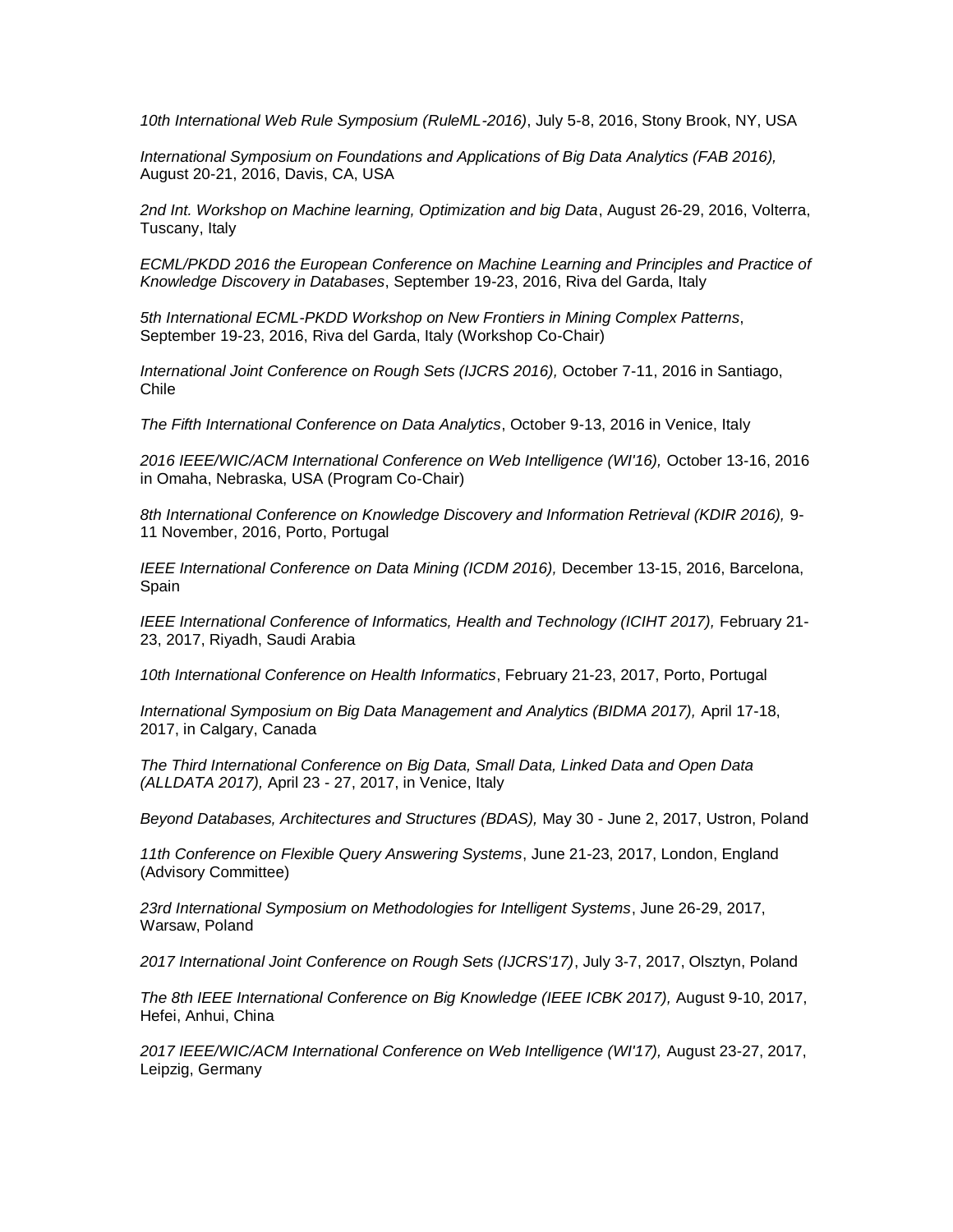*The Third International Workshop on Machine Learning, Optimization and Big Data (MOD 2017),* September 14-17, 2017, Volterra, Tuscany, Italy

ECML-PKDD 2017, September 18-22, 2017, Skopje, Macedonia

*The Seventh International NFMCP Workshop (in conjunction with ECML-PKDD 2017),* September 18-22, 2017, Skopje, Macedonia

*International Conference on Man-Machine Interactions (ICMMI'17),* October 3-6, 2017, Cracow, Poland

*9th International Conference on Knowledge Discovery and Information Retrieval (KDIR'17),* November 1-3, 2017, Funchal, Madeira - Portugal

*The Sixth International Conference on Data Analytics*, November 12 - 16, 2017 - Barcelona, Spain

*The Fourth International Conference on Big Data, Small Data, Linked Data and Open Data*  (ALLDATA 2018), April 22-26, 2018, Athens, Greece

*International Joint Conference on Rough Sets* (IJCRS 2018), August 20-24, 2018, Quy Nhon, Vietnam

*International Symposium on Foundations and Applications of Big Data Analytics* (FAB 2018), August 28-31, 2018, Barcelona, Spain

*22nd International Conference on Knowledge-Based and Intelligent Information & Engineering Systems* (KES 2018), September 3-5, 2018, Belgrade, Serbia

*ECML-PKDD 2018*, September 10-14, 2018, Dublin, Ireland

*10th International Conference on Knowledge Discovery and Information Retrieval* (KDIR 2018), September 18-20, 2018, Seville, Spain

*IEEE International Conference on Data Mining (ICDM)*, November 17 - 20, 2018 - Singapore

*The Seventh International Conference on Data Analytics*, November 18 - 22, 2018 - Athens, Greece

*2018 IEEE/WIC/ACM International Conference on Web Intelligence*, December 3-8, 2018, Santiago, Chile (Steering Committee Member)

*The Fifth International Conference on Big Data, Small Data, Linked Data and Open Data*  (ALLDATA 2019), March 24-28, 2019, Valencia, Spain

*Beyond Databases, Architectures and Structures (BDAS)*, 15th International Conference, May 28- 31, 2019, Ustron, Poland

*International Joint Conference on Rough Sets* (IJCRS 2019), June 17-21, 2019, Debrecen, **Hungary** 

*13th International Conference on Flexible Query Answering Systems*, July 3-5, 2019, Amantea, Italy (Advisory Committee)

*14th International Symposium on Advances in Artificial Intelligence and Applications* (AAIA'19), September 1-4, 2019, Leipzig, Germany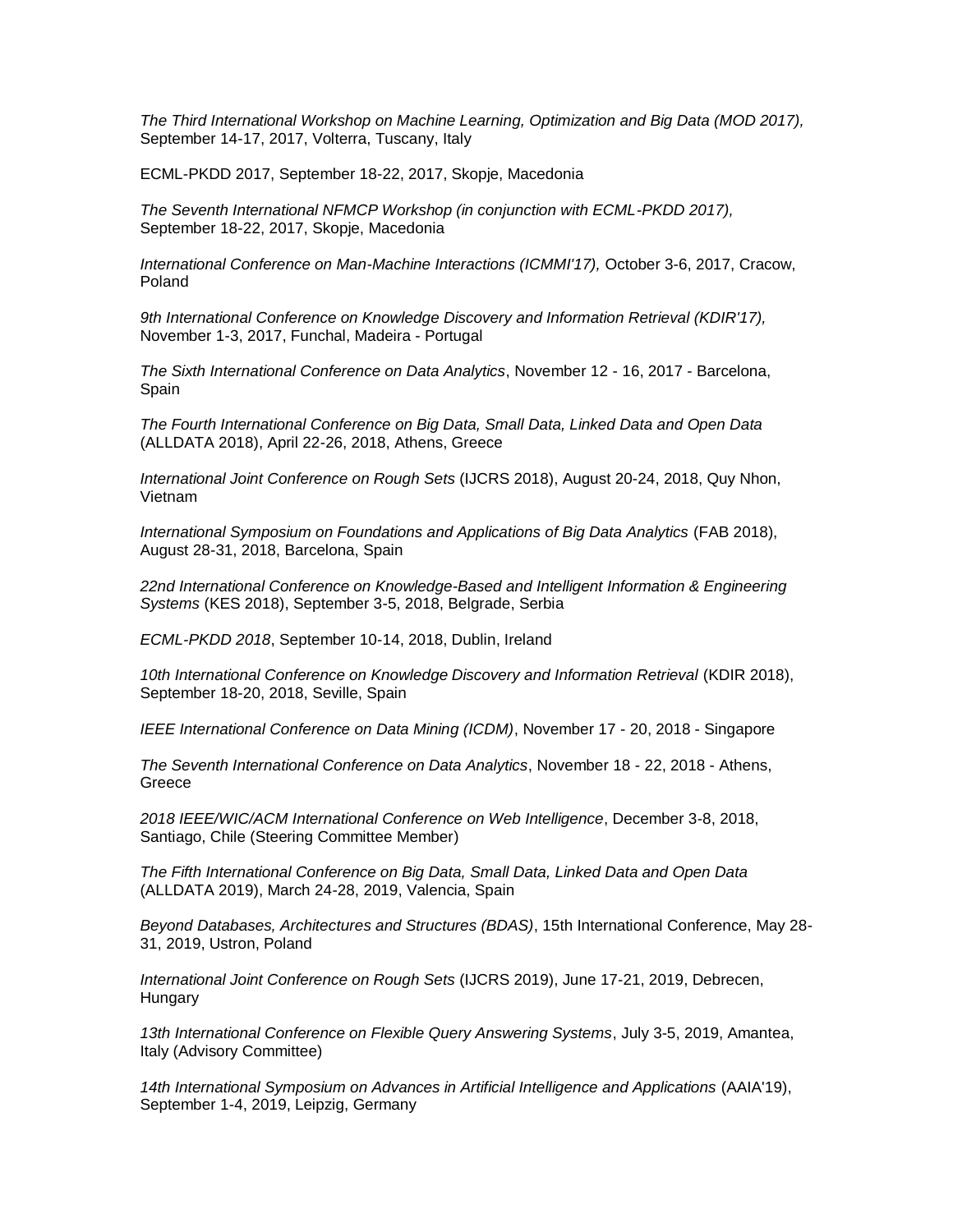*The Fifth International Conference on Machine Learning, Optimization, and Data Science*  (LOD'19), September 10-13, 2019, Certosa di Pontignano, Siena - Tuscany, Italy

11th International Conference on Knowledge Discovery and Information Retrieval (KDIR 2019), September 17-19, 2019, Vienna, Austria

*The Eight International Conference on Data Analytics*, September 22 - 26, 2019, Porto, Portugal

*International Conference on Man-Machine Interactions* (ICMMI 2019), October 1-4, 2019, Krakow, Poland

*IEEE International Conference on Data Mining* (ICDM 2019), November 8-11, 2019, Beijing, China

*The 23rd International Conference on Business Information Systems* (BIS'20), June 8-10, 2020, Colorado Springs, Colorado, USA

*International Joint Conference on Rough Sets* (IJCRS 2020), June 29 - July 3, 2020, La Habana, Cuba

*The Sixth International Conference on Machine Learning, Optimization, and Data Science*  (LOD'20), July 19-22, 2020, Certosa di Pontignano, Siena - Tuscany, Italy

*The Ninth International Conference on Data Analytics*, July 26-30, 2020, Nice, France

*15th International Symposium on Advances in Artificial Intelligence and Applications* (AAIA'20), September 6-9, 2020, Sofia, Bulgaria

*12th International Conference on Knowledge Discovery, Knowledge Engineering, and Knowledge Management* (KDIR 2020), November 2-4, 2020, Budapest, Hungary

*20th IEEE International Conference on Data Mining* (ICDM 2020), November 17-20, 2020, Sorrento, Italy

*24th International Conference on Business Information Systems*, June 15-17, 2021, Hannover, Germany

*14th International Conference on Flexible Query Answering Systems* (FQAS 2021), September 19-24, 2021, Bratislava, Slovakia

*International Joint Conference on Rough Sets* (IJCRS 2021), September 19-24, 2021, Bratislava, Slovakia

*13th International Conference on Knowledge Discovery and Information Retrieval* (KDIR 2021), October 25-27, 2021, Valletta, Malta

*21th IEEE International Conference on Data Mining* (ICDM 2021), December 7-10, 2021, Auckland, New Zealand

*The 20th IEEE/WIC/ACM International Conference on Web Intelligence and Intelligent Agent Technology*, December 14-17, 2021, Melbourne, Australia

*26th International Symposium on Methodologies for Intelligent Systems* (ISMIS 2022), October 3- 5, 2022, Cosenza, Italy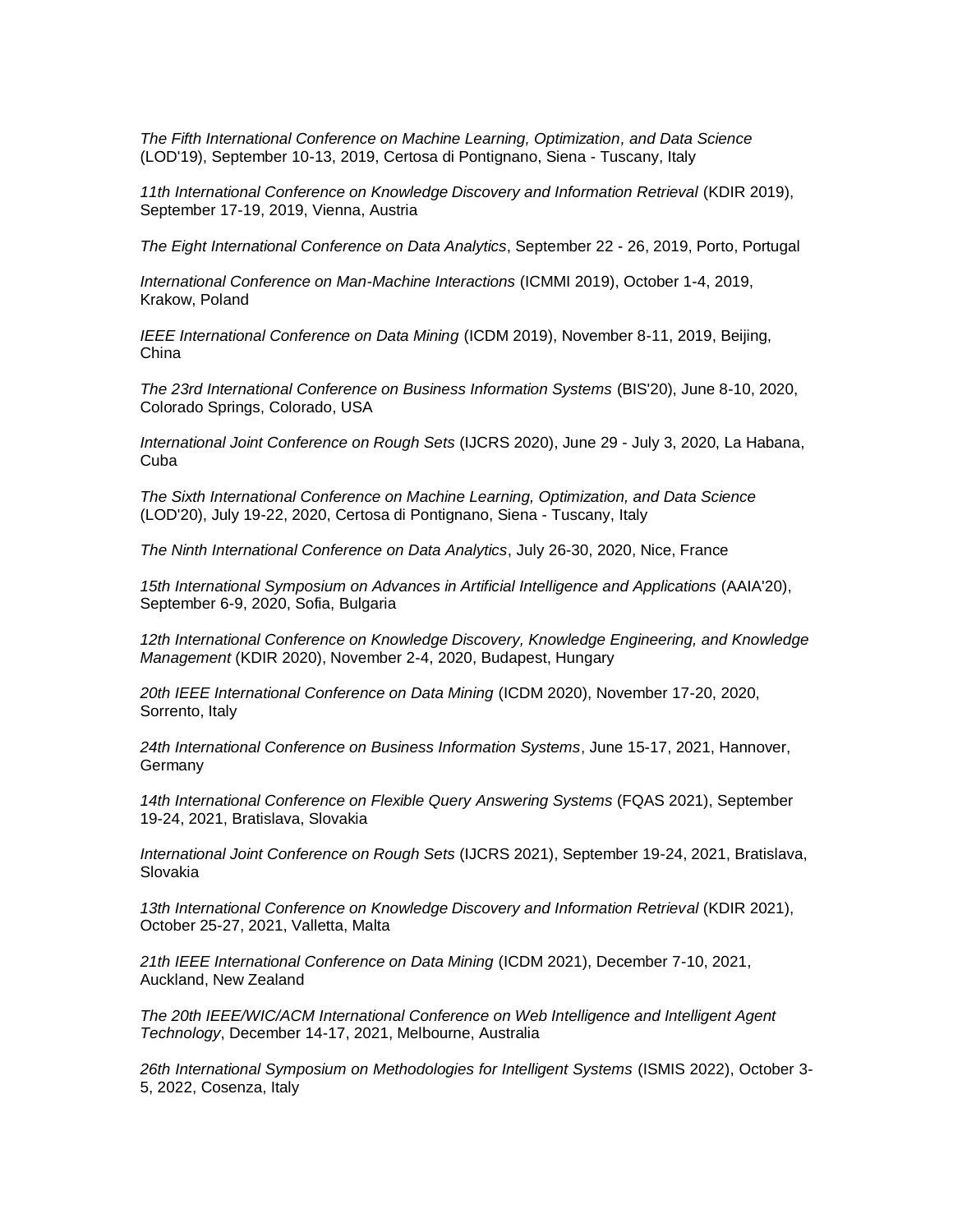*The Tenth International NFMCP Workshop (in conjunction with ECML-PKDD 2022)*, September 19-23, 2022, Grenoble, France

*IEEE/WIC/ACM International Conference on Web Intelligence and Intelligent Agent Technology*, November 17-20, 2022, Niagara Falls, Canada (Steering Committee Member)

*IEEE International Conference on Data Mining* (ICDM 2022), November 30 – December 3, 2022, Orlando, FL

*14th International Conference on Knowledge Discovery and Information Retrieval* (KDIR 2022), October 24-26, 2022, Valletta, Malta

# **ON-CAMPUS COMMITTEES AND ACTIVITIES (2005-22)**

#### **In 2021- 2022:**

- KDD Laboratory Director
- CS TT Faculty Search Committee, Chair
- GAANN PIs Committee, Member
- PhD in Data Science Planning Committee, Member

#### **In 2020- 2021:**

- KDD Laboratory Director
- Department Review Committee (DRC), Chair
- CS TT Faculty Search Committee, Co-Chair
- GAANN PIs Committee, Member
- PhD in Data Science Planning Committee, Member

## **In 2019- 2020:**

- KDD Laboratory Director
- CS TT Faculty Search Committee, Chair
- Department Review Committee (DRC), Member
- CS DRC for Post Tenure Cases, Chair
- UNC-Charlotte Faculty Council, Member
- Harshini V. de Silva Award Selection Committee, Member
- Curriculum Cohorts, Core Curriculum, Member
- Curriculum Cohorts, Data Science, Member
- GAANN PIs Committee, Member

## **In 2018- 2019:**

- **-** KDD Laboratory Director
- Departmental Review Committee (DRC), Chair
- Harshini V. de Silva Award Selection Committee, Member
- CS Faculty Search Committee, Member
- GAANN PIs Committee, Member

## **In 2017- 2018:**

- KDD Laboratory Director
- ADKD Graduate Certificate Program Director (Fall 2017)
- College Review Committee (CRC), Member
- CS Faculty Search Committee, Member
- Search Committee for BoA Position, Member
- Harshini V. de Silva Award Selection Committee, Member
- Faculty Advisory Library Committee (FALC), Alternate Member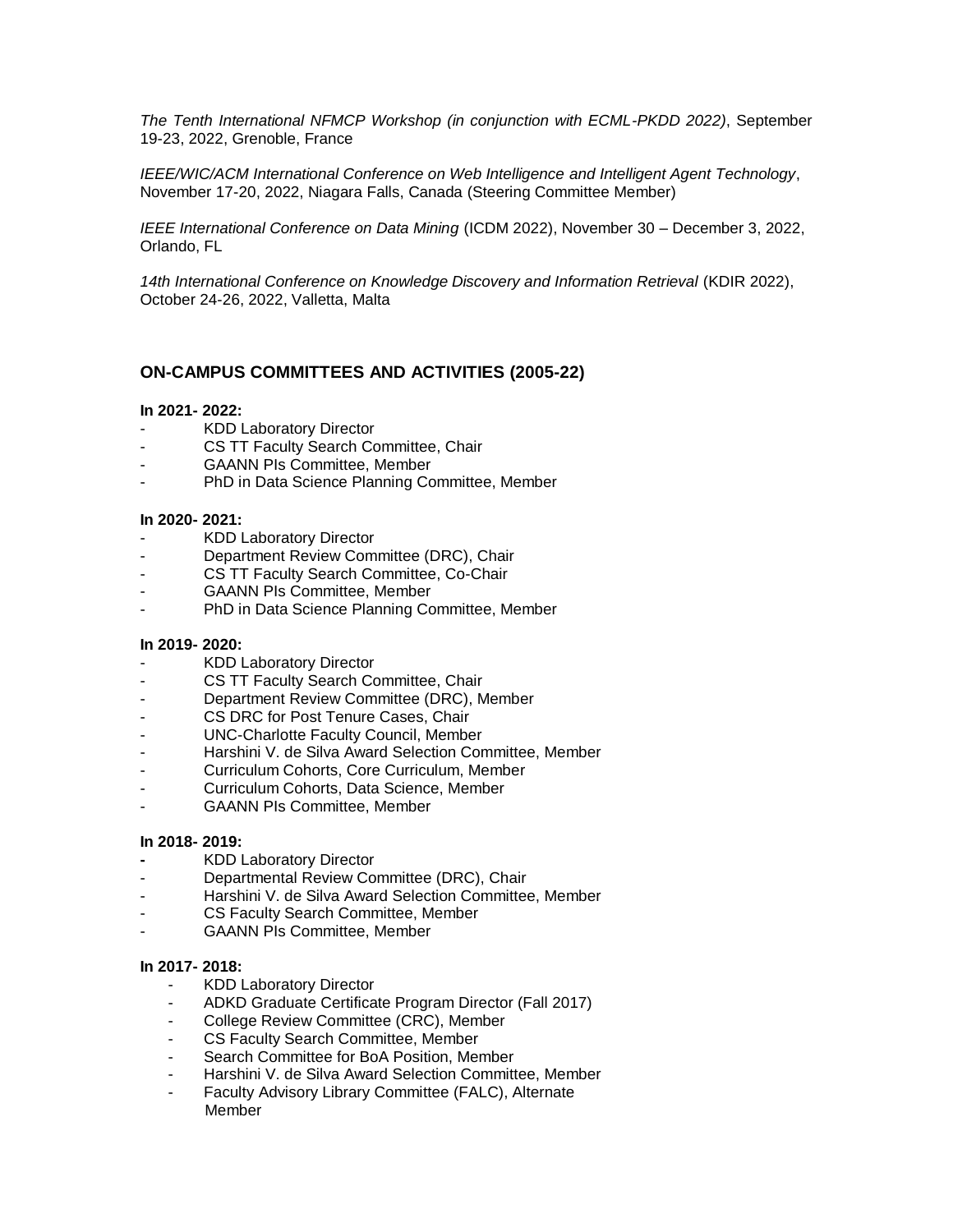### **In 2016-2017:**

- KDD Laboratory Director
- ADKD Graduate Certificate Program Director
- Department Review Committee (DRC), Member
- CS Faculty Search Committee (General Track and Data Science Track), Chair
- Harshini V. de Silva Award Selection Committee, Member
- CS PhD Admissions and Review Committee, Member
- Health Informatics Academic Program Committee, Member
- Faculty Advisory Library Committee (FALC), Alternate Member
- CCI Grade Appeal Committee, Member

#### **In 2015-2016:**

- KDD Laboratory Director
- ADKD Graduate Certificate Program Director
- CS PhD Admissions Committee, Member
- CS Faculty Search Committee, Member
- Health Informatics Program Committee, Member

#### **In 2014-2015:**

- KDD Laboratory Director
- ADKD Graduate Certificate Program Director
- CCI Review Committee (CRC), Member
- CS Faculty Search Committee, Member
- Teaching Review Committee, Member
- Health Informatics Program Committee, Member

#### **In 2013-2014:**

- KDD Laboratory Director
- ADKD Graduate Certificate Program Director
- CCI Review Committee (CRC), Chair
- CS Chair Search Committee, Member
- Teaching Review Committee, Member
- International Education Faculty Award Selection Committee, Member

### **In 2012-2013:**

- KDD Laboratory Director
- ADKD Graduate Certificate Program Director
- University Marshal, Fall 2012
- CCI Review Committee (CRC), Chair
- CS Faculty Search Committee, Member
- First Citizens Bank Scholars Award Selection Committee, Member
- International Education Faculty Award Selection Committee, Member

#### **In 2011-2012:**

- KDD Laboratory Director
- ADKD Graduate Certificate Program Director
- CS PhD Admissions and Review Committee, Member
- CS Department Review Committee (DRC), Member
- CS Faculty Search Committee, Member
- First Citizens Bank Scholars Award Selection Committee, Member
- International Education Faculty Award Selection Committee, Member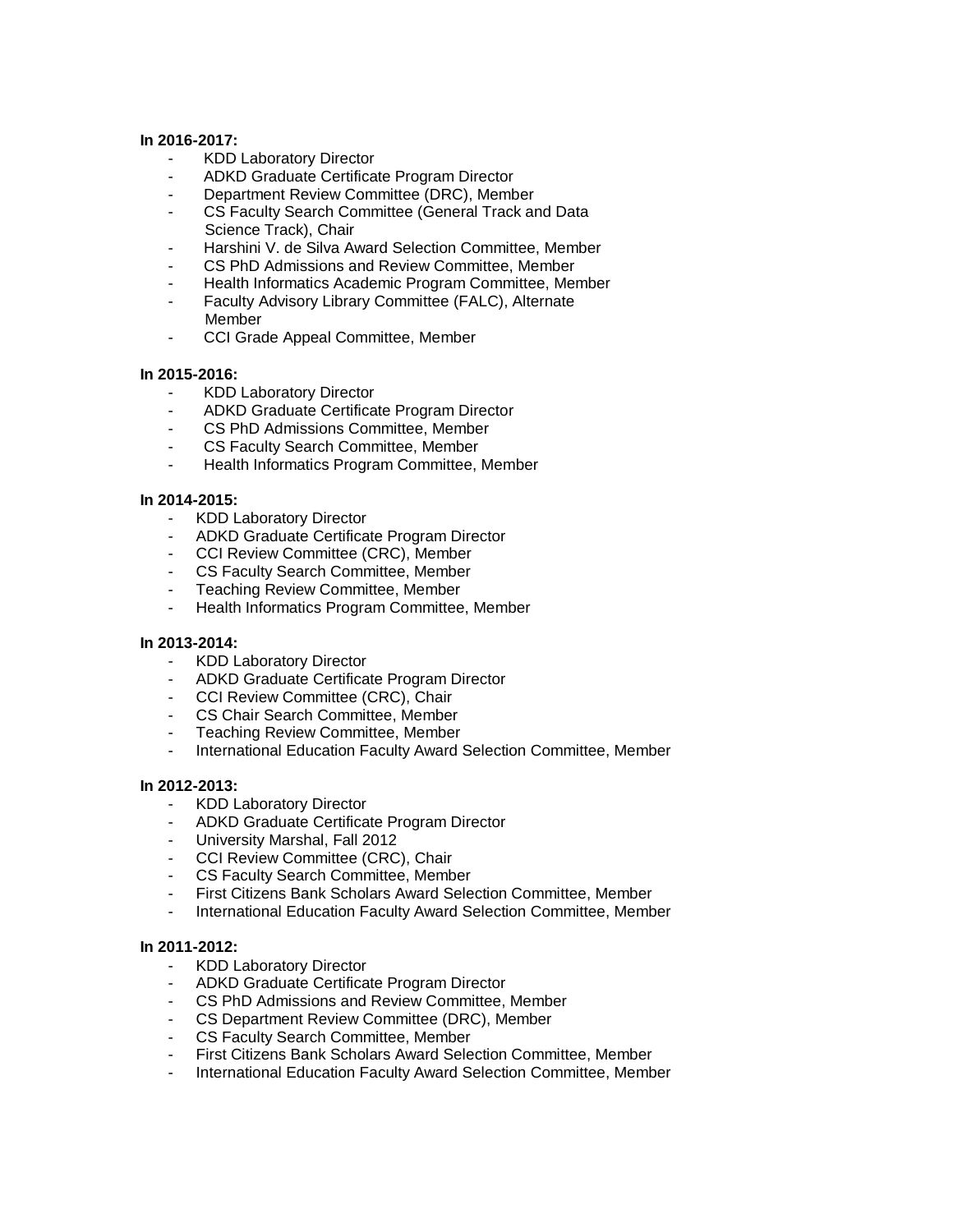## **In 2010-2011:**

- KDD Laboratory Director
- ADKD Graduate Certificate Program Director
- CS PhD Admissions and Review Committee, Member
- CS P&T Committee, Member
- CS Faculty Search Committee, Member<br>- First Citizens Bank Scholars Award Sele
- First Citizens Bank Scholars Award Selection Committee, Member
- International Education Faculty Award Selection Committee, Member

## **In 2009-2010:**

- KDD Laboratory Director
- ADKD Graduate Certificate Program Director
- CS Department Review Committee, Member

### **In 2008-2009:**

- KDD Laboratory Director
- ADKD Graduate Certificate Program Director
- CCI Faculty President
- Computing & Informatics Advisory Committee (CIAC), Member
- CS P&T Committee, Chair
- O. Max Gardner Award Selection Committee, Member
- CCI Executive Committee, Chair
- API/CID Grants Committee, Member
- CS PhD Admissions & Review, Member
- CCI Graduate Committee, Member

## **In 2007-2008:**

- KDD Laboratory Director
- ADKD Graduate Certificate Program Director
- CCI Faculty President-Elect
- P&T Committee, Member
- PhD Admissions & Review, Member
- CCI Executive Committee, Member
- CS Awards Committee, Member
- API/CID Grants Committee, Member
- Faculty Employment Status Committee, Member
- CS Faculty Search Committee, Member

## **In 2006-2007:**

- Faculty Employment Status Committee, Member
- CS Department Review Committee, Member
- CS Department P&T Committee, Member
- ADKD Graduate Certificate Program Director
- KDD Laboratory Director
- FALC Alternate Member

#### **In 2005-2006:**

- CS Graduate Committee, Chair
- College Review Committee, Chair
- College P&T Committee, Member
- Faculty Council, Alternate Member
- International Education Award Selection Committee
- CS Awards Committee, Member